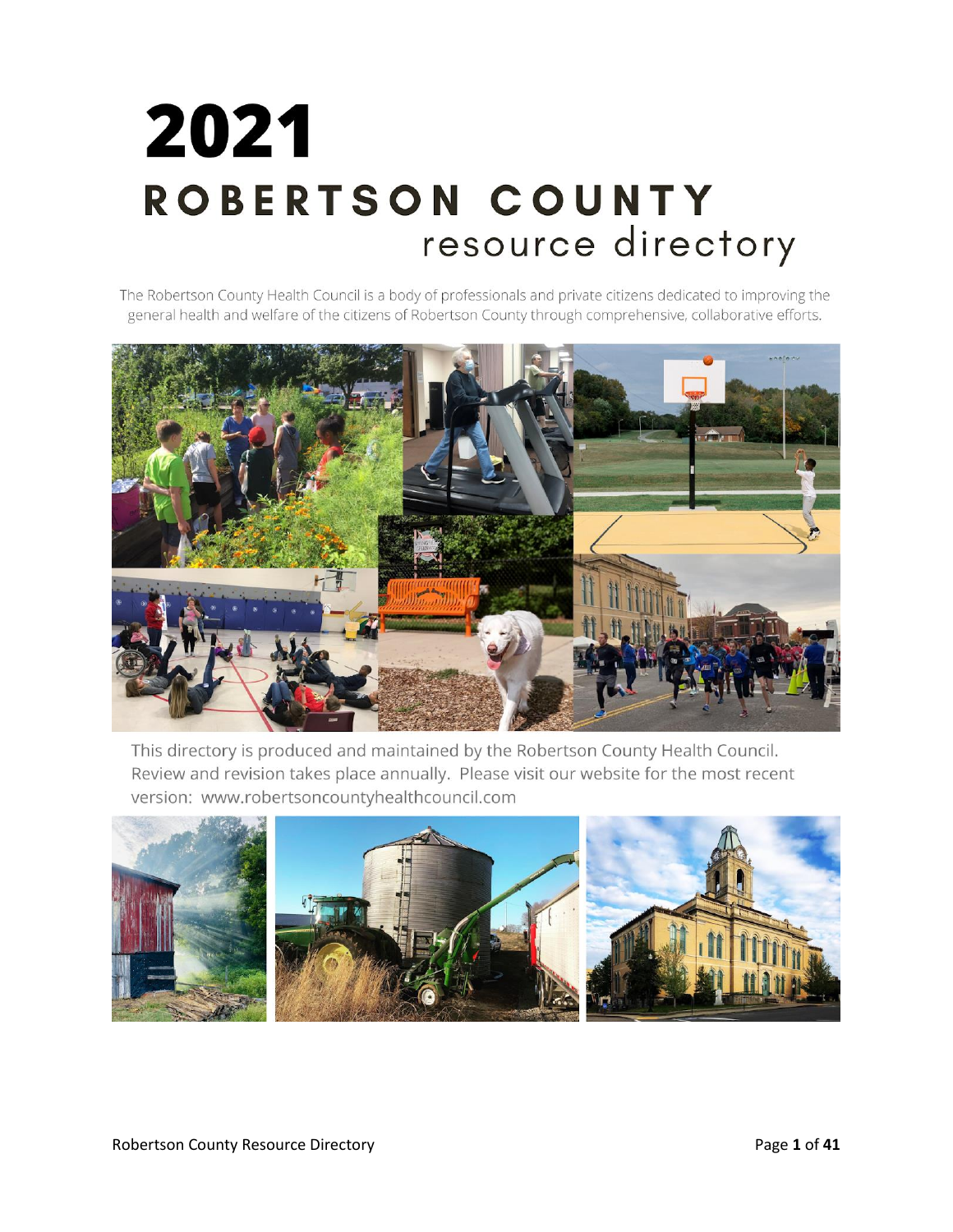### **Contents**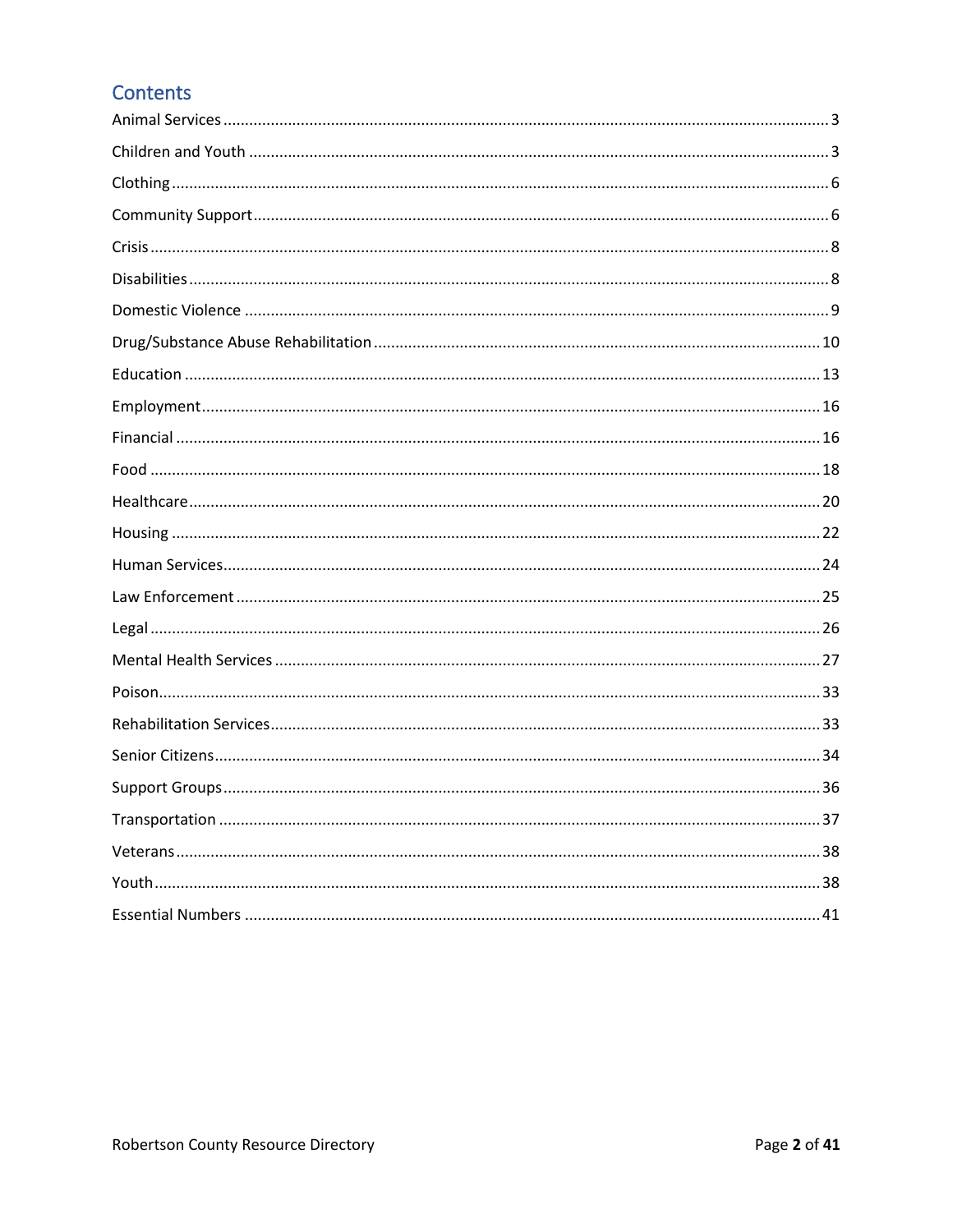### <span id="page-2-0"></span>Animal Services

#### **Greenbrier Animal Control**

| Address: | 1220 Sugar Camp Drive, Greenbrier, TN 37073 |
|----------|---------------------------------------------|
| Phone:   | 615-643-1003                                |
| Hours:   | 8:00 am-4:30 pm, Monday-Friday              |

#### **Springfield Animal Control**

| Address: | 507 Industrial Drive, Springfield, TN 37172 |
|----------|---------------------------------------------|
| Phone:   | 615-384-9289                                |
| Hours:   | 8am-4:30pm, Monday-Friday                   |

#### **Robertson County Animal Control**

| Address: | 2900 W. County Farm Road, Springfield, TN 37172 |
|----------|-------------------------------------------------|
| Phone:   | 615-384-5611                                    |
| Hours:   | 10:00 am-4:00 pm, Monday-Saturday               |

### <span id="page-2-1"></span>Children and Youth

#### **Big Brothers Big Sisters of Middle Tennessee**

| Address:  | 800 MS Couts Blvd., Suite #1, Springfield, TN 37172 |
|-----------|-----------------------------------------------------|
| Phone:    | 615-384-9584                                        |
| Website:  | www.mentorakid.org                                  |
| Contact:  | Rebecca Dove, Director, rebecca.dove@mentorakid.org |
| Services: | Mentoring children ages 6-15                        |
| Hours:    | $8$ am $-5$ pm M-F                                  |

### **Court Appointed Special Advocates (CASA)**

| Address:  | 1103 Matthews St, Springfield, TN 37172                          |
|-----------|------------------------------------------------------------------|
| Phone:    | 615-382-5066                                                     |
| Email:    | casaofrobertsoncounty@gmail.com                                  |
| Web:      | www.casaofrobertsoncounty.com                                    |
| Contact:  | Kristin King, Executive Director                                 |
| Services: | Provide trained advocates for abused/neglected children in court |
| Fees:     | none                                                             |
| Other:    | Advocates are trained volunteers.                                |

#### **Family Resource Center**

| Address:  | 700 Bransford Drive, Springfield                                                         |  |
|-----------|------------------------------------------------------------------------------------------|--|
| Phone:    | 615-382-3609 or 615-289-6945                                                             |  |
| Contact:  | Teresa Leavitt, Supervisor of Student Services                                           |  |
|           | Danielle Frazier, Family Resource Director                                               |  |
|           | Jennifer Dusky, Social Worker/Family Liaison                                             |  |
|           | Evelin Cabrera, Robertson County District Translator                                     |  |
|           | Lisa Duncan, Assistant                                                                   |  |
|           | Renee Hix, Assistant                                                                     |  |
| Web:      | http://www.rcstn.net/                                                                    |  |
| Services: | Helping remove all barriers that interfere with education achievement by linking         |  |
|           | students and families with necessary resources. The FRC also works to identify and       |  |
|           | assist homeless families in Robertson County. Services available in English and Spanish. |  |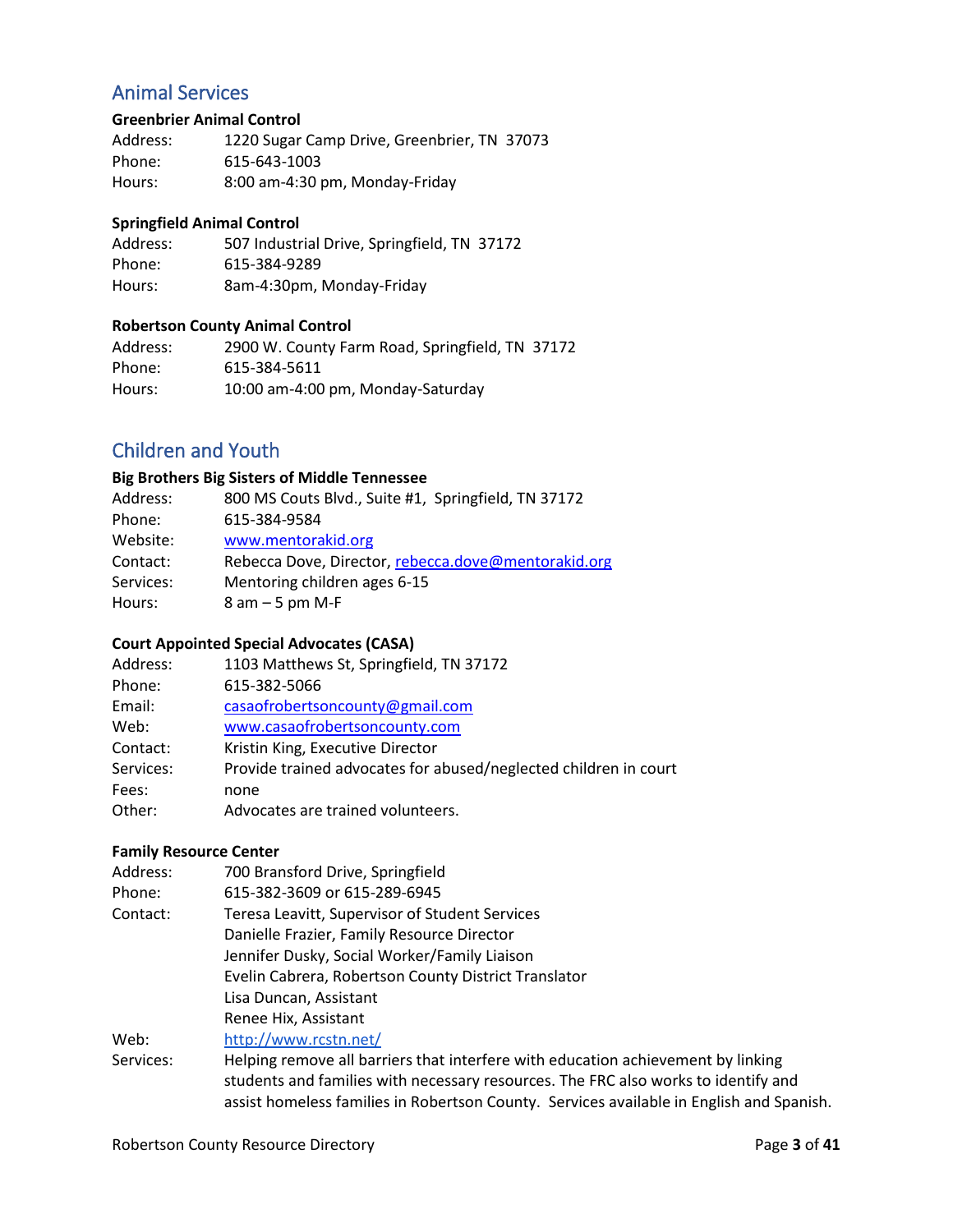#### **Head Start/Early Head Start (Mid-Cumberland Community Action Agency)**

| Address:  | 700 Bransford Dr. & 807 Rose Hill Circle, Springfield, TN 37172                |
|-----------|--------------------------------------------------------------------------------|
| Phone:    | $(615)$ 384-9863                                                               |
| Web:      | https://www.mcheadstart.org/robertson-county/8-springfield-head-start.html     |
| Contact:  | Trish Boone, Area Manager: tboone@midcumberland.org                            |
|           | Lisa Cadwell, Family Service Advocate: Icadwell@midcumberland.org              |
| Services: | Mid-Cumberland C.A.A. Head Start serves children ages 6 weeks to five years in |
|           | Robertson County. There are two different sites in Robertson County.           |
| Fees:     | Income Based                                                                   |
| Hours:    | 7:30a-12:30p M-F                                                               |

#### **Morriss-Gregory Robertson County Child Advocacy Center**

| Address:  | 406 North Main Street, Springfield, TN 37172                                                                                                 |
|-----------|----------------------------------------------------------------------------------------------------------------------------------------------|
| Phone:    | 615-384-5885                                                                                                                                 |
| Email:    | phyllis.smith@robertsoncac.org                                                                                                               |
| Web:      | www.robertsoncac.org                                                                                                                         |
| Contact:  | Phyllis Smith, Director                                                                                                                      |
| Services: | Responses to all allegations of child sexual and physical abuse. Also, provides therapy,<br>court preparations and victim advocacy services. |
| Fees:     | none                                                                                                                                         |
| Hours:    | $8:30$ am $-4:30$ pm Monday $-$ Friday                                                                                                       |

### **Nurture The Next**

| Address:  | 600 Hill Drive, Suite 202, Nashville, TN 37210                                      |
|-----------|-------------------------------------------------------------------------------------|
| Phone:    | 615-383-0994                                                                        |
| Email:    | pcat@pcat.org                                                                       |
| Web:      | www.nurturethenext.org                                                              |
| Contact:  | Kristen Rector, Director                                                            |
| Services: | Operates a 24-hour statewide domestic violence helpline 1-800-356-6767              |
|           | 24-hour statewide parent helpline 1-800-CHILDREN as well as the nurturing parenting |
|           | program (listed under parenting).                                                   |
| Fees:     | None                                                                                |
| Hours:    | Hotline 24/7 1-800-356-6767                                                         |
|           | Business hours: 8:30 AM - 5:00 PM                                                   |

### **Robertson County Juvenile Court**

| 531 South Brown Street, Springfield, TN 37172 |
|-----------------------------------------------|
|                                               |
|                                               |
|                                               |
|                                               |
|                                               |
|                                               |

#### **Robertson County Schools**

| Address: | 800 MS Couts Blvd., Springfield, TN 37172 |
|----------|-------------------------------------------|
| Phone:   | 615-384-5588                              |
| Web:     | http://www.rcstn.net/                     |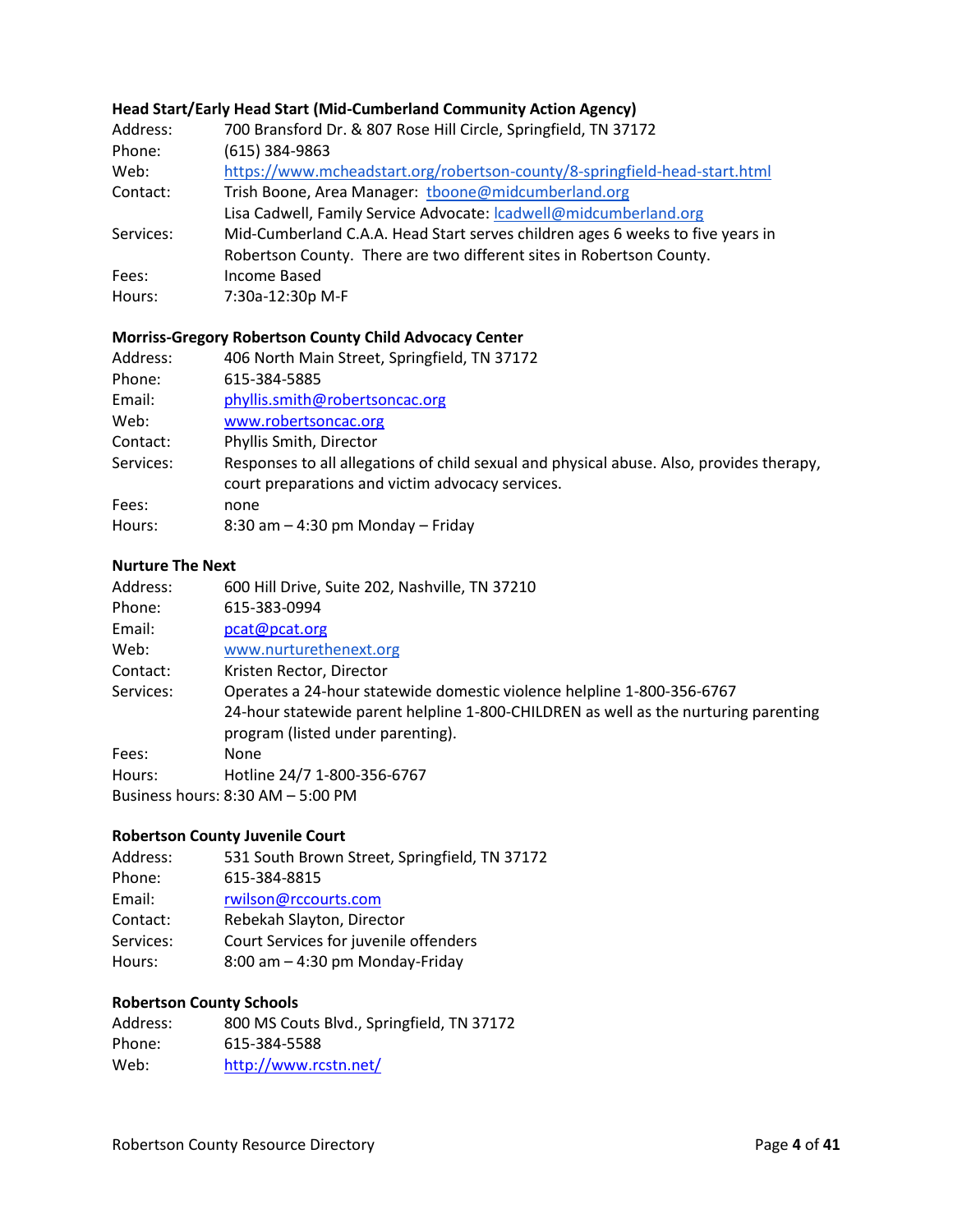#### **Shine Pediatric Therapy**

| Address:      | Springfield Office - 514 South Brown Street, Suite 600, Springfield                                                                               |
|---------------|---------------------------------------------------------------------------------------------------------------------------------------------------|
|               | Hendersonville Office - 20 Executive Park Drive, Hendersonville                                                                                   |
| Phone:        | Springfield Office - 615-382-0500                                                                                                                 |
|               | Hendersonville Office - 615-994-8430                                                                                                              |
| Web:          | https://shinepediatrictherapy.com/                                                                                                                |
| Email:        | admin@shinepediatrictherapy.com                                                                                                                   |
| Services:     | Occupational Therapy, Physical Therapy, Speech Therapy, Feeding Therapy, Sports Injury<br>and Concussion Rehab for ages birth to 21 years of age. |
| Service area: | Robertson, Cheatham, Montgomery, Davidson, and Sumner                                                                                             |
| Fees:         | We are in network with all major insurance carriers including state Medicaid.                                                                     |
| Hours:        | Monday 1-5pm; Tuesday-Friday 8am-5:30pm                                                                                                           |

#### **TN Department of Children's Services**

| Address:  | 812 S. Brown St., Springfield, TN 37172       |
|-----------|-----------------------------------------------|
| Phone:    | 615-382-2407                                  |
| Web:      | www.tn.gov                                    |
| Services: | Social Services and Child Protective Services |
| Hours:    | $8:00$ am $-4:30$ pm Monday-Friday            |

#### **UT Extension Robertson County**

| Address:  | 408 North Main Street, Springfield, TN 37172                                             |
|-----------|------------------------------------------------------------------------------------------|
| Phone:    | 615-384-7936                                                                             |
| Web:      | www.robertson.tennessee.edu                                                              |
| Contact:  | Timmy Mann, Extension Agent/Youth tmann1@utk.edu                                         |
|           | Jeff Smith, County Director & Extension Agent/Agriculture jsmith49@utk.edu               |
|           | Lauren Patterson, Extension Agent/ Family and Consumer Sciences Ipatte20@utk.edu         |
| Services: | Education: 4-H youth development, family and consumer science including parenting,       |
|           | health, financial and nutrition, agriculture and horticultural education/program. Family |
|           | and community education club program, Master gardeners program                           |
| Fees:     | Many are free and some programs are fee-based                                            |
| Hours:    | 7:30 am $-$ 4:30 pm M-F                                                                  |

### **Vision, Inc. – Relative Caregiver Program**

| Address:     | 810 Dominican Dr. Suite 109 Nashville, TN 37228                                                                                               |
|--------------|-----------------------------------------------------------------------------------------------------------------------------------------------|
| Web:         | https://www.kidcentraltn.com/article/relative-caregiver-program                                                                               |
|              | http://www.newvisiontn.org/index.jsp                                                                                                          |
| Phone:       | 615-445-8711                                                                                                                                  |
| Contact:     | Pat Price                                                                                                                                     |
| Services:    | Assists and supports informal placements where the child is cared for by grandparents,<br>aunts, uncles and/or other extended family members. |
| Area Served: | Mid-Cumberland Region                                                                                                                         |

### **Women Infants and Children (WIC) Health Department**

| 900 S. Brown St., Springfield, TN 37172 |
|-----------------------------------------|
| 615-384-4504                            |
| rachel.f.ellis@tn.gov                   |
| www.tn.gov                              |
|                                         |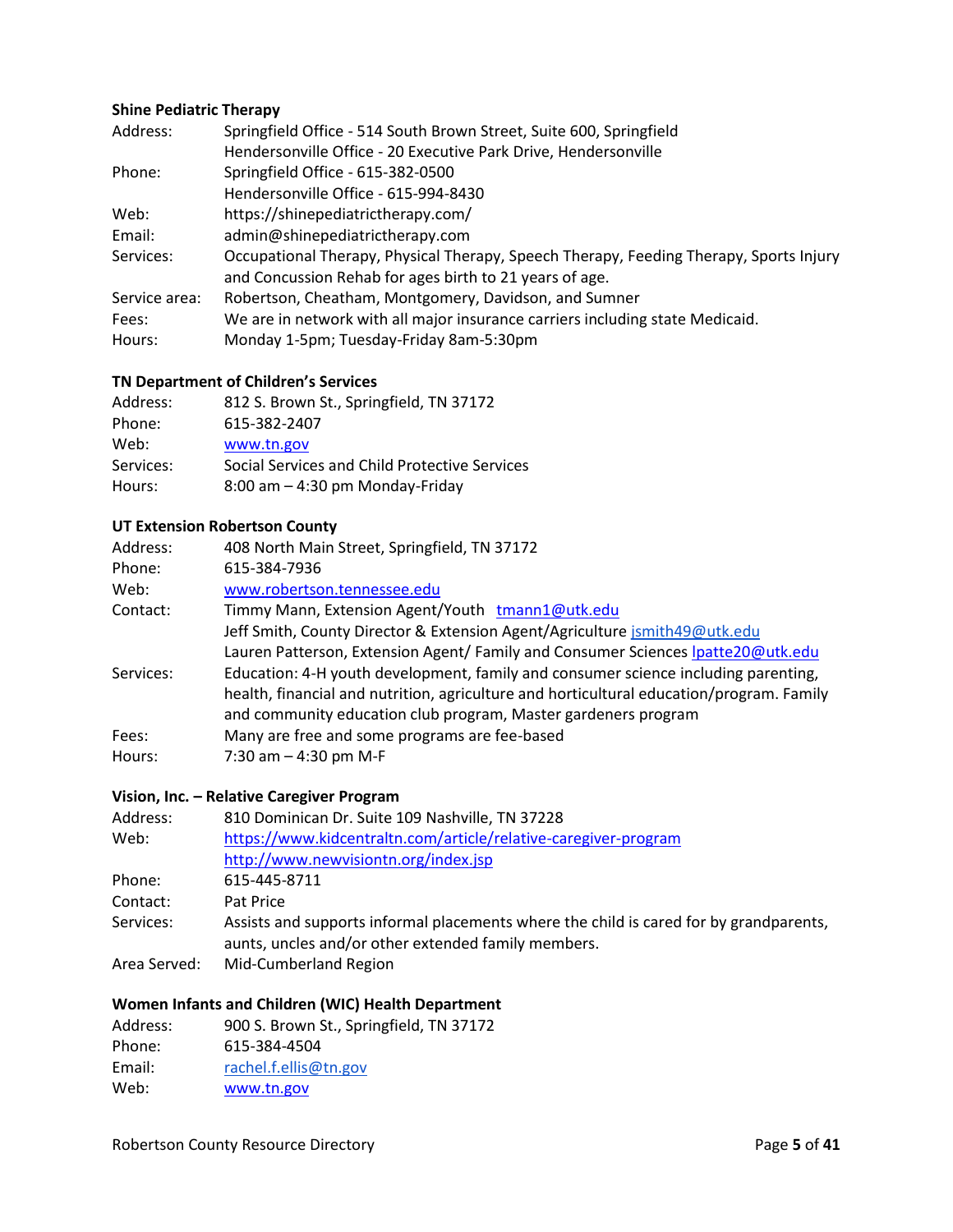| Contact:  | Rachel Ellis, Robertson County Director                                                                                                                                                                                                                                                                |
|-----------|--------------------------------------------------------------------------------------------------------------------------------------------------------------------------------------------------------------------------------------------------------------------------------------------------------|
| Services: | Vouchers to buy nutritious foods (cheese, milk, cereals, etc.) are issued to women who<br>are pregnant or breastfeeding and children under five years of age who are at risk of<br>poor growth, if they meet income guidelines. Breastfeeding classes and support are<br>available to all new mothers. |
| Fees:     | none                                                                                                                                                                                                                                                                                                   |
| Hours:    | $8:00$ am $-4:30$ pm Monday-Friday                                                                                                                                                                                                                                                                     |

### <span id="page-5-0"></span>**Clothing**

### **Anna's Closet**

| Address:  | Cedar Hill Baptist Church, 112 South Main Street, Cedar Hill, TN 37032 |
|-----------|------------------------------------------------------------------------|
| Phone:    | 615-696-8240/615-943-7749                                              |
| Email:    | cedarhillbctn@gmail.com                                                |
| Web:      | www.mycedarhillbaptist.org                                             |
| Contact:  | Celeste Jackson                                                        |
| Services: | Clothing, shoes, blankets, and hygiene items                           |
| Fees:     | <b>None</b>                                                            |
| Hours:    | Open once a month. Call for specific times of operation.               |

### **C.O.P.E. - Cooperative Outreach for Personal Emergencies**

| 810 South Main Street, Springfield, TN 37172       |
|----------------------------------------------------|
| 615-384-1465                                       |
| hannabasswalt@gmail.com                            |
| JoAnne Cyprus, Director; Walt Hannabass, Treasurer |
| Low cost thrift store.                             |
| varied                                             |
| $9:00$ am $-2:00$ pm Tuesday $-$ Saturday          |
|                                                    |

### <span id="page-5-1"></span>Community Support

#### **American Cancer Society**

| Address:  | 2000 Charlotte Ave., Nashville, TN 37230                                    |
|-----------|-----------------------------------------------------------------------------|
| Phone:    | 615-327-0991 1-800-227-2345                                                 |
| Web:      | www.cancer.org                                                              |
| Services: | Volunteer and help organization, rides for cancer patients, support groups. |
| Hours:    | $8:00$ AM $-$ 4:30 PM M-F                                                   |
|           |                                                                             |

### **American Red Cross**

| Address:  | 2201 Charlotte Avenue, Nashville, TN 37230                                                                                                                                                                                                                                       |
|-----------|----------------------------------------------------------------------------------------------------------------------------------------------------------------------------------------------------------------------------------------------------------------------------------|
| Phone:    | 1-800-733-2767                                                                                                                                                                                                                                                                   |
| Web:      | www.redcross.org                                                                                                                                                                                                                                                                 |
| Services: | In these events, the Red Cross provides shelter, food, health and mental health services<br>to help families and entire communities get back on their feet. Although the Red Cross is<br>not a government agency, it is an essential part of the response when disaster strikes. |
| Hours:    | $8:00$ AM $-5:00$ PM M-F                                                                                                                                                                                                                                                         |

#### **Chamber of Commerce, Robertson County**

Address: 503 West Court Square, Springfield, TN 37172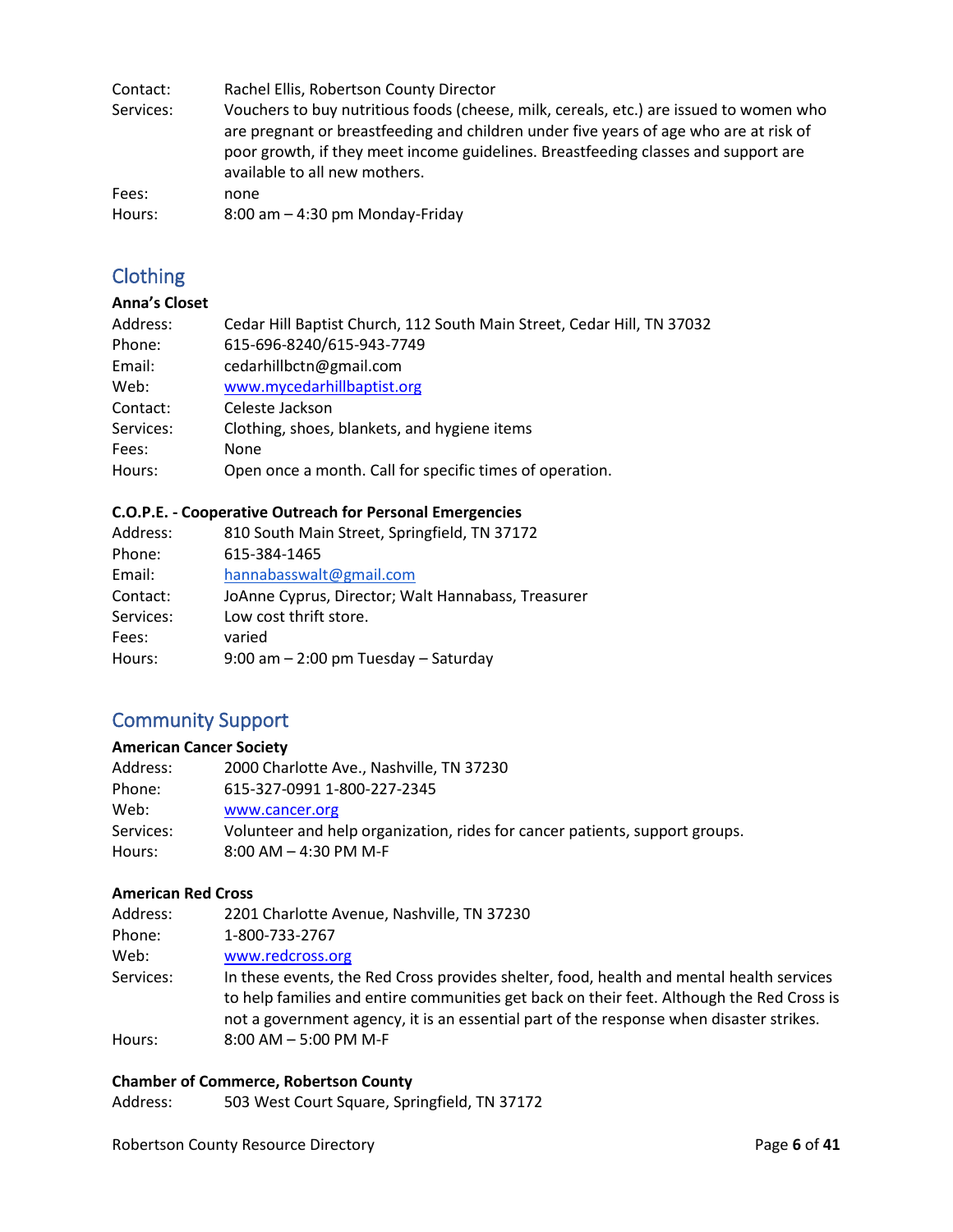| Phone:    | 615-384-3800                                                              |
|-----------|---------------------------------------------------------------------------|
| Email:    | info@robertsonchamber.org                                                 |
| Web:      | www.robertsonchamber.org                                                  |
| Contact:  | Jordan Osborne, President, Chamber Operations                             |
| Services: | Business networking, tourism, economic development, membership relations. |
| Fees:     | see website for details                                                   |
| Hours:    | 9:00 am $-$ 4:00 pm M-F                                                   |

#### **Covenant Confirmers Ministries**

| Address:  | 300 10th Avenue East Springfield, TN 37172                                       |
|-----------|----------------------------------------------------------------------------------|
| Phone:    | 615-384-9010                                                                     |
| Email:    | ronccmi@bellsouth.net                                                            |
| Contact:  | Pastor Ron Baptiste                                                              |
| Services: | Safe environment for recovery including support groups and a recovery clubhouse. |
| Fees:     | <b>None</b>                                                                      |
|           | See also <b>Support Groups</b> for schedule.                                     |

**Drug Take-back Boxes - Free:** Prescription drug take-back boxes provide a place where unused prescription drugs can be safely disposed of. These permanent boxes prevent prescription and over-thecounter medications from getting into the hands of children and into the waterways. For more information and additional locations throughout the state of Tennessee visit

[https://www.tn.gov/environment/program-areas.](https://www.tn.gov/environment/program-areas/opsp-policy-and-sustainable-practices/community-programs-and-services/unwanted-household-pharmaceuticals-takeback-program.html) In Robertson County there are 2 locations:

- Robertson County Sheriff's Office, 507 S. Brown Street, Springfield. Open hours: Monday-Friday 8:00am-4:30pm
- Greenbrier Police Department, 790 W. College Street, Greenbrier. Open hours: Monday-Friday 8:00am-4:00pm

#### **Laundry Love**

| Phone:    | $(615) 780 - 2511$                                                                       |
|-----------|------------------------------------------------------------------------------------------|
| Email:    | laundrylovespringfieldtn@gmail.com                                                       |
| Services: | Free laundry service for those in need provided by community volunteers and              |
|           | sponsors.                                                                                |
| When:     | Held every third Friday of the month, first loads in at 8:00am last loads in at 11:00am. |
| Location: | Sister's Coin Laundry, 2104 Memorial Blvd., Springfield, TN (in the Big Lots/Belk Plaza) |

#### **United Way of Greater Nashville - Robertson County Office**

| Address:     | 100 5 <sup>th</sup> Ave. East, Springfield, TN 37172                                  |
|--------------|---------------------------------------------------------------------------------------|
| Phone:       | 615-780-2511                                                                          |
| Information: | United Way of Greater Nashville is fighting for a community where every person-no     |
|              | matter their background, their abilities or their zip code—has an equal chance at a   |
|              | bright future.                                                                        |
| Email:       | ace.timmermeier@unitedwaygn.org                                                       |
| Web:         | https://www.unitedwaygreaternashville.org/                                            |
| Services:    | UWGN unites the community and mobilizes resources so that every child, individual     |
|              | and family thrives. Provide community access to 2-1-1, a free, funneled resource line |
|              | linking callers to local resources for basic needs - available 24/7 and in 180        |
|              |                                                                                       |

languages. Offer opportunities for community involvement including Give Thanks Meal Kits and Stuff the Bus (formerly known as the Back to School Bash).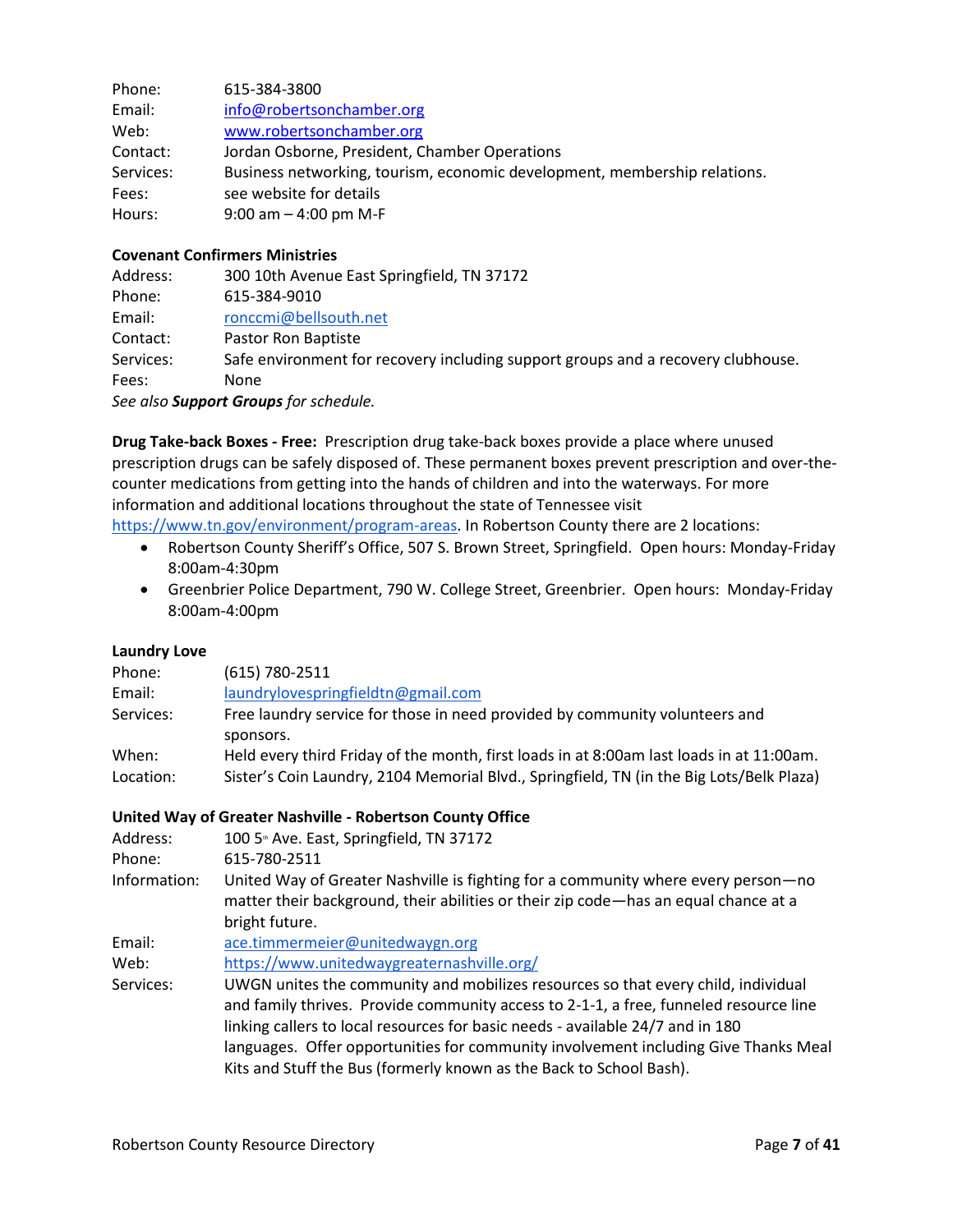### <span id="page-7-0"></span>**Crisis**

#### **National Suicide Prevention Lifeline**

Phone: 1-800-273-8255

Services: The Lifeline provides 24/7, free and confidential support for people in distress, prevention and crisis resources for you or your loved ones, and best practices for professionals. Phone and online chat available.

Website: <https://suicidepreventionlifeline.org/>

#### **Mobile Crisis (Adult)**

Phone: 1-800-681-7444

#### **Mobile Crisis (Children)**

Phone: 1-866-791-9221

#### **Robertson County Crisis Line (Youth/Adolescents)**

Phone: 1-877-652-3069

#### **Tennessee Suicide Prevention Network**

| Phone:    | 1-855-574-7471                                               |
|-----------|--------------------------------------------------------------|
| Text:     | Text "TN" to 741 741.                                        |
| Website:  | www.tspn.org                                                 |
| Services: | Call or text to communicate with a trained crisis counselor. |
|           | This service is FREE and CONFIDENTIAL.                       |

### <span id="page-7-1"></span>**Disabilities**

### **Disability Rights TN**

| Address:  | 2 International Plaza, Suite 825, Nashville, TN 37217                                                                                                                                                                                                                                                                                                                                                                                                                                                                                                                |
|-----------|----------------------------------------------------------------------------------------------------------------------------------------------------------------------------------------------------------------------------------------------------------------------------------------------------------------------------------------------------------------------------------------------------------------------------------------------------------------------------------------------------------------------------------------------------------------------|
| Phone:    | 1-800-342-1660                                                                                                                                                                                                                                                                                                                                                                                                                                                                                                                                                       |
| Email:    | gethelp@disabilityrightstn.org                                                                                                                                                                                                                                                                                                                                                                                                                                                                                                                                       |
| Web:      | disabilityrightstn.org                                                                                                                                                                                                                                                                                                                                                                                                                                                                                                                                               |
| Services: | Agency provides non-profit legal services dedicated to protecting the rights of                                                                                                                                                                                                                                                                                                                                                                                                                                                                                      |
|           | Tennesseans with disabilities. The services provided are diverse. For example, the<br>agency can investigate abuse and neglect in community settings like board and care<br>homes, and provide education, advocacy and legal services for other areas like access to<br>assistive technology and Vocational Rehabilitation (VR) services. Community members<br>and service providers with a disability related issue can contact the intake team and the<br>intake team can determine if the issue fits our areas of work and/or provide a<br>personalized referral. |
| Fees:     | See website for information                                                                                                                                                                                                                                                                                                                                                                                                                                                                                                                                          |
| Hours:    | $8:00$ AM $-5:00$ PM M-F                                                                                                                                                                                                                                                                                                                                                                                                                                                                                                                                             |

#### **H.A.T.S. (Habilitation and Training Services)**

| Address:  | 4859 Hwy 431 N., Springfield, TN 37172                                                                                                                                 |
|-----------|------------------------------------------------------------------------------------------------------------------------------------------------------------------------|
| Phone:    | 615-384-2571                                                                                                                                                           |
| Email:    | sbumgardner@hatstn.org                                                                                                                                                 |
| Web:      | http://www.hatstn.org/index.html                                                                                                                                       |
| Services: | Adult day services, residential and case management, family support to allow those with<br>severe disabilities to remain in their homes and communities, Rainbow Early |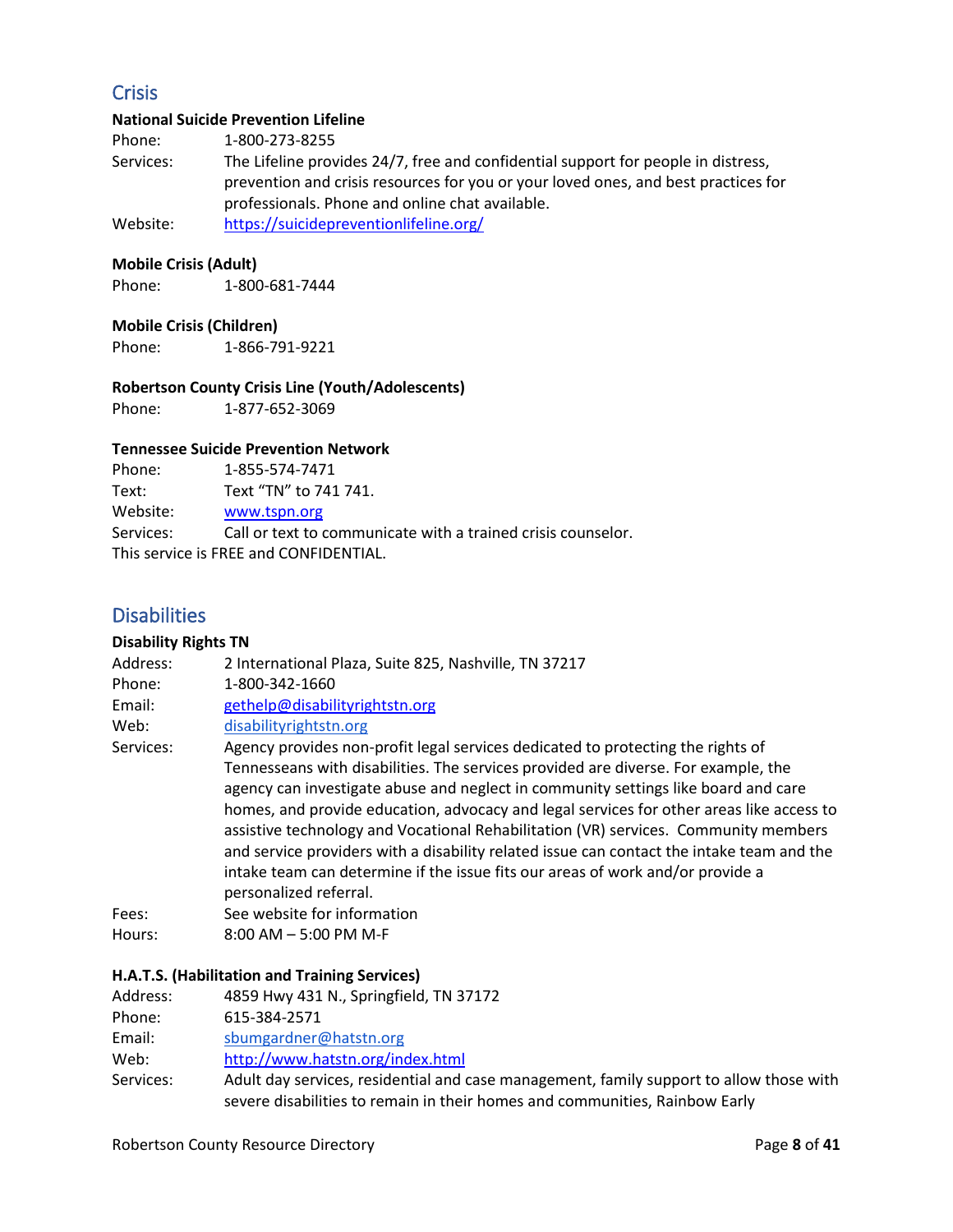Intervention Services for children 36 months and under with disabilities or developmental delays, job coaching and training programs for disabled adults. **Family Support Program:** This program is a grant funded program in agreement with the State of TN. It is designed to assist individuals with severe, life-long mental or physical disabilities and their families to remain together in their homes and in their communities. It is intended for individuals who choose to live with their families or for those who reside in a community in an unsupported setting. Program is not incomebased and does not interfere with disability or SSI income. Contact **Elaine Broyles** (615) 575-4119.

Hours: 8am-4pm, Monday - Friday Areas served: Robertson and Sumner Counties

#### **Paradise Ranch**

| Address:  | 2822 Paradise Lane, Springfield, TN 37172                                               |
|-----------|-----------------------------------------------------------------------------------------|
| Phone:    | $(615)$ 382-7256                                                                        |
| Web:      | www.paradiseranch.org                                                                   |
| Contact:  | To register - http://paradiseranch.org/register/                                        |
| Services: | Therapeutic riding is available for physically and mentally handicapped riders.         |
|           | Volunteers and certified instructors ensure that the riders have a safe, fun experience |
|           | while also receiving valuable therapeutic care.                                         |

#### **Special Olympics**

| Address:  | 461 Craighead Street, Nashville, TN 37204                                                  |
|-----------|--------------------------------------------------------------------------------------------|
| Phone:    | 615-329-1375                                                                               |
| Web:      | www.specialolympicstn.org                                                                  |
| Services: | Provides year around sports for children and adults with intellectual disabilities, giving |
|           | them continuing opportunities to develop physical finesses                                 |
| Fees:     | none                                                                                       |
| Hours:    | $8:30$ am $-3:00$ am Monday-Friday                                                         |

### <span id="page-8-0"></span>Domestic Violence

| HomeSafe Inc. |                                                                                                                                                                                                                                              |
|---------------|----------------------------------------------------------------------------------------------------------------------------------------------------------------------------------------------------------------------------------------------|
| Address:      | 719 South Main Street, Suite 106, Springfield, TN 37172                                                                                                                                                                                      |
| Phone:        | Office 615-667-0073                                                                                                                                                                                                                          |
| Web:          | www.homesafeinctn.org                                                                                                                                                                                                                        |
| Other:        | 24/7 hotline: 615-452-4315                                                                                                                                                                                                                   |
|               | 24/7 Spanish hotline: 615-969-3260                                                                                                                                                                                                           |
| Services:     | Crisis intervention, danger assessment and safety planning, individual counseling,<br>support groups, law enforcement and court advocacy and accompaniment, case<br>management, emergency shelter, prevention programs for youth and adults. |

#### **Legal Aid Society**

| Address:     | 109 S. 3rd St. Clarksville, TN 37040        |
|--------------|---------------------------------------------|
| Phone:       | 931-552-6656                                |
| Web:         | www.las.org                                 |
| Services:    | Legal assistance to people with low incomes |
| Hours:       | 8:30 AM - 4:30 PM Monday - Friday           |
| Area Served: | Robertson & Montgomery County               |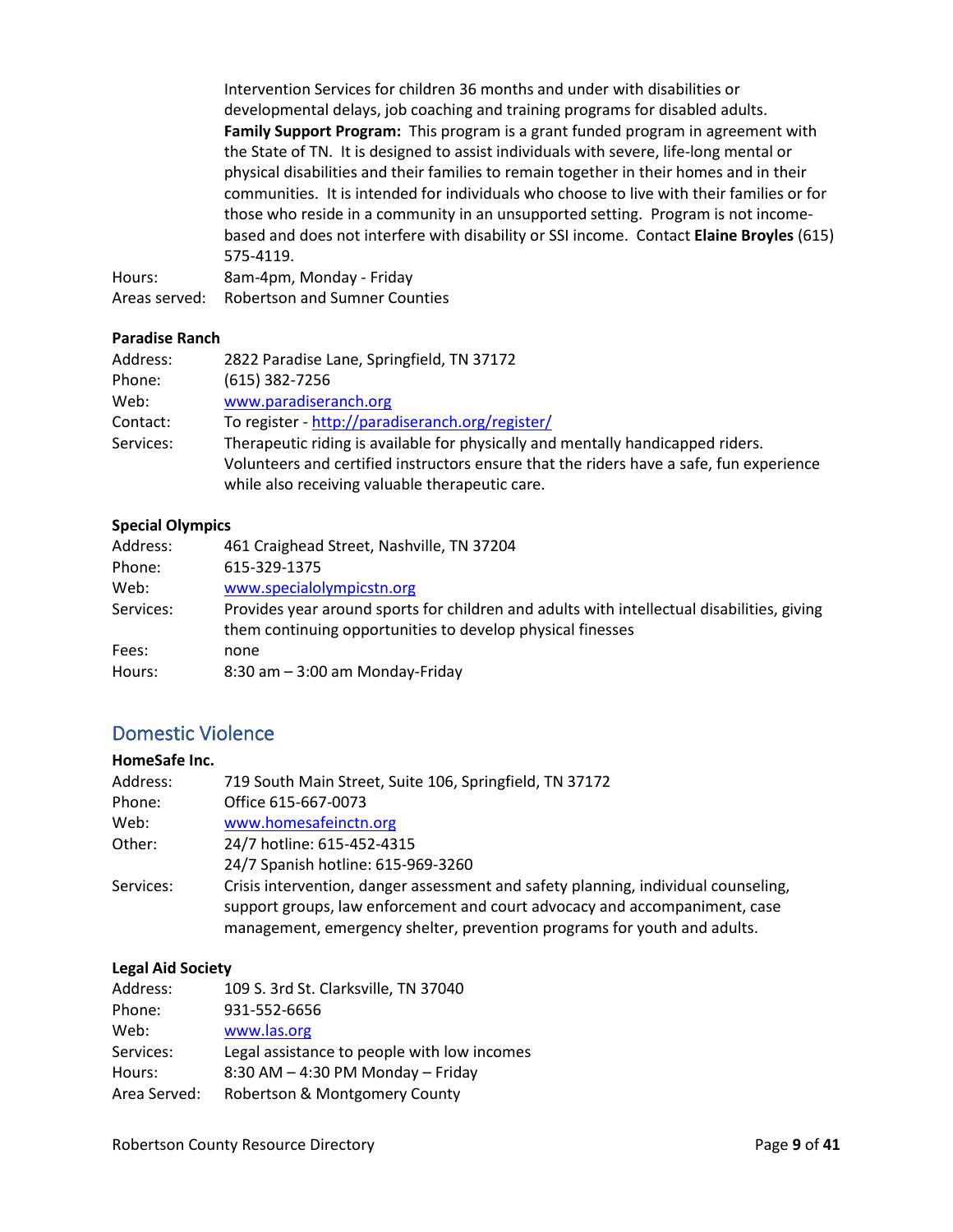Fees: none, income based Other: Assistance with Protective Orders and divorce

### **Victims Compensation Program**

| Address:     | 502 Deaderick Street, Nashville, TN 37243-0202        |
|--------------|-------------------------------------------------------|
| Phone:       | 615-741-2734                                          |
| Web:         | www.treasury.tn.gov/injury                            |
| Services:    | Limited compensation for victims of domestic violence |
| Hours:       | 8:30 AM - 4:30 PM Monday - Friday                     |
| Area Served: | ΤN                                                    |
| Fees:        | none                                                  |
| Other:       | Eligibility guidelines set by state                   |

#### **Family Focused Solutions (Family and Children's Services)**

| Address:  | Based at RobCo Health Department, 800 South Brown St., Springfield, TN 37172                                                                                       |
|-----------|--------------------------------------------------------------------------------------------------------------------------------------------------------------------|
| Phone:    | 615-384-4504                                                                                                                                                       |
| Contact:  | Pam Taylor                                                                                                                                                         |
| Email:    | ptaylor@fcsnashville.org                                                                                                                                           |
| Website:  | http://www.fcsnashville.org/programs/counseling                                                                                                                    |
| Services: | Helps families receiving TANF (Temporary Assistance for Needy Families) overcome<br>barriers to self-sufficiency, allowing them to end their dependence on welfare |
|           | assistance. Participants address mental health, domestic violence, substance use, child<br>behavioral, and health issues.                                          |
| Fee:      | None for those receiving TANF (see above)                                                                                                                          |

## <span id="page-9-0"></span>Drug/Substance Abuse Rehabilitation

#### **Bradford Health Services**

| Address:  | 231 Dunbar Cave Road, Suite A, Clarksville, TN 37043                             |
|-----------|----------------------------------------------------------------------------------|
| Phone:    | 931-378-6161 or 1-800-920-5805                                                   |
| Web:      | www.bradfordhealth.com                                                           |
| Services: | Provides inpatient, outpatient, and intensive outpatient services for adults and |
|           | adolescents for substance abuse treatment.                                       |
| Fees:     | See website for more information                                                 |
| Hours:    | $9:00$ AM $-5:00$ PM M-F                                                         |

#### **Buffalo Valley**

| Address:  | 501 Park Avenue South, Hohenwald, TN 38462    |
|-----------|-----------------------------------------------|
| Phone:    | 800-447-2766 or 931-796-5427                  |
| Web:      | www.buffalovalley.org                         |
| Services: | Provides outpatient substance abuse treatment |
| Fees:     | Please see website for more information       |
| Hours:    | $8:00$ AM $-5:00$ PM M-F                      |
|           |                                               |

#### **Covenant Confirmers Ministries**

| Address: | 300 10th Avenue East Springfield, TN 37172 |
|----------|--------------------------------------------|
| Phone:   | 615-384-9010                               |
| Email:   | ronccmi@bellsouth.net                      |
| Contact: | Pastor Ron Baptiste                        |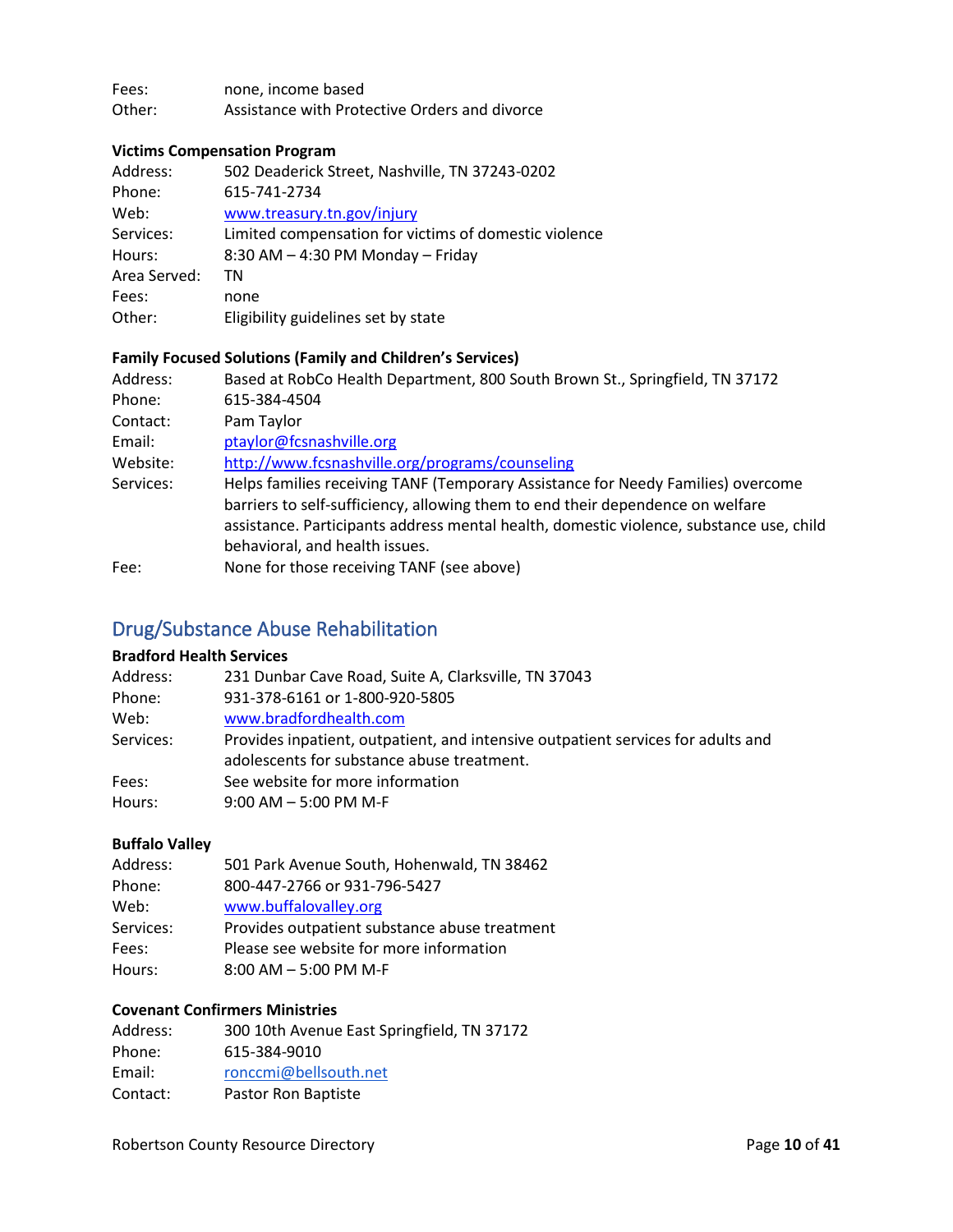Services: Safe environment for recovery including support groups and a recovery clubhouse. Fees: None

*See also Support Groups for schedule.* 

#### **Cheatham County Community Enhancement Coalition - Overdose Prevention**

| 102 Frey Street, Ashland City, TN 37015                                             |
|-------------------------------------------------------------------------------------|
| 615-246-8075                                                                        |
| Candis Batey, Regional Overdose Prevention Specialist                               |
| cbatey@cheathamcoalition.org                                                        |
| Naloxone training, certification and free kit. In-person training available the 3rd |
| Tuesday each month at Stokes Brown Public Library.                                  |
| Free training and kits available                                                    |
|                                                                                     |

#### **Cumberland Heights**

| Address:  | 8283 River Road Pike, Nashville, TN 37209                                           |
|-----------|-------------------------------------------------------------------------------------|
| Phone:    | 615-353-4305 or 800-646-9998                                                        |
| Web:      | www.cumberlandheight.org                                                            |
| Services: | Provides inpatient and outpatient treatment to adolescents and adults involved with |
|           | drug dependency.                                                                    |
| Fees:     | See website for more information                                                    |
| Hours:    | 24/7 hotline                                                                        |

**Drug Take-back Boxes - Free:** Prescription drug take-back boxes provide a place where unused prescription drugs can be safely disposed of. These permanent boxes prevent prescription and over-thecounter medications from getting into the hands of children and into the waterways. For more information and additional locations throughout the state of Tennessee visit

[https://www.tn.gov/environment/program-areas.](https://www.tn.gov/environment/program-areas/opsp-policy-and-sustainable-practices/community-programs-and-services/unwanted-household-pharmaceuticals-takeback-program.html) In Robertson County there are 2 locations:

- Robertson County Sheriff's Office, 507 S. Brown Street, Springfield. Open hours: Monday-Friday 8:00am-4:30pm
- Greenbrier Police Department, 790 W. College Street, Greenbrier. Open hours: Monday-Friday 8:00am-4:00pm

### **Elam Mental Health Center**

| Address:  | 1000 21 <sup>s</sup> Avenue Street, Nashville, TN 37208                              |
|-----------|--------------------------------------------------------------------------------------|
| Phone:    | 615-327-6255                                                                         |
| Web:      | www.mmc.edu                                                                          |
| Services: | Provides alcohol and drug assessments as well as inpatient and outpatient treatment. |
| Fees:     | see website for more information                                                     |
| Hours:    | 8:00 AM - 5PM Monday-Friday; 9:00 AM - 12:00 PM Saturday                             |

#### **Family Focused Solutions (Family and Children's Services)**

| Phone:       | 615-320-0591                                                                                                                                                                                                                                                                                    |
|--------------|-------------------------------------------------------------------------------------------------------------------------------------------------------------------------------------------------------------------------------------------------------------------------------------------------|
| Crisis Line: | 615.244.7444                                                                                                                                                                                                                                                                                    |
| Website:     | http://www.fcsnashville.org/programs/counseling                                                                                                                                                                                                                                                 |
| Services:    | Helps families receiving TANF (Temporary Assistance for Needy Families) overcome<br>barriers to self-sufficiency, allowing them to end their dependence on welfare<br>assistance. Participants address mental health, domestic violence, substance use, child<br>behavioral, and health issues. |
| Fee:         | None for those receiving TANF (see above)                                                                                                                                                                                                                                                       |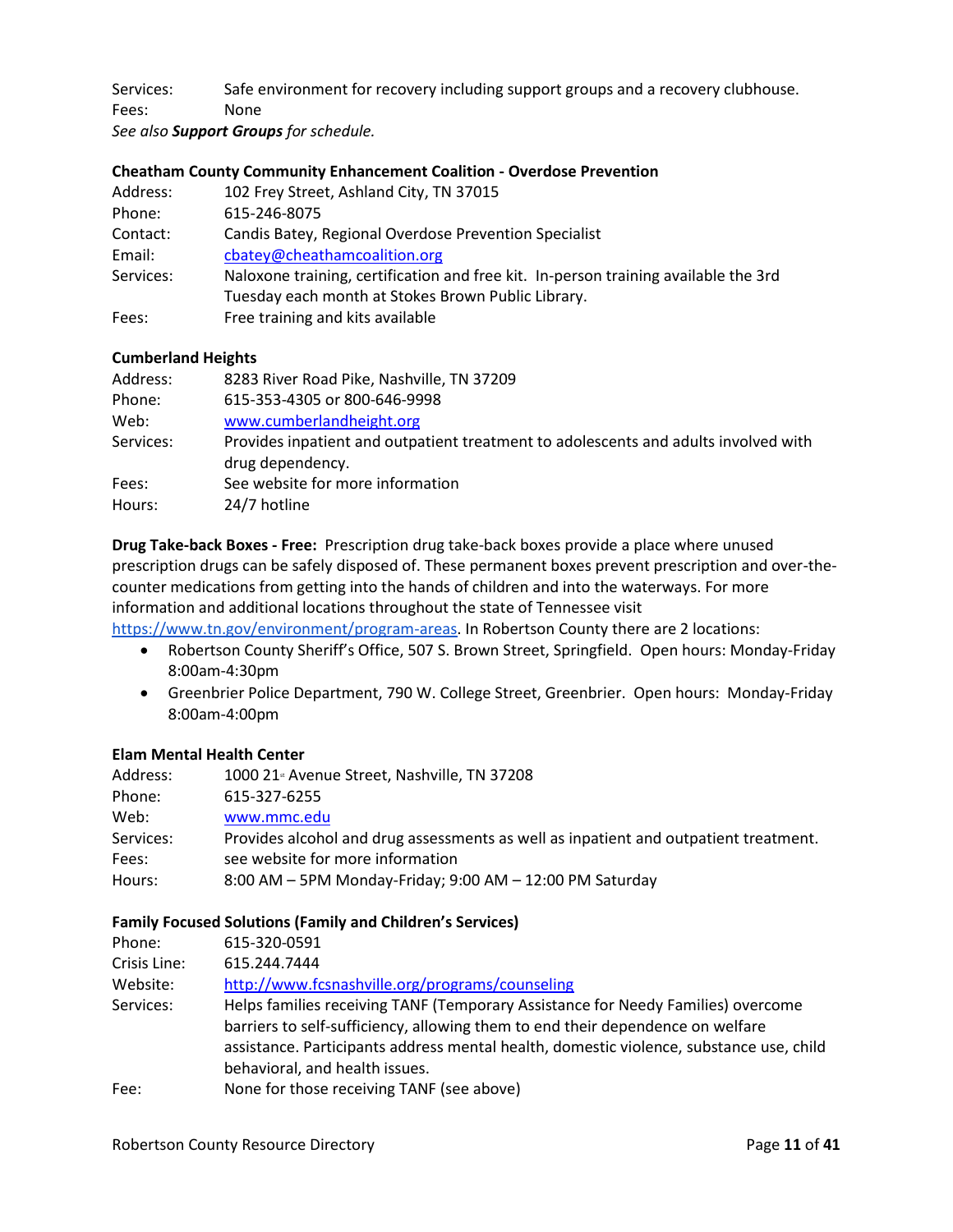#### **Greater Faith Community Action Corporation**

| Address:  | 1001 Goldcrest Drive, Springfield, TN 37172                                     |
|-----------|---------------------------------------------------------------------------------|
| Phone:    | General Inquiries: 615-384-8682                                                 |
|           | Intake: (615) 944-7041                                                          |
| Contact:  | Pastor Robert Gardner                                                           |
| Web:      | http://gfcaction.com/                                                           |
| Services: | Provides: Recovery Assessments, Case Management, Drug Testing, Recovery Skills, |
|           | Relapse Prevention, Spiritual/Pastoral Support, Transitional Housing, and       |
|           | transportation.                                                                 |
| Fees:     | See website for more information                                                |

#### **Hope Center Ministries**

| Address:  | [location undisclosed] Springfield, TN                                               |
|-----------|--------------------------------------------------------------------------------------|
| Phone:    | (866) 396-4673                                                                       |
| Contact:  | Stephen Palk, Center Director                                                        |
| Email:    | admissions@hopecm.com                                                                |
| Web:      | https://www.hopecm.com/locations/Springfield                                         |
| Services: | Substance abuse recovery for MEN, 24 Hour Supervision, Christian Discipleship, Group |
|           | Sessions, Urine Drug Screening, Court Liaison Services, Faith-Based Support Groups,  |
|           | Individual Mentoring, Family Support Group, Transportation & Housing, Case           |
|           | Management, Continuing Support Plan, After Care Plan, Celebrate Recovery Curriculum  |

### **Mirror Lake Recovery Center (Detox and Treatment)**

| Address: | 999 Girl Scout Road, Burn, TN 37029 |
|----------|-------------------------------------|
| Phone:   | 336-486-9487 or 1-800-365-3899      |
| Contact: | Jessica Sanders                     |
| Web:     | www.mirrorlakerecovery.com          |

#### **The Next Door**

| 402 22 <sup>d</sup> Avenue North, Nashville, TN 37203             |
|-------------------------------------------------------------------|
| 855-863-4673 or 615-426-2869                                      |
| Kecia Harris                                                      |
| kecia.harris@thenextdoor.org                                      |
| www.thenextdoor.org                                               |
| The Next Door exists to empower women for a lifetime of recovery. |
|                                                                   |

#### **Peace of Mind Counseling, PLLC**

| Contact:  | Kendall Hawk                                            |
|-----------|---------------------------------------------------------|
| Email:    | kendallhawk@outlook.com                                 |
| Phone:    | 615-714-2088                                            |
| Services: | Specializing in teen mental health and addiction issues |

#### **Recovery Community, Inc.**

| Address:  | P.O. Box 777 Madison, TN 37116; LOCAL FACILITY: 1302 Batts Blvd, Springfield               |
|-----------|--------------------------------------------------------------------------------------------|
| Phone:    | 615-569-3174                                                                               |
| Email:    | lyn.noland@outlook.com                                                                     |
| Contact:  | Lyn Noland                                                                                 |
| Services: | Transitional living facilities in Madison and Springfield that provide safe and affordable |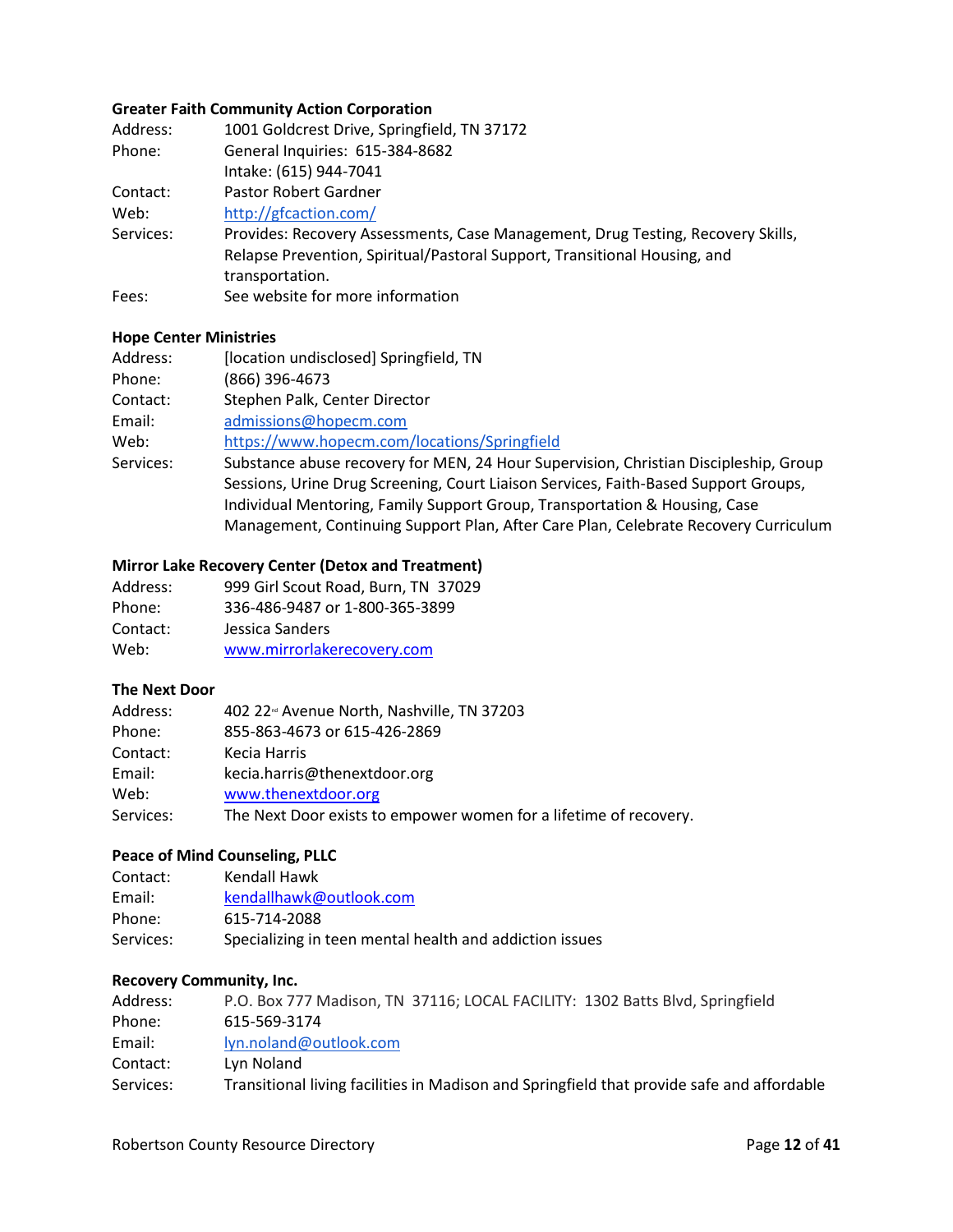| housing for both men and women with alcohol and drug dependency issues and also                                 |
|-----------------------------------------------------------------------------------------------------------------|
| offer Recovery Support Services, Case Management and Intensive Outpatient                                       |
| Treatment.                                                                                                      |
| the contract of the contract of the contract of the contract of the contract of the contract of the contract of |

Fees:  $$240$  due upon arrival (\$100 Admission Fee+ \$140 first week's rent); \$140 weekly rent. Monthly clients pay \$520 per month.

#### **Renewal House**

| Address:  | P.O. Box 280356, Nashville, TN 37228                                                                                                                                                                                                                                             |
|-----------|----------------------------------------------------------------------------------------------------------------------------------------------------------------------------------------------------------------------------------------------------------------------------------|
| Phone:    | 615-255-5222 Ext. 102 615-788-5769                                                                                                                                                                                                                                               |
| Email:    | info@renewalhouse.org                                                                                                                                                                                                                                                            |
| Web:      | www.renewalhouse.org                                                                                                                                                                                                                                                             |
| Services: | Provides residential services for women who are pregnant, and/or have at least one<br>child below the age of 11 who will live with them. Also, provides women's Intensive<br>Outpatient and Transitional Housing for women who have been clean and sober at least<br>six months. |

#### **TN Association for Alcohol, Drug and other Addiction Services (TAADAS)**

| Address: | 1321 Murfreesboro pike #155, Nashville, TN 37217 |
|----------|--------------------------------------------------|
| Contact: | Maria Smith                                      |
| Phone:   | 615-780-5901 Ext. 112                            |
| Email:   | maria@taadas.org                                 |
| Phone:   | Tennessee REDLINE 1-800-889-9789                 |
| Web:     | www.taadas.org                                   |
| Hours:   | Tennessee REDLINE 24/7                           |
|          |                                                  |

<span id="page-12-0"></span>*See also Support Groups.* 

### **Education**

#### **Access Internet from AT&T**

| Phone:    | 800-288-2020                                                                         |
|-----------|--------------------------------------------------------------------------------------|
| Web:      | https://www.att.com/internet/access/                                                 |
| Services: | Affordable low-income internet access. Qualify via income or participation in the    |
|           | National School Lunch or Head Start programs, you can apply online. Must select SNAP |
|           | as the qualifying program and provide proof of eligibility for income or program.    |
| Fees:     | \$10 per month or less, based on internet speeds in the area, plus tax.              |

#### **American Job Center - Workforce Essentials**

| Address:  | 299 10 <sup>th</sup> Avenue East, Springfield, TN 37172                                                                                                                    |
|-----------|----------------------------------------------------------------------------------------------------------------------------------------------------------------------------|
| Phone:    | 615-384-1097                                                                                                                                                               |
| Web:      | www.workforceessentials.com                                                                                                                                                |
| Services: | English as a Second Language courses for ages 17+, HiSet preparation classes and<br>testing, Job search & training, drug testing, driver's education, paternity test, hair |
|           | follicle test, physical and customized training.                                                                                                                           |
| Hours:    | $8:00$ am $-3:00$ pm M-F                                                                                                                                                   |

#### **HiSET Prep Course in SPANISH - Collaboration of Robertson County Baptist Association and Workforce Essentials**

Address: Springfield Baptist Church, 400 North Main Street - Springfield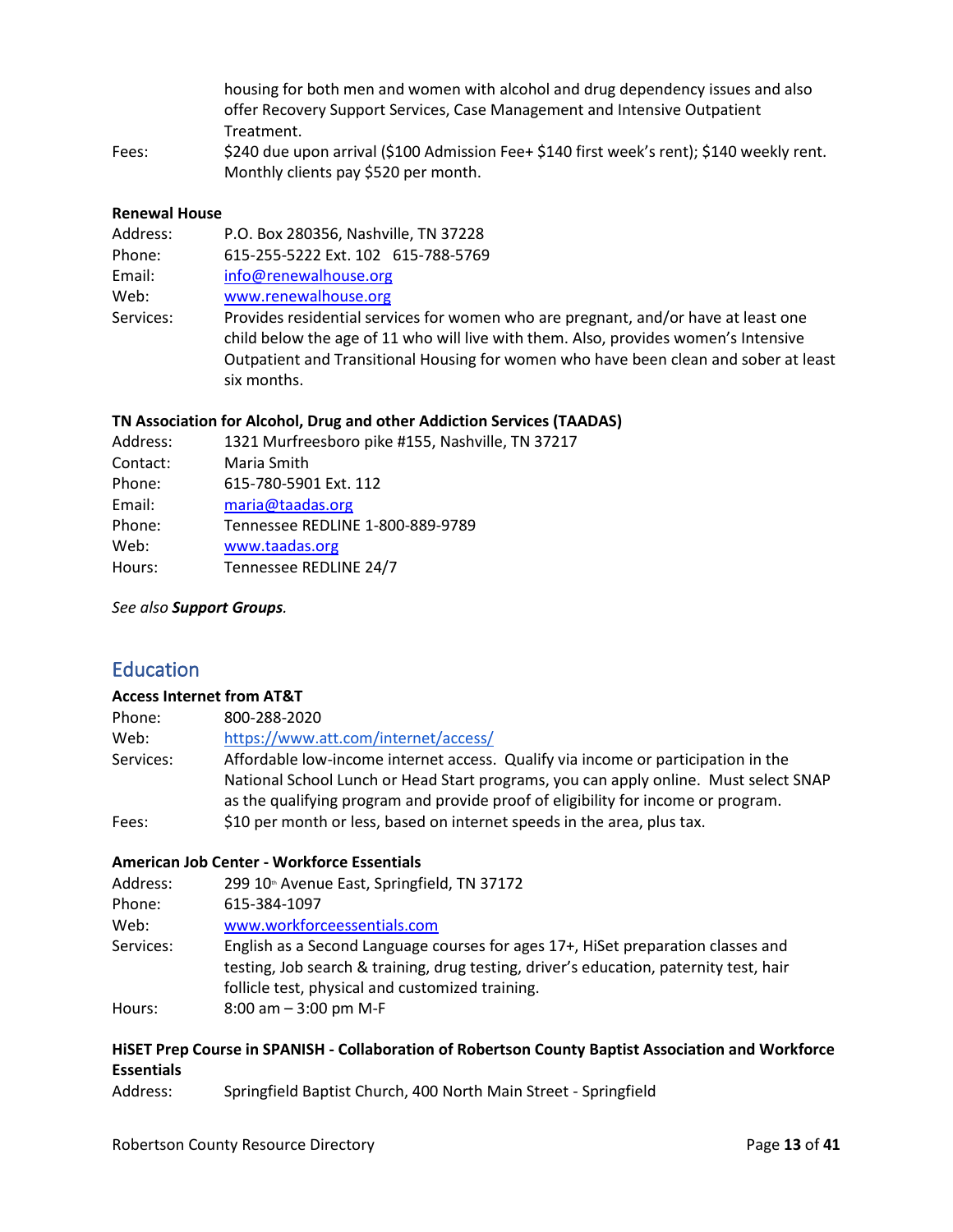| Phone:    | 615-384-8138 OR 615-766-2900                                             |
|-----------|--------------------------------------------------------------------------|
| Web:      | https://rcbatn.org/clases-de-hiset                                       |
| Services: | 14-week HiSET prep class available in Spanish. Each session is 14 weeks. |
| Hours:    | Class begins at 6:00pm                                                   |
| Fees:     | \$50, includes book - limited availability.                              |

#### **Internet Essentials from Comcast**

| Phone:    | 1-855-8-Internet                                                                                                                                                                                                                                                                                                                                               |
|-----------|----------------------------------------------------------------------------------------------------------------------------------------------------------------------------------------------------------------------------------------------------------------------------------------------------------------------------------------------------------------|
| Web:      | internetessentials.com                                                                                                                                                                                                                                                                                                                                         |
| Services: | Affordable, high speed internet; eligibility - Qualify for programs like the National School<br>Lunch Program, housing assistance, Medicaid, SNAP, SSI, and others; Live in an area<br>where Comcast Internet service is available; Have not had Comcast Internet in the last<br>90 days; Households who owe money to Comcast may still qualify if approved by |
|           | 06/30/21.                                                                                                                                                                                                                                                                                                                                                      |
| Fees:     | May apply for 2 months free, after that \$9.95 per month plus tax.                                                                                                                                                                                                                                                                                             |

### **Open Door Pregnancy Center**

| 1802 Meadowbrook Drive, Springfield, TN 37172                                                          |
|--------------------------------------------------------------------------------------------------------|
| Mailing address: P.O. Box 117, Springfield, TN 37172                                                   |
| 615-384-4673                                                                                           |
| opendoorpc@gmail.com                                                                                   |
| www.615-384hope.com                                                                                    |
| Shawn Elmore, Executive Director                                                                       |
| Crisis pregnancy resource center providing resources and parenting education -<br>including Court/DCS. |
| None. Services are free and confidential.                                                              |
| 8:00 am - 4:00 pm Monday, 8:00 am - 6:00 pm Tuesday and Thursday, Closed                               |
| Wednesday, $8:00$ am $-2:00$ pm Friday                                                                 |
| Donation funded/nonprofit. Offers baby products and parenting classes.                                 |
|                                                                                                        |

### **Robertson County Adult High School**

| Address:        | 800 MS Couts Boulevard, Springfield, TN 37172                                                                                                                                                                                                                                                                                                                    |
|-----------------|------------------------------------------------------------------------------------------------------------------------------------------------------------------------------------------------------------------------------------------------------------------------------------------------------------------------------------------------------------------|
| Phone:          | (615) 382-8914                                                                                                                                                                                                                                                                                                                                                   |
| Web:            | www.rcstn.net                                                                                                                                                                                                                                                                                                                                                    |
| Contact:        | Teno Geritano, Principal                                                                                                                                                                                                                                                                                                                                         |
|                 | Carolyn Perry, School Counselor                                                                                                                                                                                                                                                                                                                                  |
|                 | Dr. William C. Winters, Coordinator                                                                                                                                                                                                                                                                                                                              |
| Services:       | Adult High School Program is designed to allow Robertson County adults who never<br>finished the class requirements for a high school diploma to complete the courses<br>necessary to graduate. Gateway Program is for adults who need assistance and<br>instruction in achieving Gateway Tests in English, Math or Science required to obtain<br>their diploma. |
| Fees:<br>Hours: | Cost of background check is only cost to enrollee.<br>Mon-Thur: 8AM-5PM with Lunch: 11:30AM-NOON; Fri: 8:30AM-11:30AM                                                                                                                                                                                                                                            |

### **Robertson County Schools Family Resource and Education Center**

| Address: | 700 Bransford Drive, Room 300, Springfield, TN 37172 |
|----------|------------------------------------------------------|
| Phone:   | 615-382-3609, 615-382-3104, 615-289-6945             |
| Email:   | teresa.leavitt@rcstn.net                             |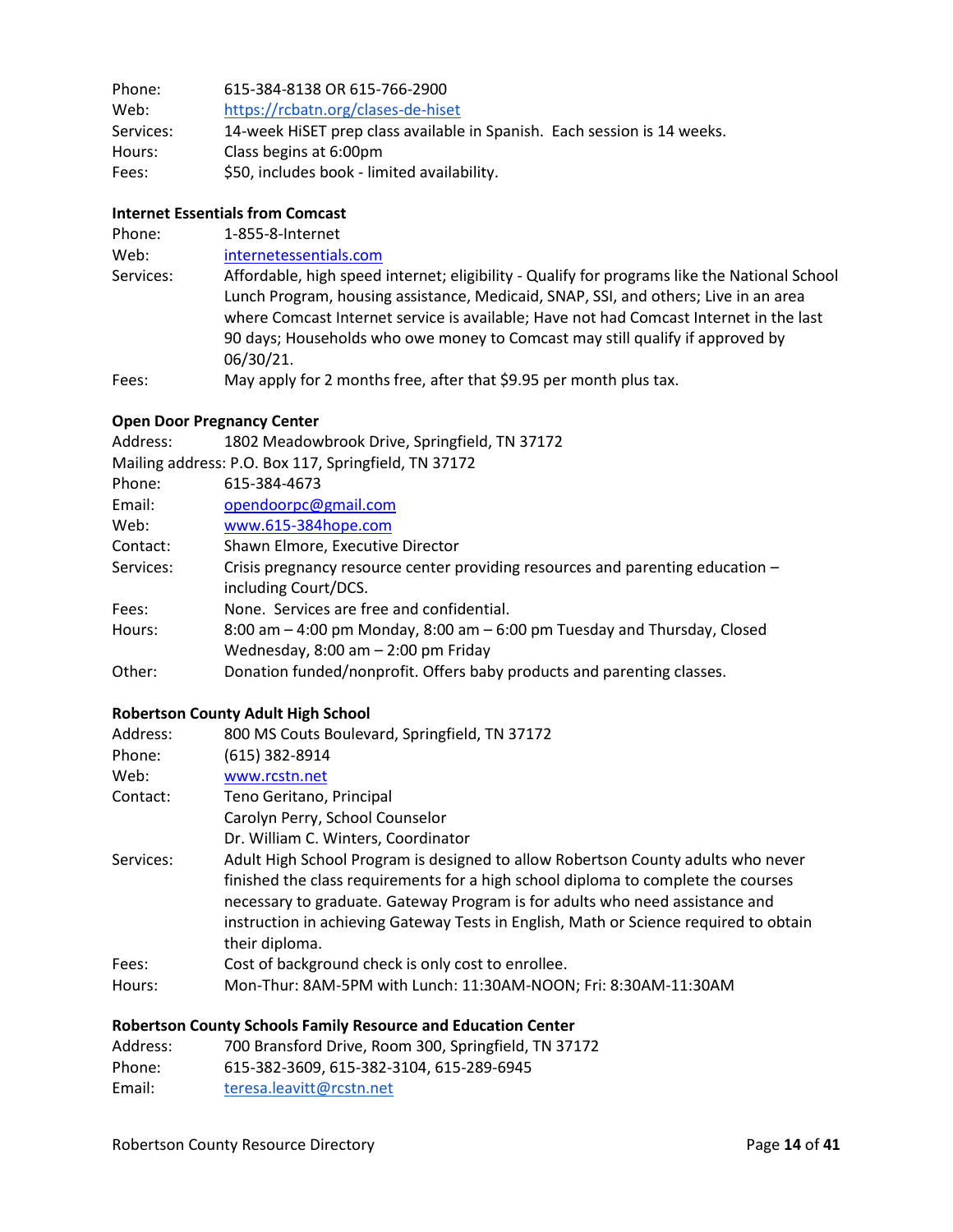| Web:      | www.rcstn.net                                                                             |
|-----------|-------------------------------------------------------------------------------------------|
| Contact:  | Teresa Leavitt, Supervisor of Student Services                                            |
|           | Danielle Frazier, Family Resource Director                                                |
|           | Jennifer Dusky, Social Worker/Family Liaison                                              |
|           | Evelin Cabrera, Robertson County District Translator                                      |
|           | Lisa Duncan, Assistant                                                                    |
|           | Renee Hix, Assistant                                                                      |
| Services: | Helping remove all barriers that interfere with education achievement by linking          |
|           | students and families with necessary resources. The FRC also works to identify and assist |
|           | homeless families in Robertson County.                                                    |
|           | Services available in English and Spanish.                                                |
| Hours:    | School Year: 7:30 AM - 3:30 PM Monday-Friday (or by appointment as needed)                |

### **Stokes Brown Public Library**

| Address: | 405 White Street, Springfield, TN 37172     |
|----------|---------------------------------------------|
| Phone:   | 615-384-5123                                |
| Email:   | sbplcustomerservice@gmail.com               |
| Web:     | http://www.youseemore.com/springfieldpl/    |
| Hours:   | 9:00 am - 5:00 pm Monday, Wednesday, Friday |
|          | 9:00 am - 8:00 pm Tuesday, Thursday         |
|          | $9:00$ am $-5:00$ pm Saturday               |
|          | $2:30$ pm $-5:00$ pm Sunday                 |

### **TN College of Applied Technology**

| Address: | 104 W 7th Ave, Springfield, TN 37172               |
|----------|----------------------------------------------------|
| Email:   | Admissions: admissions@tcatnashville.edu           |
|          | Financial Aid: financialaid@tcatnashville.edu      |
|          | Workforce Development: workforce@tcatnashville.edu |
|          | Veterans Services: veterans@tcatnashville.edu      |
| Phone:   | $(615)$ 384-1973                                   |
| Web:     | www.tcatnashville.edu/Springfield                  |

### **UT Extension Robertson County**

| Address:  | 408 North Main Street, Springfield, TN 37172                                                                                                                                                                                                      |
|-----------|---------------------------------------------------------------------------------------------------------------------------------------------------------------------------------------------------------------------------------------------------|
| Phone:    | 615-384-7936                                                                                                                                                                                                                                      |
| Web:      | www.robertson.tennessee.edu                                                                                                                                                                                                                       |
| Contact:  | Timmy Mann, Extension Agent/Youth tmann1@utk.edu                                                                                                                                                                                                  |
|           | Jeff Smith, County Director & Extension Agent/Agriculture jsmith49@utk.edu                                                                                                                                                                        |
|           | Lauren Patterson, Extension Agent/Family and Consumer Sciences Ipatte20@utk.edu                                                                                                                                                                   |
| Services: | Education: 4-H youth development, family and consumer science including parenting,<br>health, financial and nutrition, agriculture and horticultural education/program. Family<br>and community education club program, Master gardeners program. |
| Fees:     | Many are free and some programs are fee-based                                                                                                                                                                                                     |
| Hours:    | 7:30 am $-$ 4:30 pm M-F                                                                                                                                                                                                                           |

### **Volunteer State Community College at Highland Crest**

| Address: | 150 Laureate Ave, Springfield, TN 37172 |
|----------|-----------------------------------------|
| Phone:   | 615-433-7030                            |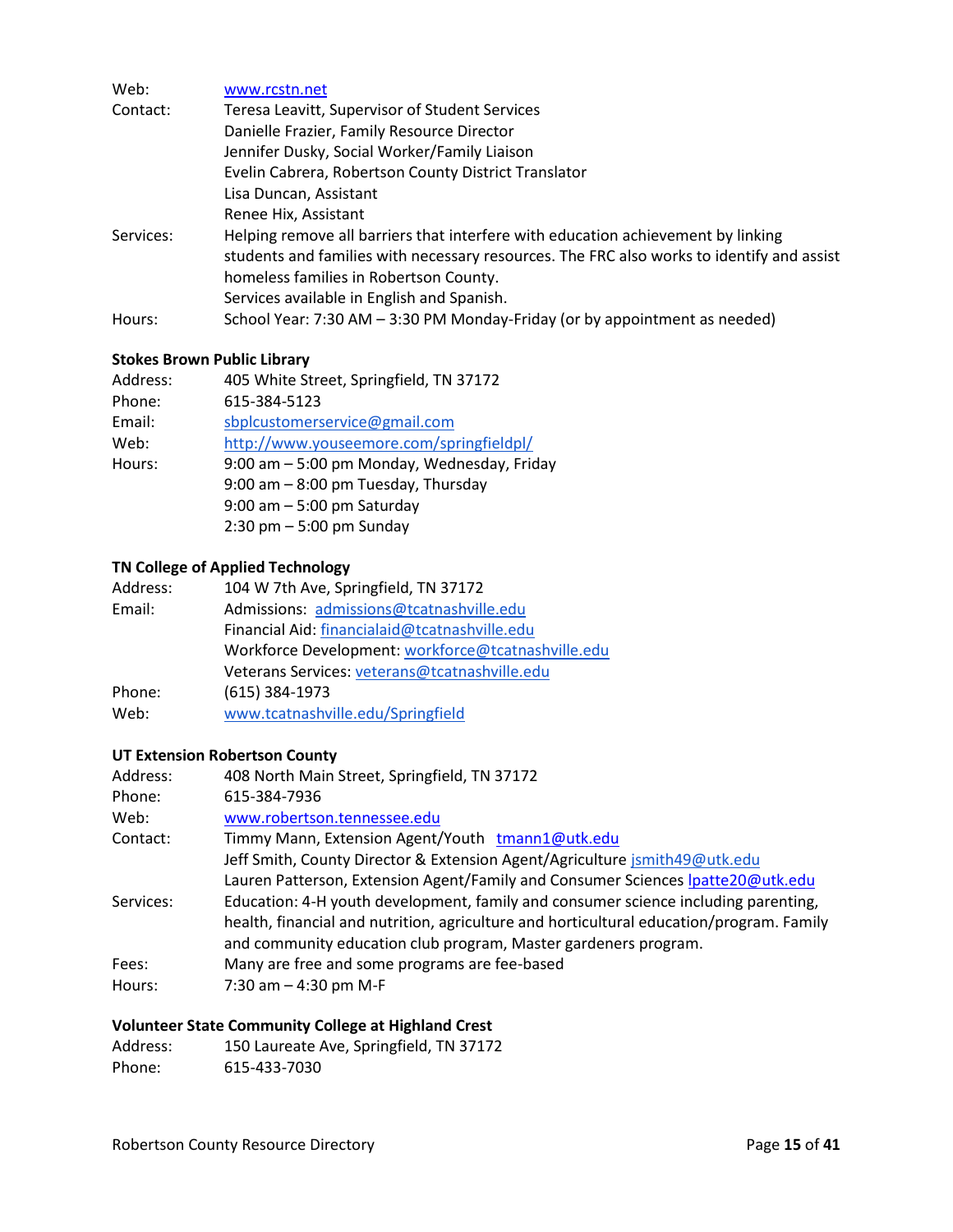| Web:      | https://www.volstate.edu/springfield and                                                                                                                                                                                                                                                                                                                              |  |
|-----------|-----------------------------------------------------------------------------------------------------------------------------------------------------------------------------------------------------------------------------------------------------------------------------------------------------------------------------------------------------------------------|--|
|           | https://www.volstate.edu/admissions/apply                                                                                                                                                                                                                                                                                                                             |  |
| Contact:  | Dr. Anne-Marie McKee, Site Director                                                                                                                                                                                                                                                                                                                                   |  |
| Email:    | Springfield.Campus@volstate.edu                                                                                                                                                                                                                                                                                                                                       |  |
| Services: | College classes close to home! Vol State at Highland Crest offers higher education<br>coursework that apply to many different Vol State degree paths and classes that can<br>also transfer to area universities. Classes are offered in the daytime, evening, and online<br>for more flexibility. Tuition-free opportunities for those that qualify for TN Promise or |  |
|           | TN Reconnect.                                                                                                                                                                                                                                                                                                                                                         |  |
|           | $P_{\text{train} \text{acc}}$ hours 7.2011 $\ell$ 1.2001 $\ell$ L                                                                                                                                                                                                                                                                                                     |  |

<span id="page-15-0"></span>Business hours: 7:30AM - 4:30PM M-F

## Employment

### **American Job Center - Workforce Essentials, Inc.**

| Address:  | 299 10 <sup>th</sup> Ave. West, Springfield, TN 37172                                                                                                                 |
|-----------|-----------------------------------------------------------------------------------------------------------------------------------------------------------------------|
| Phone:    | 615-384-1097                                                                                                                                                          |
| Web:      | www.workforceessentials.com                                                                                                                                           |
| Services: | Job search & training, drug testing, driver's education, paternity test, hair follicle test,<br>physical and customized training. Federally funded program available. |
| Fees:     | see website for more information                                                                                                                                      |
| Hours:    | $8:00$ AM $-$ 4:30 PM M-F                                                                                                                                             |

#### **Skill Up Tennessee**

| Address:  | 204 Henslee Drive, Dickson, TN 37046                 |
|-----------|------------------------------------------------------|
| Phone:    | 615-446-2788                                         |
| Contact:  | Morgan Bartels                                       |
| Email:    | mbartels@tennessee.edu                               |
| Web:      | skillup.tennessee.edu                                |
| Services: | Skills training, work experience for SNAP recipients |

### **TN Department of Labor/Workforce Developments**

| Address:  | 220 French Landing Drive, Nashville, TN 37243                                           |
|-----------|-----------------------------------------------------------------------------------------|
| Phone:    | (844) 224-5818                                                                          |
| Web:      | www.tn.gov/workforce                                                                    |
| Services: | Provides a career coach; serves as a mobile one-stop career center to deliver workforce |
|           | services across the state of Tennessee. Resource to deliver services to areas that may  |
|           | lack access to workforce related services.                                              |
| Fees:     | See website for more information                                                        |
| Hours:    | $8:00$ AM $-$ 4:30 PM M-F                                                               |

### <span id="page-15-1"></span>Financial

#### **Access Internet from AT&T**

| Phone:    | 800-288-2020                                                                                                                                                                                                                                                   |
|-----------|----------------------------------------------------------------------------------------------------------------------------------------------------------------------------------------------------------------------------------------------------------------|
| Web:      | https://www.att.com/internet/access/                                                                                                                                                                                                                           |
| Services: | Affordable low-income internet access. Qualify via income or participation in the<br>National School Lunch or Head Start programs, you can apply online. Must select SNAP<br>as the qualifying program and provide proof of eligibility for income or program. |
| Fees:     | \$10 per month or less, based on internet speeds in the area, plus tax.                                                                                                                                                                                        |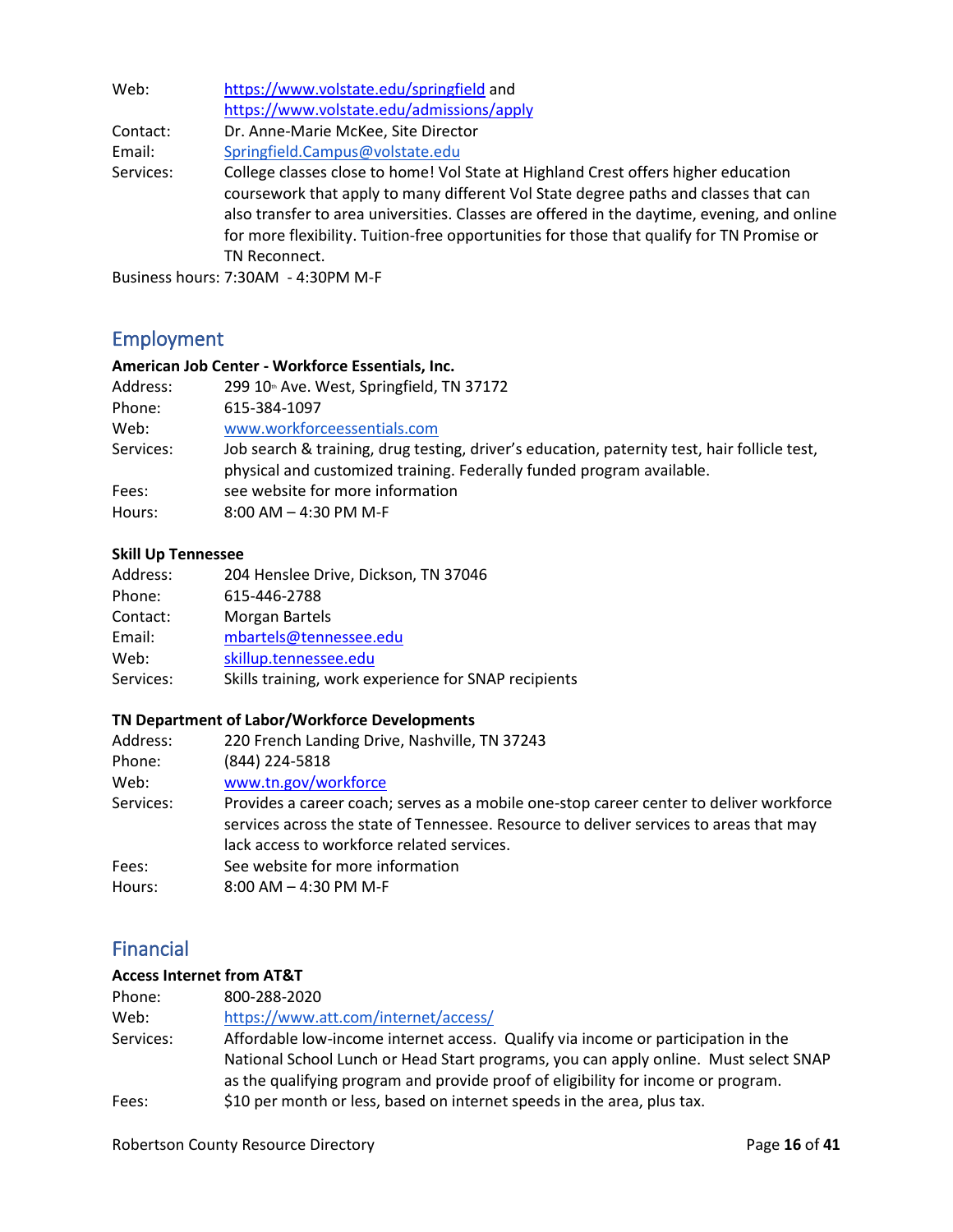#### **Child Support Division – 19th Judicial District**

| Address:  | 402 Central Ave East, Springfield, TN 37172 |
|-----------|---------------------------------------------|
| Phone:    | 615-382-2433 - Office                       |
|           | 800-838-6911 - Customer service             |
|           | 615-253-4394 - Customer service             |
| Web:      | www.tn.gov                                  |
| Services: | Child support collections                   |
| Hours:    | 8:00 am - 4:30 pm M-F                       |

#### **C.O.P.E. - Cooperative Outreach for Personal Emergencies**

| Address:  | 810 South Main Street, Springfield, TN 37172                                   |
|-----------|--------------------------------------------------------------------------------|
| Phone:    | 615-384-1465                                                                   |
| Email:    | hannabasswalt@gmail.com                                                        |
| Contact:  | JoAnne Cyprus, Director; Walt Hannabass, Treasurer                             |
| Services: | Assist with payment of rent, utilities and prescriptions. By appointment only. |
| Hours:    | $9:00$ am $-2:00$ pm Tuesday $-$ Saturday                                      |

#### **Hope Center**

| Address:  | 1115 Highway 76, White House, TN 37188                    |
|-----------|-----------------------------------------------------------|
| Phone:    | 615-672-0298                                              |
| Web:      | www.hopecenterwhitehouse.com                              |
| Contact:  | <b>Troy Russell</b>                                       |
| Services: | Thrift store and benevolence for emergency situations     |
| Hours:    | Tuesday - Friday 9am to 1pm                               |
| Other:    | Serves within a 4-mile radius of White House City Limits. |

#### **Internet Essentials from Comcast**

| Phone:    | 1-855-8-Internet                                                                                                                                                                                                                                                              |
|-----------|-------------------------------------------------------------------------------------------------------------------------------------------------------------------------------------------------------------------------------------------------------------------------------|
| Web:      | internetessentials.com                                                                                                                                                                                                                                                        |
| Services: | Affordable, high speed internet; eligibility - Qualify for programs like the National School<br>Lunch Program, housing assistance, Medicaid, SNAP, SSI, and others; Live in an area<br>where Comcast Internet service is available; Have not had Comcast Internet in the last |
|           | 90 days; Households who owe money to Comcast may still qualify if approved by<br>06/30/21.                                                                                                                                                                                    |
| Fees:     | May apply for 2 months free, after that \$9.95 per month plus tax                                                                                                                                                                                                             |

#### **Mid-Cumberland Community Action Agency**

| Address:  | 505 Hill Street, Springfield, TN 37172                                               |
|-----------|--------------------------------------------------------------------------------------|
| Phone:    | 615-742-1113                                                                         |
| Web:      | www.midcumberland.org                                                                |
| Services: | Nutrition Programs; Low-Income Home Energy Assistance Program (LIHEAP);              |
|           | Weatherization Assistance Program; Elderly, Disabled, and Veterans Services Program; |
|           | Case Management Programs; Emergency Services Program                                 |
| Fees:     | none                                                                                 |
| Hours:    | 8:00 am - 4:30 pm Monday-Thursday                                                    |

### **Salvation Army - local contact is Sherry Martell at United Ministries**

Address: 808 South Main Street, Springfield, TN 37172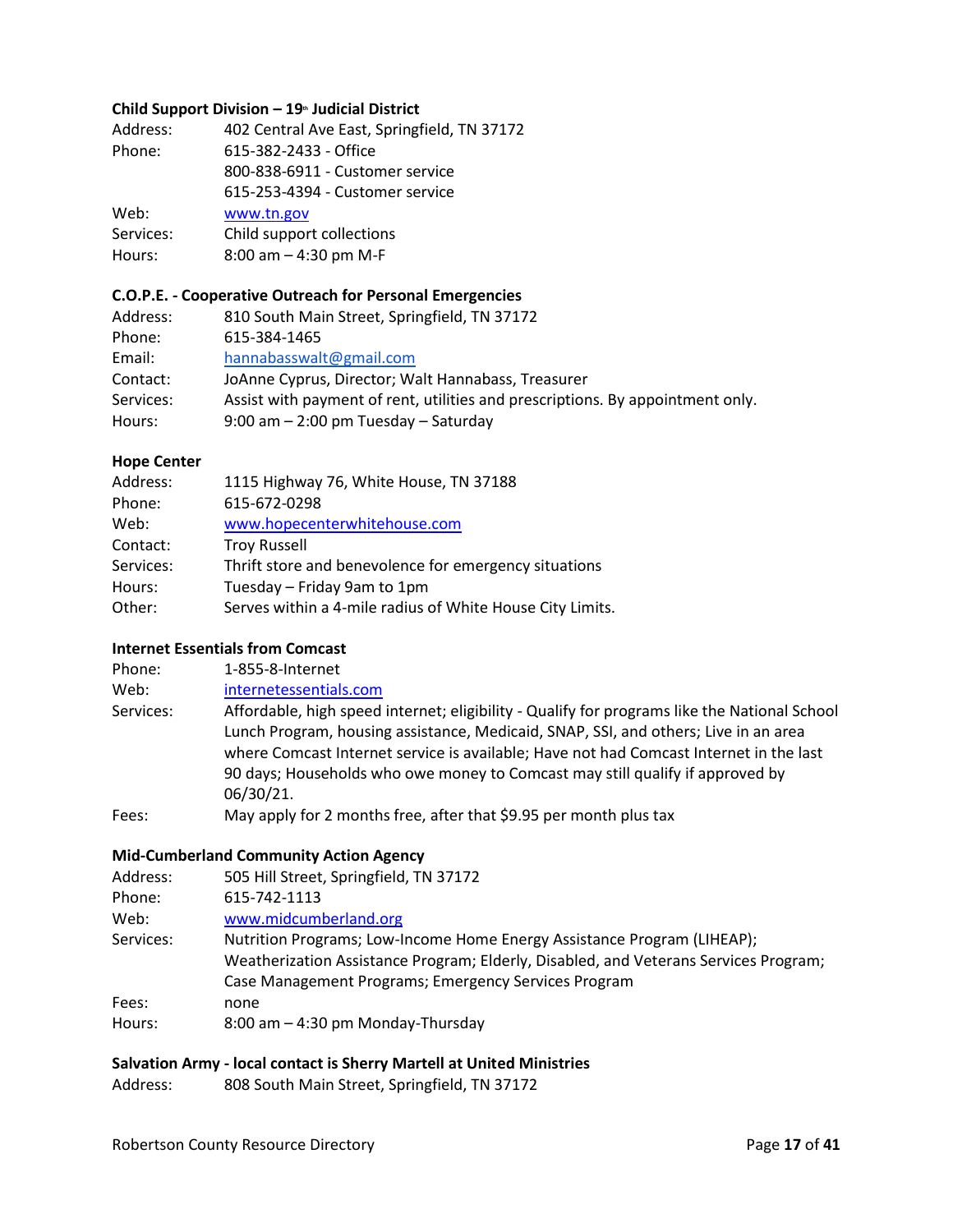| Phone:    | 615-384-8306                    |
|-----------|---------------------------------|
| Email:    | sherrymartell10@gmail.com       |
| Contact:  | Sherry Martell, 615-310-2242    |
| Services: | Financial assistance available. |

### <span id="page-17-0"></span>Food

**Blessing Boxes** (nonperishable food items) no questions asked/no staff monitoring, food and other items made available by community and church members. 4 locations:

- Springfield First United Methodist Church, box located across the street from the front entrance of the church, 511 S Oak Street, Springfield
- Cherry Mound Baptist Church, 4168 US-31W, Cottontown
- Revolution Church, 3644 US-31W, White House
- Next to Creative Corners Child Care Center, 2826 US-31W, White House
- Greenbrier Realty has two blessing boxes, one for food and one for hygiene, 2345 HWY 41 S, Greenbrier, TN 37073

#### **Bethlehem Baptist Church - Drive by Pantry**

| Address:  | 5081 Bethlehem Road, Springfield, TN 37172                                           |
|-----------|--------------------------------------------------------------------------------------|
|           | Please drive up to Building A from the Hwy 76 entrance.                              |
| Phone:    | 615-643-0333                                                                         |
| Services: | Food pantry, must show proof of residence and provide a SSN for each resident        |
| Fees:     | none                                                                                 |
| Hours:    | Wednesdays, 11am-1pm                                                                 |
|           | 1 <sup>st</sup> Wednesday of Month, 4-6pm; 3 <sup>rd</sup> Wednesday of Month, 4-6pm |

#### **Dorcas Room First Baptist Church**

| Address:  | 107 Parker Avenue, Greenbrier, TN 37073                            |
|-----------|--------------------------------------------------------------------|
| Phone:    | 615-643-4507                                                       |
| Email:    | emawellis@netzero.net                                              |
| Web:      | www.greenbrierfirst.com                                            |
| Contact:  | Sue Nell Ellis                                                     |
| Services: | Food and School Supplies (once a year),                            |
| Fees:     | none                                                               |
| Hours:    | $1$ <sup>x</sup> Saturday of Month – 8:30 am – 10:00 am            |
|           | $3d$ Thursday of Month - 7:00 pm - 8:30 pm                         |
| Other:    | Must show proof of living in Greenbrier City/Ridgetop city limits. |
|           | Open door policy to the community                                  |

#### **Hope Center**

| Address:  | 212 Portland Road, White House, TN 37188                    |
|-----------|-------------------------------------------------------------|
| Phone:    | 615-672-8006                                                |
| Email:    | hopefoodbank1@att.net                                       |
| Web:      | www.hopecenterwhitehouse.com                                |
| Contact:  | <b>Troy Russell</b>                                         |
| Services: | Food supply for elderly, shut-ins, and emergency situations |
| Hours:    | Tuesday - Friday 9am to 1pm                                 |
| Other:    | Serves White House City Limits ONLY.                        |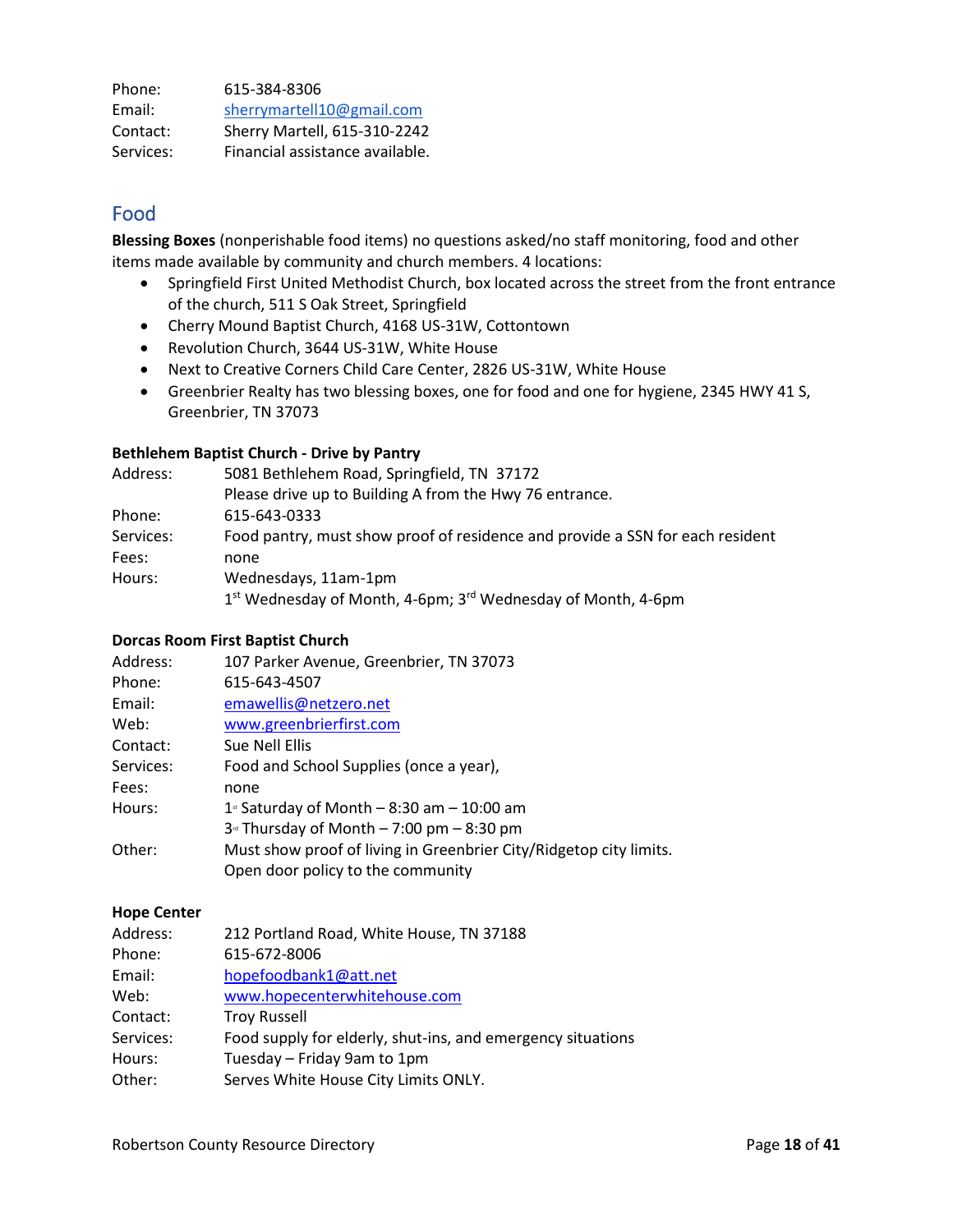#### **Mid-Cumberland Community Action Agency**

| Address:  | 505 Hill Street, Springfield, TN 37172                                           |
|-----------|----------------------------------------------------------------------------------|
| Phone:    | 615-742-1113                                                                     |
| Web:      | www.midcumberland.org                                                            |
| Services: | Nutrition Programs including commodities distribution twice per year; Low-Income |
|           | Home Energy Assistance Program (LIHEAP); Weatherization Assistance Program;      |
|           | Elderly, Disabled, and Veterans Services Program; Case Management Programs;      |
|           | <b>Emergency Services Program</b>                                                |
| Fees:     | none                                                                             |
| Hours:    | 8:00 am - 4:30 pm Monday-Thursday                                                |

#### **Mid-Cumberland Human Resource Agency - Meals on Wheels**

| Address:  | Springfield, TN 37172                                                                                                                                               |
|-----------|---------------------------------------------------------------------------------------------------------------------------------------------------------------------|
| Phone:    | 615-382-7287 local office, Sharon McDaniel 615-595-1225                                                                                                             |
| Email:    | smcdaniel@mchra.com                                                                                                                                                 |
| Web:      | http://www.mchra.com/meals-on-wheels/                                                                                                                               |
| Contact:  | <b>Sharon McDaniel</b>                                                                                                                                              |
| Services: | Provides meals to individuals 60 years and over. Delivered at home or served at address<br>above. Outreach, nutrition education and support services also provided. |
| Fees:     | Fee scale determined after application.                                                                                                                             |

#### **Mt Carmel Ministry Help Line**

Services: Offers "Stone Soup" meal delivery for shut-ins and offers the "Care and Share Closet" for families and individuals in need.

Volunteer: Care and Share food needs: The Care and Share ministry helps to provide groceries and toiletries to families in our community that need extra support. Currently we serve about a dozen families. We expect that number to drastically increase as the needs increase in the coming weeks. There are three major ways to support the Care and Share Pantry:

- 1. Donate items such as canned goods, pastas, instant meals, or toiletries.
- 2. Volunteer by preparing boxes at the church to be picked up.
- 3. Volunteer to deliver or hand out boxes on Mondays, Wednesdays, or Thursdays.

#### **Ridgetop Adventist Community Services**

| Address:  | 104 King Street, Ridgetop, TN 37152            |
|-----------|------------------------------------------------|
| Phone:    | 615-384-0428                                   |
| Web:      | www.ridgetopsda.com                            |
| Contact:  | <b>Truman and Linda Raines</b>                 |
| Services: | Collects and distributes food and clean cloths |
| Fees:     | donation only                                  |
| Hours:    | 9:00 am $-$ 11:00 am Tuesday                   |

#### **The Master's Table**

| Address:  | 619 B Central Ave., Springfield, TN 37172 |
|-----------|-------------------------------------------|
| Phone:    | 615-384-4480                              |
| Contact:  | Robert Gardner and Carolyn Woodard        |
| Services: | Free soup kitchen – open to anyone        |
| Fees:     | none                                      |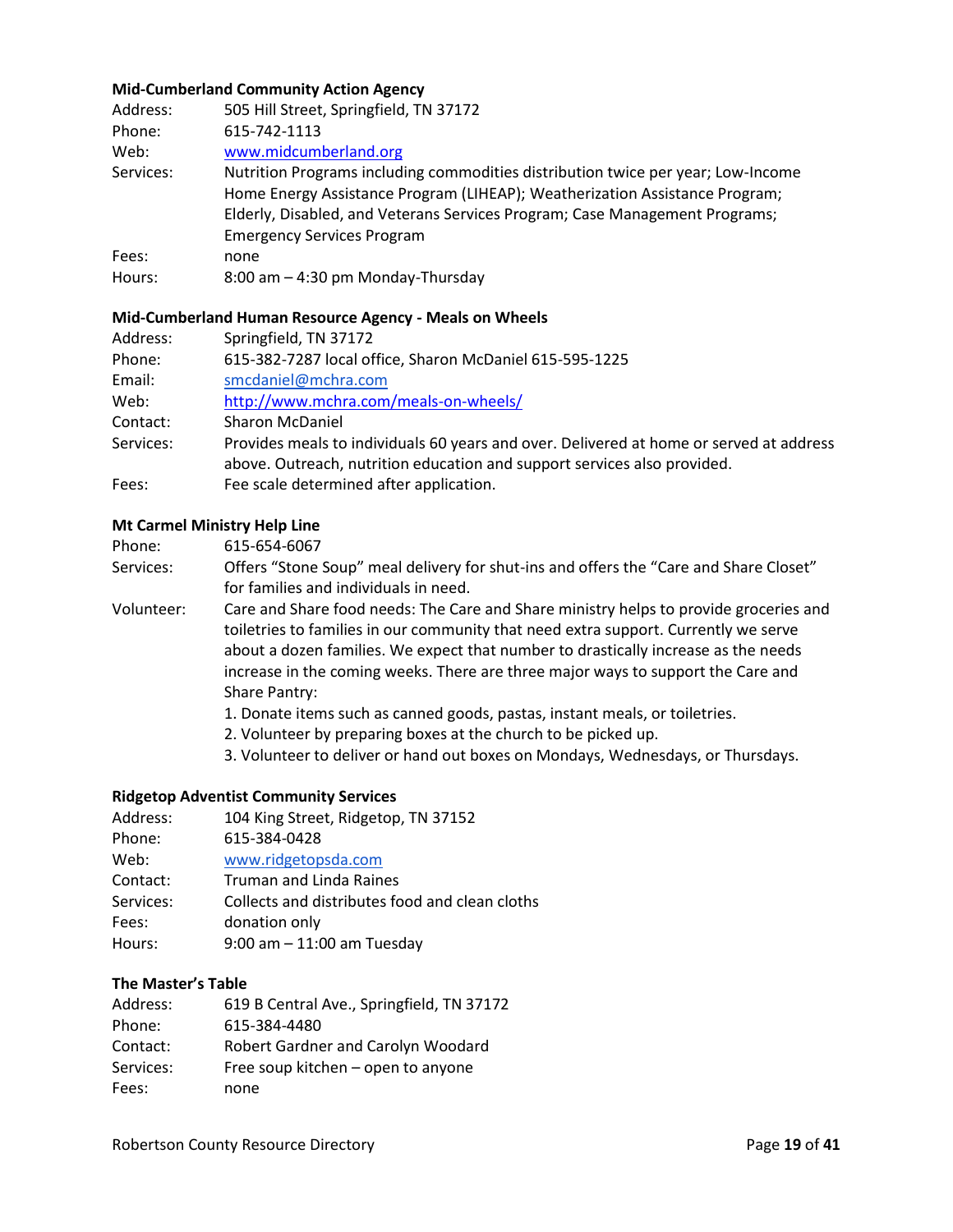Hours: 10:00 am –11:00 am Monday – Saturday

#### **TNKids Nutrition**

| Address:  | 1006 Pepper Street, Springfield, TN 37172                                                                                                                                                                                                                                                                                                                                                                                          |
|-----------|------------------------------------------------------------------------------------------------------------------------------------------------------------------------------------------------------------------------------------------------------------------------------------------------------------------------------------------------------------------------------------------------------------------------------------|
| Phone:    | 615-433-6286                                                                                                                                                                                                                                                                                                                                                                                                                       |
| Email:    | info@TNKids.org                                                                                                                                                                                                                                                                                                                                                                                                                    |
| Web:      | https://www.tnkids.org/                                                                                                                                                                                                                                                                                                                                                                                                            |
| Contact:  | Donny King, Director                                                                                                                                                                                                                                                                                                                                                                                                               |
| Services: | Providing snacks and meals to at-risk children in after-school enrichment programs,<br>delivering food through back-pack programs, and providing meals when school is not in<br>session. This program is partially federally funded. All programs offered: CACFP Home<br>Sponsor; CACFP Center Sponsor; Summer Food Service Program; Backpack Attack<br>Program; School Break Feeding Program; After School At-Risk Snack Program. |

#### **United Ministries Food Bank**

| Address:  | 808 South Main Street, Springfield, TN 37172                                            |
|-----------|-----------------------------------------------------------------------------------------|
| Phone:    | 615-384-8306                                                                            |
| Web:      | https://www.facebook.com/UnitedMinistriesFoodBank                                       |
| Email:    | sherrymartell10@gmail.com                                                               |
| Contact:  | Sherry Martell, 615-310-2242                                                            |
| Services: | Help families and single individuals with food needs in Robertson County. Must bring    |
|           | photo ID. Also offer two commodities distributions per year, typically Spring and Fall. |
| Hours:    | 10:00 am $-$ 1:30 pm Monday $-$ Thursday                                                |

### <span id="page-19-0"></span>**Healthcare**

**Drug Take-back Boxes - Free:** Prescription drug take-back boxes provide a place where unused prescription drugs can be safely disposed of. These permanent boxes prevent prescription and over-thecounter medications from getting into the hands of children and into the waterways. For more information and additional locations throughout the state of Tennessee visit

[https://www.tn.gov/environment/program-areas.](https://www.tn.gov/environment/program-areas/opsp-policy-and-sustainable-practices/community-programs-and-services/unwanted-household-pharmaceuticals-takeback-program.html) In Robertson County there are 2 locations:

- Robertson County Sheriff's Office, 507 S. Brown Street, Springfield. Open hours: Monday-Friday 8:00am-4:30pm
- Greenbrier Police Department, 790 W. College Street, Greenbrier. Open hours: Monday-Friday 8:00am-4:00pm

#### **NorthCrest Medical Center**

| Address:  | 100 NorthCrest Drive, Springfield, TN 37172                                                                                                                                                                                                                                                                                       |
|-----------|-----------------------------------------------------------------------------------------------------------------------------------------------------------------------------------------------------------------------------------------------------------------------------------------------------------------------------------|
| Phone:    | 615-384-2411                                                                                                                                                                                                                                                                                                                      |
| Email:    | info@northcrest.com                                                                                                                                                                                                                                                                                                               |
| Web:      | www.northcrest.com                                                                                                                                                                                                                                                                                                                |
| Services: | Healthcare including emergency medicine (ER), clinical laboratory testing, medical                                                                                                                                                                                                                                                |
|           | imaging, inpatient medical-surgical and critical care, sleep diagnostics, surgery,<br>cardiopulmonary rehabilitation, cardiac rehabilitation, cardiovascular (cath) lab, labor<br>and delivery, lymphedema therapy, speech therapy, and wound care. NorthCrest also<br>offers educational classes and resources to the community. |
| Hours:    | 24/7 - Some services are open normal business hours.                                                                                                                                                                                                                                                                              |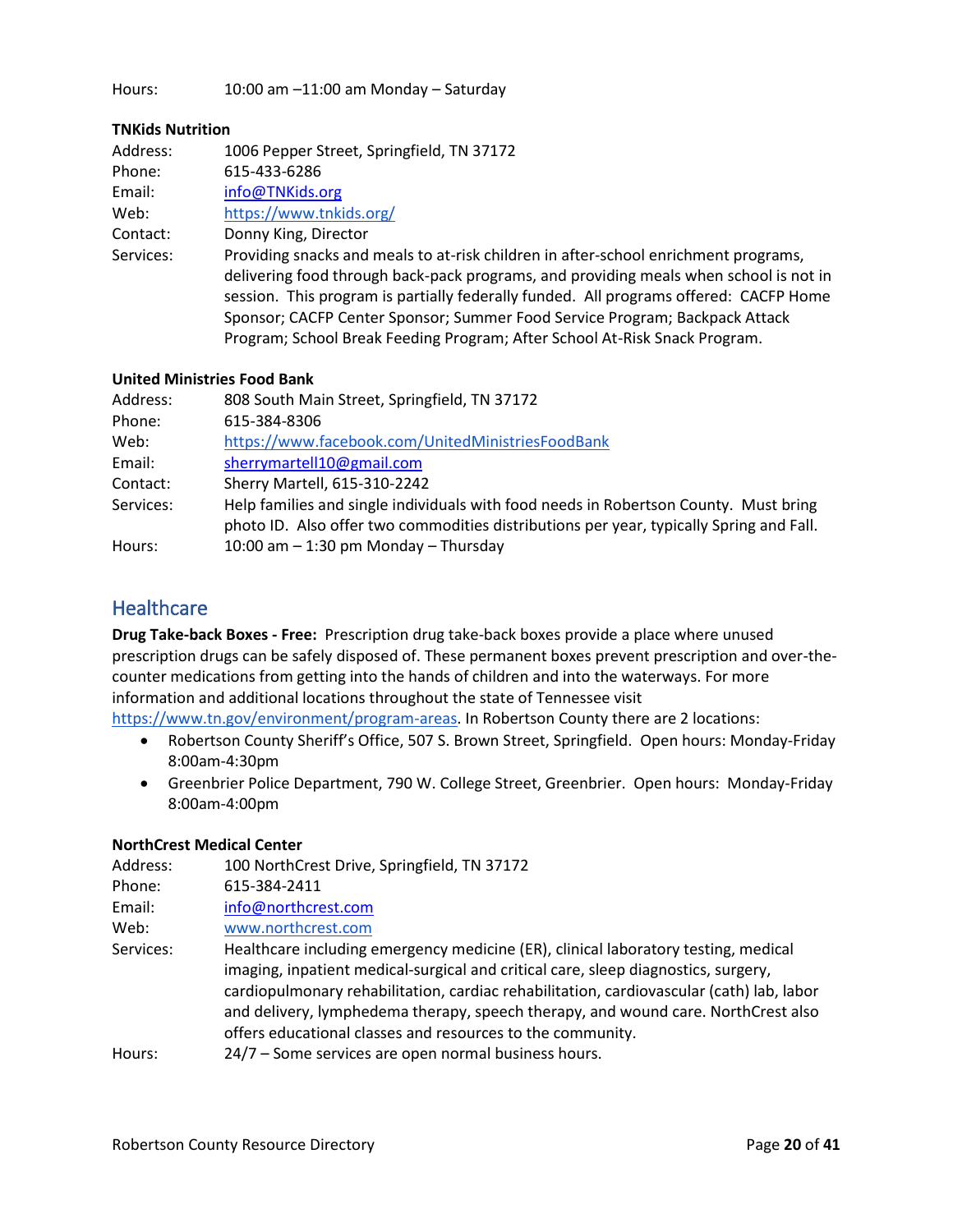#### **Nurses for Newborns**

| Address:  | 50 Vantage Way, Suite 101, Nashville, TN 37228                                                                                                                                                                                                                                                                                                                                                                                                                                                                                          |  |
|-----------|-----------------------------------------------------------------------------------------------------------------------------------------------------------------------------------------------------------------------------------------------------------------------------------------------------------------------------------------------------------------------------------------------------------------------------------------------------------------------------------------------------------------------------------------|--|
| Phone:    | 615-313-9989                                                                                                                                                                                                                                                                                                                                                                                                                                                                                                                            |  |
| Fax:      | 615-313-9979                                                                                                                                                                                                                                                                                                                                                                                                                                                                                                                            |  |
| Web:      | www.nursesfornewborns.org                                                                                                                                                                                                                                                                                                                                                                                                                                                                                                               |  |
| Services: | Nurses for Newborns provide in-home visits to at risk infants at no cost to the families.<br>The Registered nurses provide healthcare, education and positive parenting skills to<br>families with medically fragile infants, teen moms, and caregivers with cognitive<br>disabilities or mental health concerns such as anxiety, depression and substance abuse.<br>The mission is to prevent infant mortality, child abuse and neglect. Referrals can be<br>made by visiting the website and choosing Services -> Refer a new Client. |  |
| Hours:    | 8:30 am $-5:00$ pm M-F                                                                                                                                                                                                                                                                                                                                                                                                                                                                                                                  |  |
|           | Robertson County Comprehensive Care Clinic - HIV Clinic                                                                                                                                                                                                                                                                                                                                                                                                                                                                                 |  |
| Address:  | 800 South Brown St, Springfield, TN 37172                                                                                                                                                                                                                                                                                                                                                                                                                                                                                               |  |
| Phone:    | 615-382-3108                                                                                                                                                                                                                                                                                                                                                                                                                                                                                                                            |  |
| Contact:  | Ashley Alexander, RN, BSN, MPH; HIV Coordinator/Medical Case Manager                                                                                                                                                                                                                                                                                                                                                                                                                                                                    |  |
|           | P: 615-382-3108                                                                                                                                                                                                                                                                                                                                                                                                                                                                                                                         |  |
|           | F: 615-382-3110                                                                                                                                                                                                                                                                                                                                                                                                                                                                                                                         |  |
|           | E: ashley.alexander@tn.gov                                                                                                                                                                                                                                                                                                                                                                                                                                                                                                              |  |
|           | Susan Thurman, RN, BSN                                                                                                                                                                                                                                                                                                                                                                                                                                                                                                                  |  |
|           | P: 615-382-3108                                                                                                                                                                                                                                                                                                                                                                                                                                                                                                                         |  |
|           | F: 615-382-3110                                                                                                                                                                                                                                                                                                                                                                                                                                                                                                                         |  |
|           | E: susan.thurman@tn.gov                                                                                                                                                                                                                                                                                                                                                                                                                                                                                                                 |  |
| Services: | Newly diagnosed, new to the area or returning to care? The Robertson County                                                                                                                                                                                                                                                                                                                                                                                                                                                             |  |
|           | Comprehensive Care Clinic provides treatment and resources Clinical treatment,<br>medication coverage, assistance obtaining insurance if qualified, helps with co-pays and<br>deductible for those with insurance. PREP for partners, dental program, and eye care<br>program.                                                                                                                                                                                                                                                          |  |

Hours: New clients taken any day. Clinic days: Monday and Thursday

#### **Robertson County Health Department**

| Address:  | 800 South Brown Street, Springfield, TN 37172                                                                                                                                                                                                |
|-----------|----------------------------------------------------------------------------------------------------------------------------------------------------------------------------------------------------------------------------------------------|
| Phone:    | 615-384-4504                                                                                                                                                                                                                                 |
| Contact:  | Rachel Ellis, Director                                                                                                                                                                                                                       |
| Email:    | rachel.f.ellis@tn.gov                                                                                                                                                                                                                        |
| Services: | Healthcare including child health, immunization, primary care, family planning, sexual<br>transmitted disease control, WIC, nutrition, child dental program, tuberculosis control,<br>CSS/HUGS, vital records, general environmental health. |
| Hours:    | 8:00 am $-$ 4:30 pm M-F                                                                                                                                                                                                                      |
| Fee:      | Sliding scale                                                                                                                                                                                                                                |

#### **SMILE ON 60+ - Available through InterFaith Dental**

| Phone: | 1-800-509-6055                            |
|--------|-------------------------------------------|
| Web:   | https://interfaithdental.com/smile-on-60/ |

Services: Preventive, emergent and basic restoration procedures and dentures covered, transportation assistance and case management for seniors age 60+. SMILE ON 60+ is a statewide initiative with the goal of improving the overall health of low-income, mobile seniors age 60+ through access to oral healthcare services and community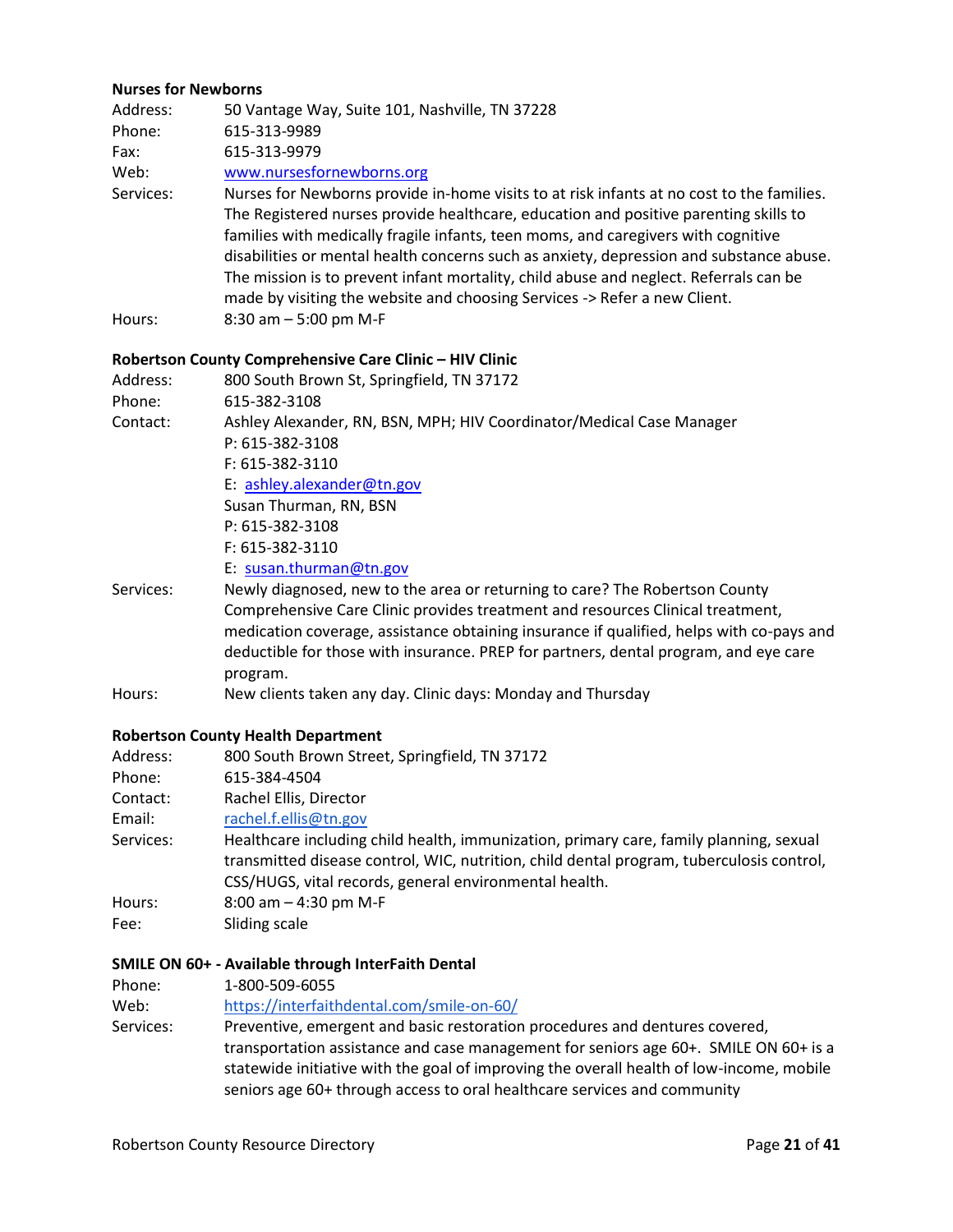|              | education. All preventive, emergent, and basic restorative procedures and dentures are<br>covered |
|--------------|---------------------------------------------------------------------------------------------------|
|              | Education workshops are at no charge, and all attendants receive free oral hygiene kits           |
|              | Transportation assistance in the form of travel vouchers are available based on need              |
|              | Case Management, through Community Dental Health Coordinators (CDHCs), is                         |
|              | available to help seniors navigate available services and eliminate barriers to treatment         |
| Eligibility: | The client must be a minimum of 60 years old; be a Tennessee resident; have an                    |
|              | income level below 200% poverty and be dentally uninsured.                                        |
| Fee:         | Income based.                                                                                     |

## <span id="page-21-0"></span>Housing

### **Greater Faith Community Action Corporation**

| Address:  | PO Box 215, Springfield, TN 37172                                               |
|-----------|---------------------------------------------------------------------------------|
| Phone:    | 615-384-3730 - church                                                           |
|           | 615-384-8682 - corporation                                                      |
|           | 615-944-7041 - intake                                                           |
| Web:      | http://gfcaction.com/                                                           |
| Contact:  | Robert Gardner, President - 615-430-2294                                        |
| Services: | Provides: Recovery Assessments, Case Management, Drug Testing, Recovery Skills, |
|           | Relapse Prevention, Spiritual/Pastoral Support, Transitional Housing, and       |
|           | transportation.                                                                 |
| Fees:     | See website for more information                                                |

### **Green Ridge Apartments**

| Address:  | 2045 Hwy 41 South, Greenbrier, TN 37073 |
|-----------|-----------------------------------------|
| Phone:    | 615-643-0320                            |
| Email:    | greenridgeapts@bellsouth.net            |
| Contact:  | Beverly Thaxton, Director               |
| Services: | Income Based Apartments                 |
| Hours:    | 8:00 am $-5:00$ pm M-F                  |

### **Holiday House Apartments**

| Address:     | 400 22 <sup>d</sup> Ave. East, Springfield, TN 37172                                                                                                                                                                                                                                                                                                                                                                                                    |
|--------------|---------------------------------------------------------------------------------------------------------------------------------------------------------------------------------------------------------------------------------------------------------------------------------------------------------------------------------------------------------------------------------------------------------------------------------------------------------|
| Phone:       | 615-384-5665                                                                                                                                                                                                                                                                                                                                                                                                                                            |
| Email:       | holidayhousespringfield@rhlmgmt.com                                                                                                                                                                                                                                                                                                                                                                                                                     |
| Web:         | https://www.rhlmgmt.com/springfield-tn                                                                                                                                                                                                                                                                                                                                                                                                                  |
| Services:    | Holiday House of Springfield is an Income-Based Independent Living Community for<br>Elderly (62+) and/or Persons with Disabilities. The building is comprised of 60 one<br>Bedroom Apartments with range and refrigerator. The laundry facilities and salon are<br>located on the second floor. We offer medical alert pendants with no monthly charge<br>to tenants, full-time maintenance staff, and an onsite Resident Assistant for<br>emergencies. |
| Hours:       | $9:00$ AM $-$ 4:00 PM M-Th                                                                                                                                                                                                                                                                                                                                                                                                                              |
| Area Served: | <b>Robertson County</b>                                                                                                                                                                                                                                                                                                                                                                                                                                 |
| Other:       | Activity room.                                                                                                                                                                                                                                                                                                                                                                                                                                          |
| Fees:        | Sliding scale.                                                                                                                                                                                                                                                                                                                                                                                                                                          |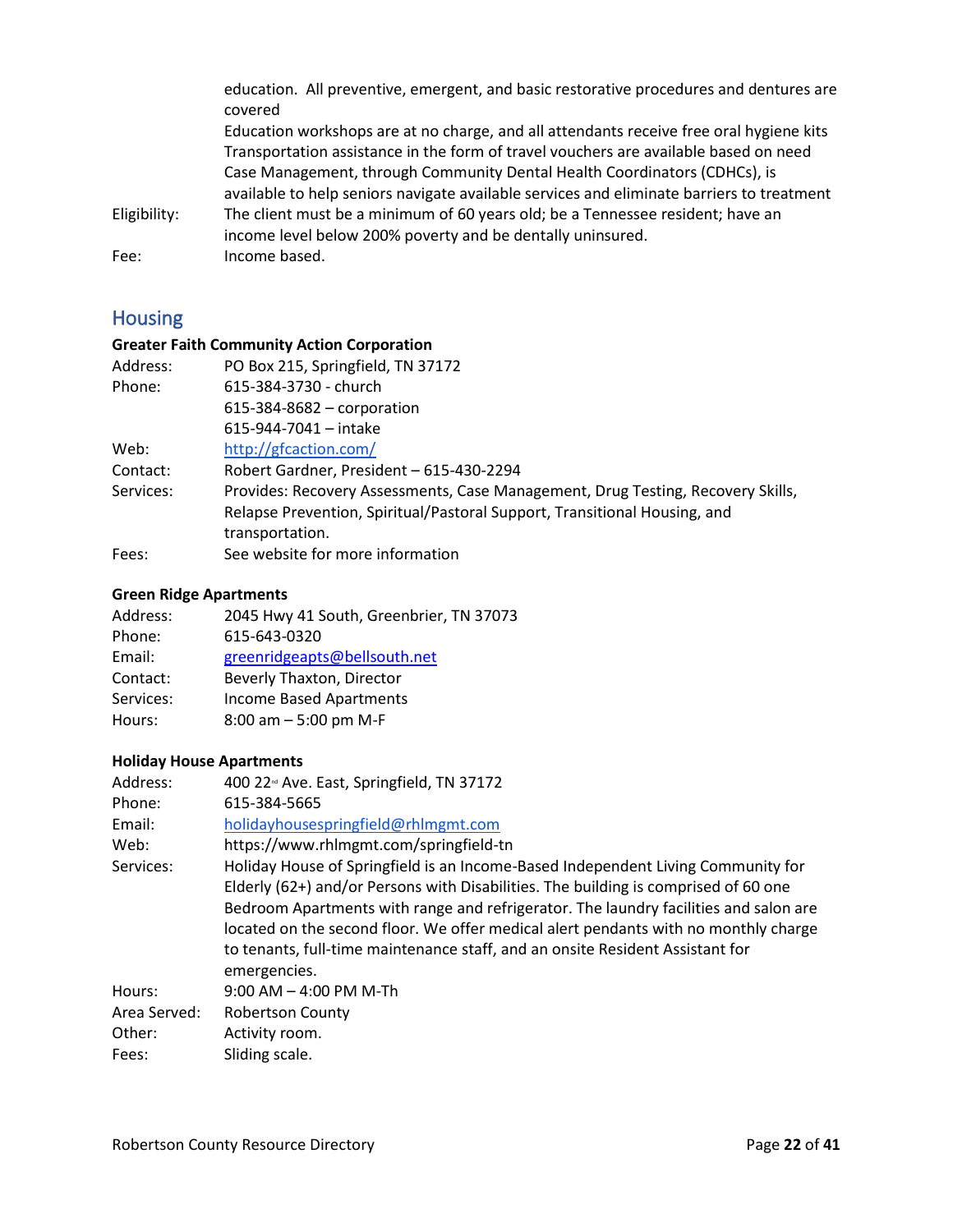#### **McKendree Arbors**

| Address:             | 1103 5 <sup>th</sup> Ave, West, Springfield, TN 37172                                                                                                                                      |
|----------------------|--------------------------------------------------------------------------------------------------------------------------------------------------------------------------------------------|
| Phone:               | 615-212-0700                                                                                                                                                                               |
| Web:<br>springfield/ | https://www.nationalchurchresidences.org/communities/mckendree-arbors-at-                                                                                                                  |
| Services:            | McKendree Arbors at Springfield offers an affordable rental community for seniors age<br>62+. Handicap accessible community offers one-bedroom floor plans with many<br>amenities offered. |
| Fees:                | Income based                                                                                                                                                                               |

### **Morningside of Springfield**

| Address:  | 205 Westgate Drive, Springfield, TN 37172 |
|-----------|-------------------------------------------|
| Phone:    | 615-384-7369                              |
| Email:    | scausey@5ssl.com                          |
| Web:      | www.fivestarseniorliving.com              |
| Contact:  | <b>Stacy Causey</b>                       |
| Services: | Assisted and independent living           |
| Hours:    | $8:00$ am $-5:00$ pm M-F                  |
|           |                                           |

### **My Father's House – Cold Weather Shelter**

| Phone:    | 615-992-1547                                                                   |
|-----------|--------------------------------------------------------------------------------|
| Location: | Epiphany Baptist Church, 211 W 1st Ave, Springfield, TN 37172                  |
| Services: | Nightly Shelter is open from November-March when the weather is 40°F or below. |
| Fees:     | None.                                                                          |

#### **Springfield Heights**

| Address:  | 2540 South Main Street, Springfield, TN 37172 |
|-----------|-----------------------------------------------|
| Phone:    | 615-212-0300                                  |
| Email:    | springfield@americareusa.net                  |
| Contact:  | Emily Bowers, Administrator                   |
| Services: | Assisted living                               |
| Hours:    | 8:00 am $-$ 4:00 pm M-F                       |
|           |                                               |

### **Springfield Housing Authority**

| Address:  | 808 Rose Hill Circle, Springfield, TN 37172 |
|-----------|---------------------------------------------|
| Phone:    | $(615)$ 384-4591                            |
| Services: | <b>Public Housing</b>                       |
| Hours:    | 9:00 am $-$ 4:00 pm M-F                     |

#### **Woodland Street Apartments**

| Address:  | 415 22 <sup>ND</sup> Ave. East, Springfield, TN 37172 |
|-----------|-------------------------------------------------------|
| Phone:    | 615-384-8898                                          |
| Email:    | woodlandapts@bellsouth.net                            |
| Contact:  | Beverly Thaxton, Director                             |
| Services: | <b>Income Based Apartments</b>                        |
| Hours:    | 8:00 am $-5:00$ pm M-F                                |
|           |                                                       |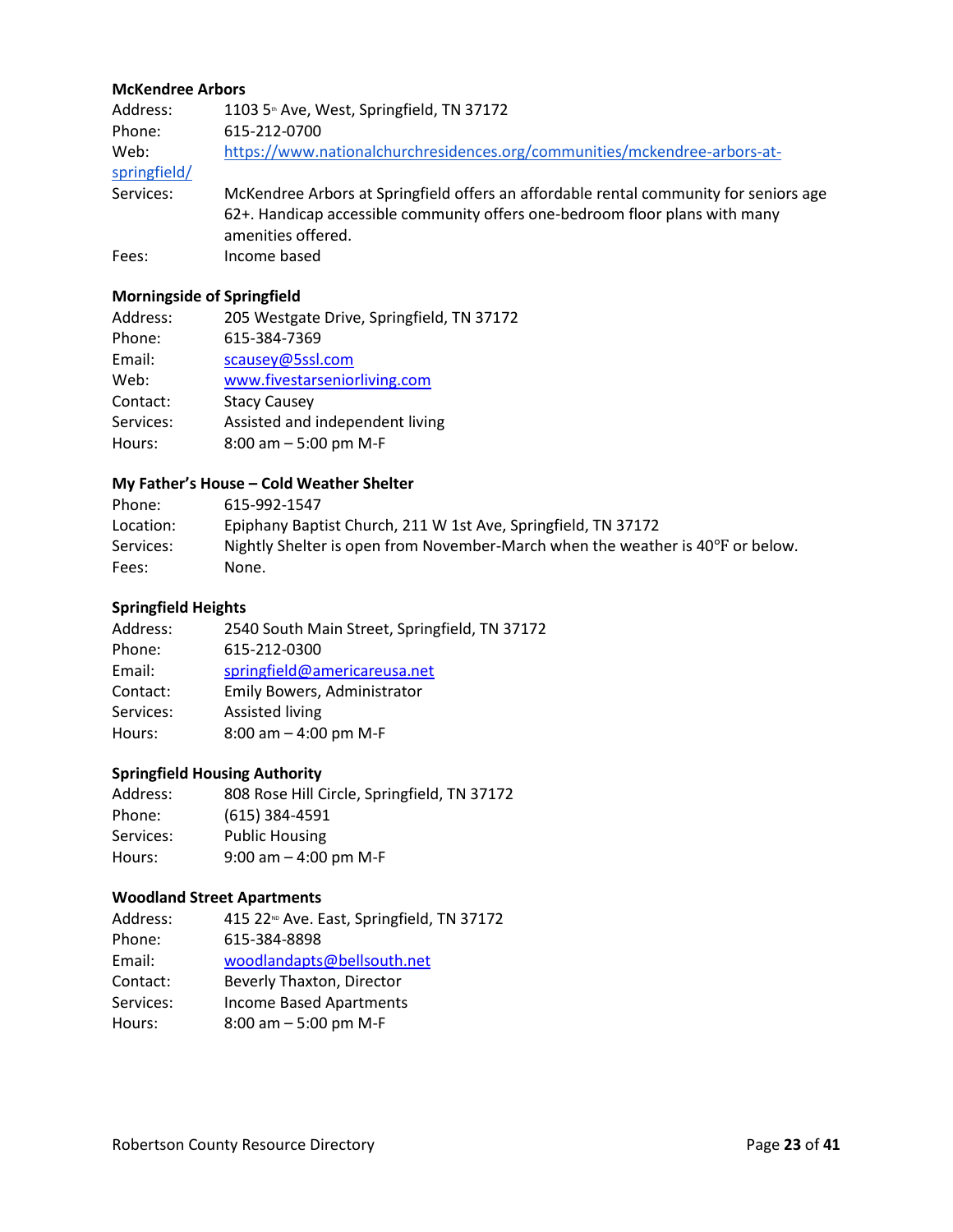### <span id="page-23-0"></span>Human Services

#### **HUGS (Help Us Grow Successfully)**

| Address:  | 710 Hart Lane, Nashville, TN 37247 |
|-----------|------------------------------------|
| Phone:    | 615-650-7000                       |
| Contact:  | Deshnell Cobbin                    |
| Services: | The Help Us Grow Successfully prog |

fully program is a targeted case management program that provides home-based intervention services to pregnant/postpartum women, children birth through the age of five (5) years and their primary caregivers. Care coordinators form a unique and voluntary relationship with a family. Care coordinators screen for and identify potential problems, provide education, and connect families with resources in their communities. The HUGS program seeks to prevent or reduce risks as well as promote health and wellness.

#### **Open Door Pregnancy Center**

| Address:  | 1802 Meadowbrook Drive, Springfield, TN 37172                                  |
|-----------|--------------------------------------------------------------------------------|
|           | Mailing address: P.O. Box 117, Springfield, TN 37172                           |
| Phone:    | 615-384-4673                                                                   |
| Email:    | opendoorpc@gmail.com                                                           |
| Web:      | www.615-384hope.com                                                            |
| Contact:  | Shawn Elmore, Executive Director                                               |
| Services: | Crisis pregnancy resource center providing resources and parenting education - |
|           | including Court/DCS.                                                           |
| Fees:     | None. Services are free and confidential.                                      |
| Hours:    | 8:00 am - 4:00 pm Monday, 8:00 am - 6:00 pm Tuesday and Thursday, Closed       |
|           | Wednesday, $8:00$ am $-2:00$ pm Friday                                         |
| Other:    | Donation funded/nonprofit. Offers baby products and parenting classes.         |

#### **Tennessee Department of Human Services**

| Address:  | 809 S. Mabel Street, Springfield, TN 37172                                                                                                                                                                                                                                                                                                                                   |
|-----------|------------------------------------------------------------------------------------------------------------------------------------------------------------------------------------------------------------------------------------------------------------------------------------------------------------------------------------------------------------------------------|
| Phone:    | 615-382-2402                                                                                                                                                                                                                                                                                                                                                                 |
| Web:      | www.tn.gov/humanserv                                                                                                                                                                                                                                                                                                                                                         |
| Services: | Adult protection services, Blind and Visually Impaired Services, Child Care Services,                                                                                                                                                                                                                                                                                        |
|           | Families First, Supplemental Nutrition Assistance Program (formerly known as Food                                                                                                                                                                                                                                                                                            |
|           | Stamps), Vocational Rehabilitation                                                                                                                                                                                                                                                                                                                                           |
| Hours:    | 8:00 am $-$ 4:30 pm M-F                                                                                                                                                                                                                                                                                                                                                      |
| Fee:      | None                                                                                                                                                                                                                                                                                                                                                                         |
| Other:    | Referrals to additional services are made through several of our programs and include<br>contracted services with other agencies, such as Family and Children services,<br>Workforce Essentials and the Tennessee Technology Centers. We also informally<br>provide information and referral to appropriate community agencies which may offer<br>assistance to our clients. |

#### **TNKids Nutrition**

| Address: | 1006 Pepper Street, Springfield, TN 37172 |
|----------|-------------------------------------------|
| Phone:   | 615-433-6286                              |
| Email:   | info@TNKids.org                           |
| Web:     | https://www.tnkids.org/                   |
| Contact: | Donny King, Director                      |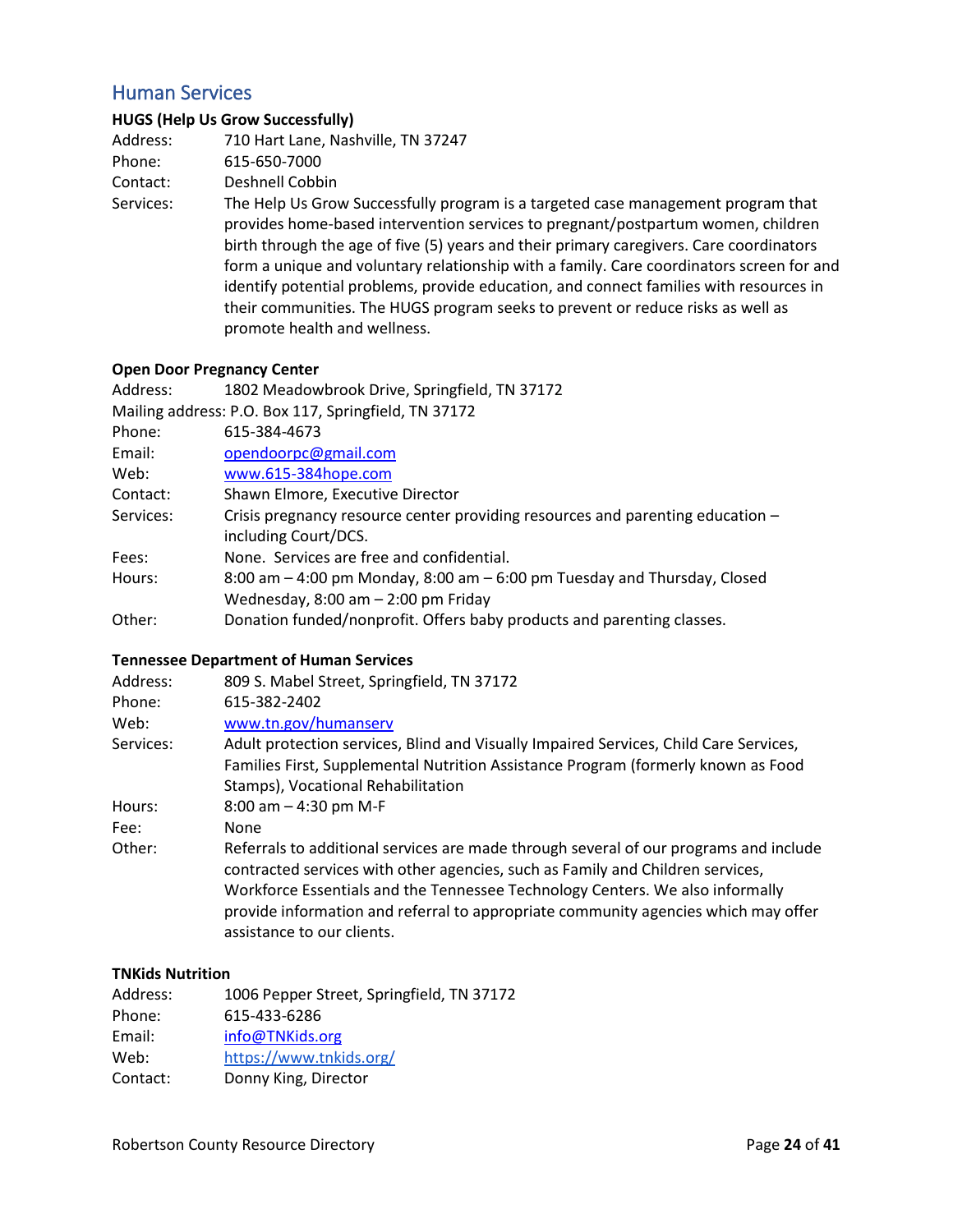Services: Providing snacks and meals to at-risk children in after-school enrichment programs, delivering food through back-pack programs, and providing meals when school is not in session. This program is partially federally funded. All programs offered: CACFP Home Sponsor; CACFP Center Sponsor; Summer Food Service Program; Backpack Attack Program; School Break Feeding Program; After School At-Risk Snack Program.

#### **Family Focused Solutions (Family and Children's Services)**

| Address:  | Based at RobCo Health Department, 800 South Brown St., Springfield, TN 37172                                                                                                                                                                                  |
|-----------|---------------------------------------------------------------------------------------------------------------------------------------------------------------------------------------------------------------------------------------------------------------|
| Phone:    | 615-384-4504                                                                                                                                                                                                                                                  |
| Contact:  | Pam Taylor                                                                                                                                                                                                                                                    |
| Email:    | ptaylor@fcsnashville.org                                                                                                                                                                                                                                      |
| Website:  | http://www.fcsnashville.org/programs/counseling                                                                                                                                                                                                               |
| Services: | Helps families receiving TANF (Temporary Assistance for Needy Families) overcome<br>barriers to self-sufficiency, allowing them to end their dependence on welfare<br>assistance. Participants address mental health, domestic violence, substance use, child |
|           | behavioral, and health issues.                                                                                                                                                                                                                                |
| Fee:      | None for those receiving TANF (see above)                                                                                                                                                                                                                     |

#### **Laundry Love**

| Phone:    | $(615) 780 - 2511$                                                                       |
|-----------|------------------------------------------------------------------------------------------|
| Email:    | laundrylovespringfieldtn@gmail.com                                                       |
| Services: | Free laundry service for those in need provided by community volunteers and<br>sponsors. |
|           |                                                                                          |
| When:     | Held every third Friday of the month, first loads in at 8:00am last loads in at 11:00am. |
| Location: | Sister's Coin Laundry, 2104 Memorial Blvd., Springfield, TN (in the Big Lots/Belk Plaza) |

### <span id="page-24-0"></span>Law Enforcement

#### **Coopertown Police Department**

| Address:     | 2525 Burgess Gower Rd, Springfield, TN 37172                         |
|--------------|----------------------------------------------------------------------|
| Phone:       | Central Dispatch - 615-384-4911; non-emergency 615-382-7007 ext. 212 |
| Website:     | http://www.coopertowntn.org/Police Department/                       |
| Services:    | Law enforcement, crime prevention, community safety                  |
| Area Served: | Coopertown City Limits                                               |

#### **Cross Plains Police Department**

| Address:     | 7622 Hwy 25 East, Cross Plains, TN 37049            |
|--------------|-----------------------------------------------------|
| Phone:       | 615-654-2555                                        |
| Services:    | Law enforcement, crime prevention, community safety |
| Area Served: | <b>Cross Plains City Limits</b>                     |

#### **Greenbrier Police Department**

| Address:     | 790 West College St., Greenbrier, TN 37073          |
|--------------|-----------------------------------------------------|
| Phone:       | 615-643-4467                                        |
| Contact:     | Dispatcher-615-384-4911                             |
| Services:    | Law enforcement, crime prevention, community safety |
| Hours:       | 24/7                                                |
| Website:     | http://greenbriertn.org/police/police.html          |
| Area Served: | <b>Greenbrier City Limits</b>                       |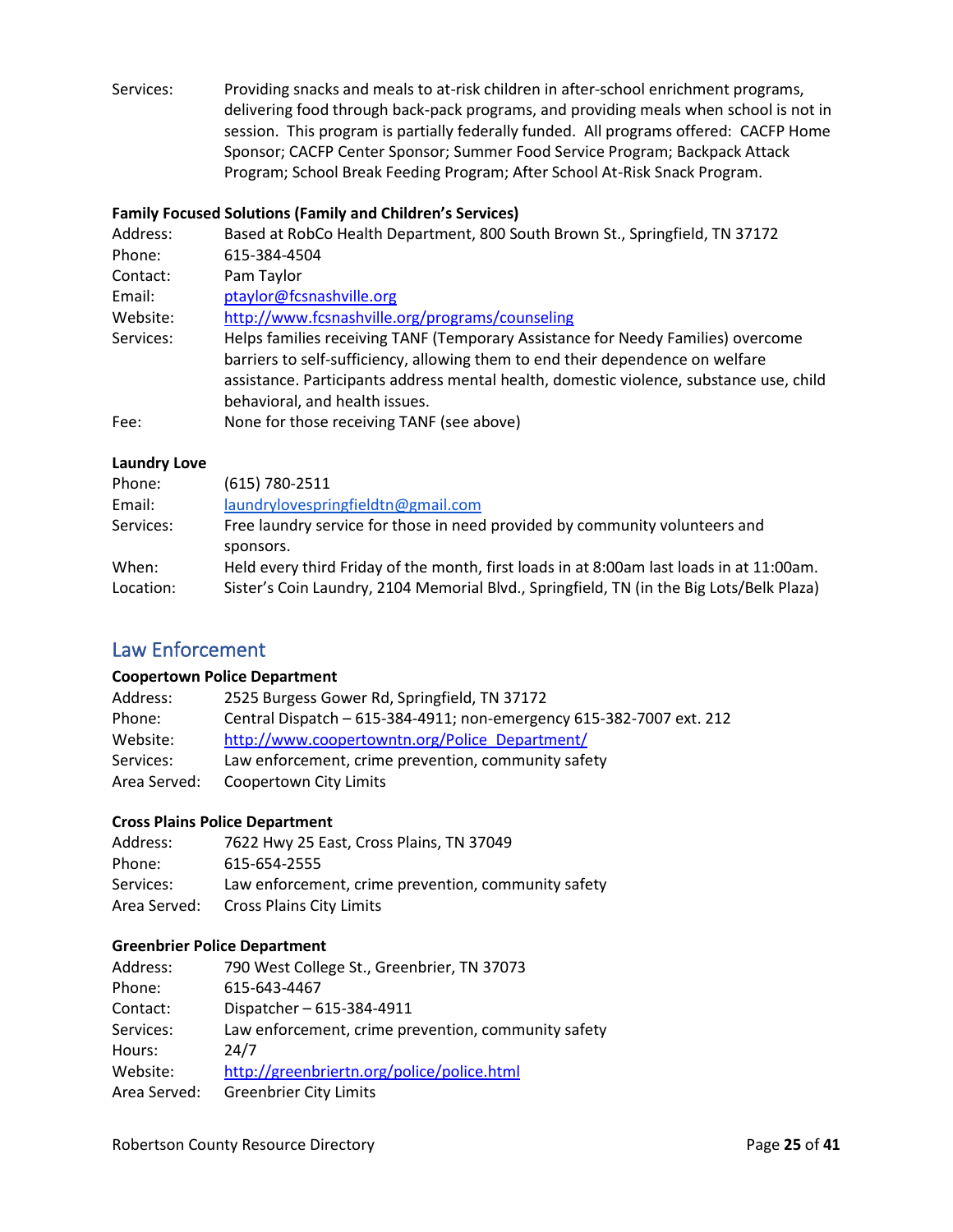### **Millersville Police Department**

| Address:     | 1246 Louisville Hwy, Millersville, TN 37072                           |
|--------------|-----------------------------------------------------------------------|
| Phone:       | 615-859-2758 or 615-636-4035                                          |
| Email:       | policechief@cityofmillersville.com                                    |
| Services:    | Law enforcement, crime prevention, community safety                   |
| Hours:       | 24/7                                                                  |
| Website:     | http://www.cityofmillersville.com/department/index.php?structureid=21 |
| Area served: | Millersville City Limits                                              |

### **Robertson County Sheriff's Office**

| Address:     | 507 South Brown Street, Springfield, TN 37172    |
|--------------|--------------------------------------------------|
| Phone:       | 615-384-7971                                     |
| Email:       | www.robertsonsheriff.com                         |
| Contact:     | Dispatchers - 615-384-4911                       |
| Services:    | Law enforcement, corrections, and court security |
| Hours:       | 24/7                                             |
| Area Served: | <b>Robertson County</b>                          |
|              |                                                  |

### **Springfield Police Department**

| Address:     | 802 South Willow Street, Springfield, TN 37172 |
|--------------|------------------------------------------------|
| Phone:       | 615-384-8422                                   |
|              | Emergency dial 911                             |
| Web:         | www.springfield-tn.org                         |
| Contact:     | Dispatchers - 615-384-4911                     |
| Services:    | Law enforcement                                |
| Hours:       | 24/7                                           |
| Area Served: | Springfield City Limits                        |
|              |                                                |

### **White House Police Department**

| Address:     | 303 N. Palmers Chapel Rd., White House, TN 37188                                     |
|--------------|--------------------------------------------------------------------------------------|
| Phone:       | For all emergencies, dial 911                                                        |
|              | For non-emergency police service, call (615) 382-6863.                               |
|              | For administrative offices, call (615) 672-4903.                                     |
| Web:         | https://www.whitehousetn.gov/departments/police-department                           |
| Services:    | Law enforcement; Services available during Administrative hours (7:15a-5:15p):       |
|              | Fingerprinting, Requesting Reports from the Records Division, Purchasing of Reports, |
|              | Prescription Drug-Take Back                                                          |
| Hours:       | 24/7                                                                                 |
| Area Served: | White House City Limits                                                              |

## <span id="page-25-0"></span>Legal

### **District Attorney Office**

| Address: | 502 South Main Street, Springfield, TN 37172 |
|----------|----------------------------------------------|
| Phone:   | 615-382-2422                                 |
| Web:     | www.tndagc.org                               |
| Hours:   | $8:00$ AM $-$ 4:30 PM M-F                    |
| Fees:    | <b>Court Costs</b>                           |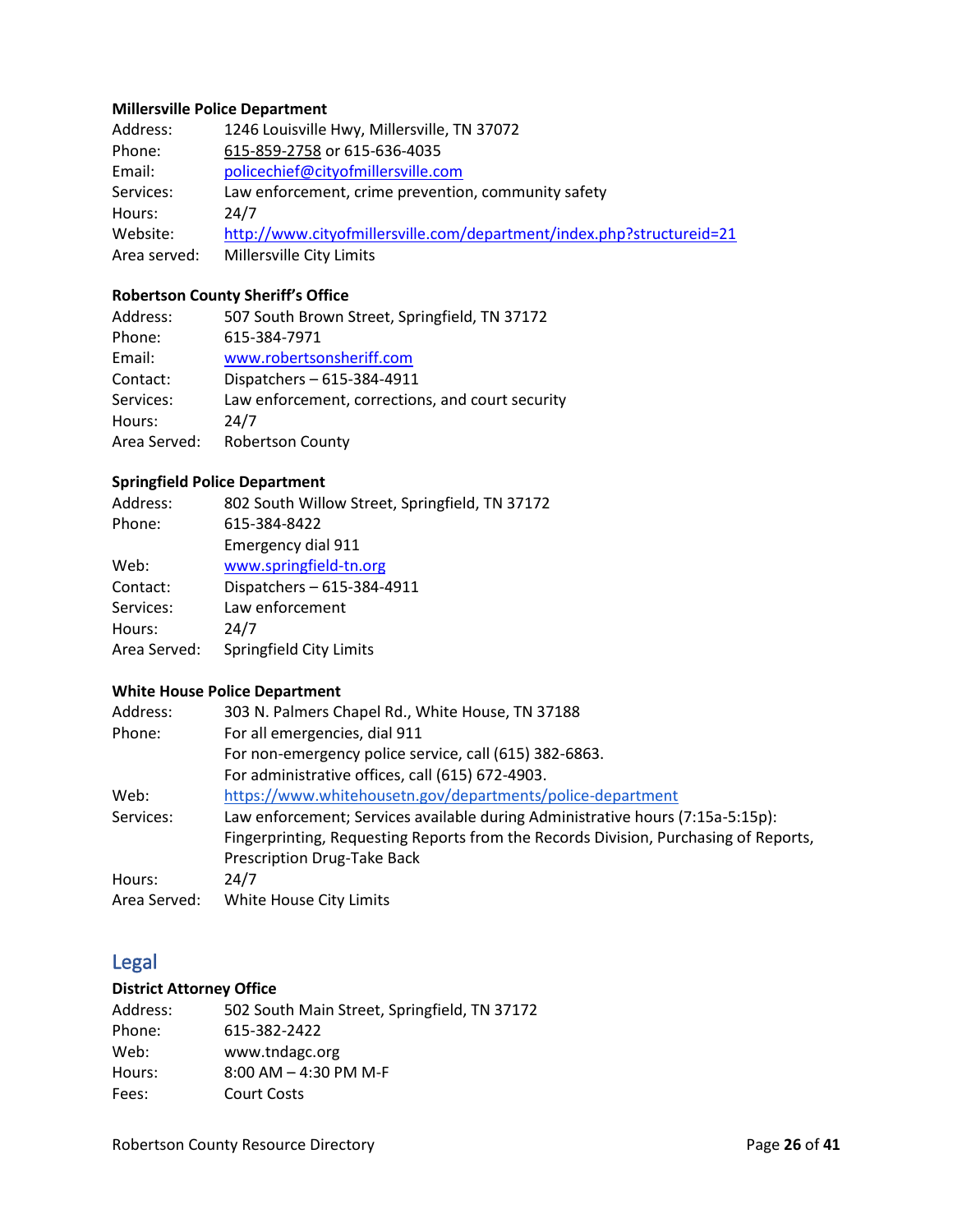Other: Victim witness coordinator for domestic violence

#### **Legal Aid Society**

| Address:     | 109 South Third Street Clarksville, TN 37040                                       |
|--------------|------------------------------------------------------------------------------------|
| Phone:       | 931-552-6656                                                                       |
| Web:         | www.las.org                                                                        |
| Services:    | Legal assistance to people with low incomes                                        |
| Hours:       | $8:30$ AM $-$ 4:30 PM Monday $-$ Friday                                            |
| Area Served: | Robertson & Montgomery County                                                      |
| Fees:        | none, income based                                                                 |
| Other:       | Employment, Family Violence, Housing, Health and Benefits cases, no criminal cases |

#### **Robertson County Community Corrections**

| Address:     | 112 6 <sup>th</sup> Ave. West, Springfield, TN 37172 |
|--------------|------------------------------------------------------|
| Phone:       | 615-384-7667                                         |
| Services:    | Manage cases assigned by court                       |
| Hours:       | $9:00$ AM $-$ 4:00 PM Monday $-$ Friday              |
| Area Served: | <b>Robertson County</b>                              |
|              |                                                      |

### <span id="page-26-0"></span>Mental Health Services

### **Anne Marie Bryant, L.P.C** Phone: 615-777-3938 Email: amarbryant937@gmail.com Services: To treat anxiety, depression, relationship problems, trauma and stress. Counseling available for all ages and will treat individuals, couples, and families. Virtual office and video counseling sessions only Fees: Sliding fee and will work with various insurance companies for coverage regarding Online/Video counseling Sessions (HIPPA compliant) **Camelot** Address: 2233 Stokes Road, Suite A, Clarksville, TN 37043 Phone: 931-304-2555 Web: [www.thecamelotdifference.com](http://www.thecamelotdifference.com/) Services: Offers home based services such as CCFT (Continuous Child and Family Treatment). Counselors come to the home several times a week to work with both children and their families. Counseling centers around; emotional or behavior problems, mental health issues, parenting skills, aggression or anger management, grief counseling, trauma or abuse counseling, and substance abuse. Case Management services are also available to assist with locating resources in the community. Seven Challenges Substance Abuse Program is offered to adolescents and young adults who are substance using or substance dependent individuals. Fees: see website for more information Hours: 8:00 am – 5:00 pm M-F

#### **Centerstone**

| Address: | 713 Cheatham Street, Springfield, TN 37172 |                               |
|----------|--------------------------------------------|-------------------------------|
| Phone:   | 615-463-6200                               | Crisis Hotline 1-800-681-7444 |
| Web:     | www.centerstone.org                        |                               |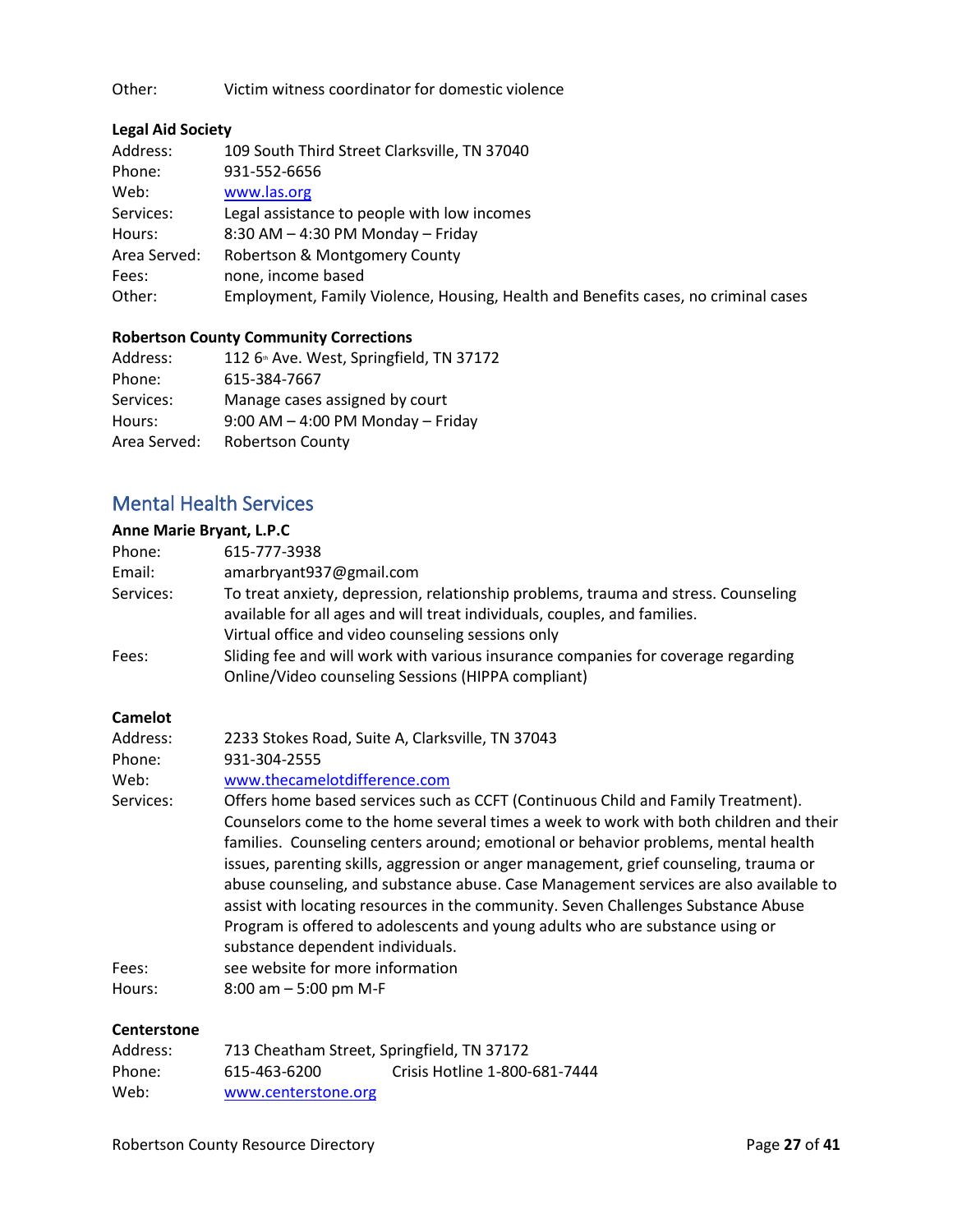Services: Community mental health agency that provides mobile therapy, case management, intensive in-home services, school-based counseling, counseling services, and medication management.

Fees: see website for more information

Hours: 8:00 AM – 5:00 PM M-F

#### **Christian Counseling Ministries of Robertson County**

| Address:  | 2443 US-41, Greenbrier, TN 37073                                                    |
|-----------|-------------------------------------------------------------------------------------|
| Phone:    | Matt Driscoll MA<br>615-598-3848                                                    |
|           | Leslie Thomas BA<br>615-681-2486                                                    |
|           | Cherilyn Wright PhD 615-686-8542                                                    |
| Contact:  | Matt Driscoll matthew.t.driscoll@gmail.com                                          |
|           | Leslie Thomas WalkByFaithCounseling@yahoo.com                                       |
|           | Cherilyn Wright APlacetoHeal.Isaiah58@gmail.com                                     |
| Services: | Christian-based counseling for Drug Addiction, Alcohol Addiction, Sexual Addiction, |
|           | Marriage Counseling, Codependency, Life Issues, Grief, Pre-Marriage,                |
|           | Various Types of Trauma, Temperament Therapy, available to adults and children 7+   |

#### **Family Focused Solutions (Family and Children's Services)**

| Address:  | Based at RobCo Health Department, 800 South Brown St., Springfield, TN 37172                                                                                       |
|-----------|--------------------------------------------------------------------------------------------------------------------------------------------------------------------|
| Phone:    | 615-384-4504                                                                                                                                                       |
| Contact:  | Pam Taylor                                                                                                                                                         |
| Email:    | ptaylor@fcsnashville.org                                                                                                                                           |
| Website:  | http://www.fcsnashville.org/programs/counseling                                                                                                                    |
| Services: | Helps families receiving TANF (Temporary Assistance for Needy Families) overcome<br>barriers to self-sufficiency, allowing them to end their dependence on welfare |
|           | assistance. Participants address mental health, domestic violence, substance use, child<br>behavioral, and health issues.                                          |
| Fee:      | None for those receiving TANF (see above)                                                                                                                          |

#### **Health Connect America**

| Address:  | 116B Merchants Blvd, Clarksville, TN 37040                                                                                             |
|-----------|----------------------------------------------------------------------------------------------------------------------------------------|
| Phone:    | 931-933-7200                                                                                                                           |
| Web:      | www.healthconnectamerica.com                                                                                                           |
| Contact:  | Desiree Griffin, Director                                                                                                              |
| Services: | In-Home Family Preservation, Intensive Outpatient Services, Outpatient Services, and<br>health link services to families and children. |
| Fees:     | See website for more information                                                                                                       |
| Hours:    | $9:00$ AM $-$ 4:30 PM M-F                                                                                                              |

#### **Hermitage Hall**

| 1220 8 <sup>th</sup> Ave South, Nashville, TN 37203 |
|-----------------------------------------------------|
| 615-742-3000                                        |
| stephanie.livesay@uhsinc.com                        |
| www.hermitagehall.com                               |
| Stephanie Livesay, LMSW                             |
| Service advocate                                    |
| 615-939-9936                                        |
|                                                     |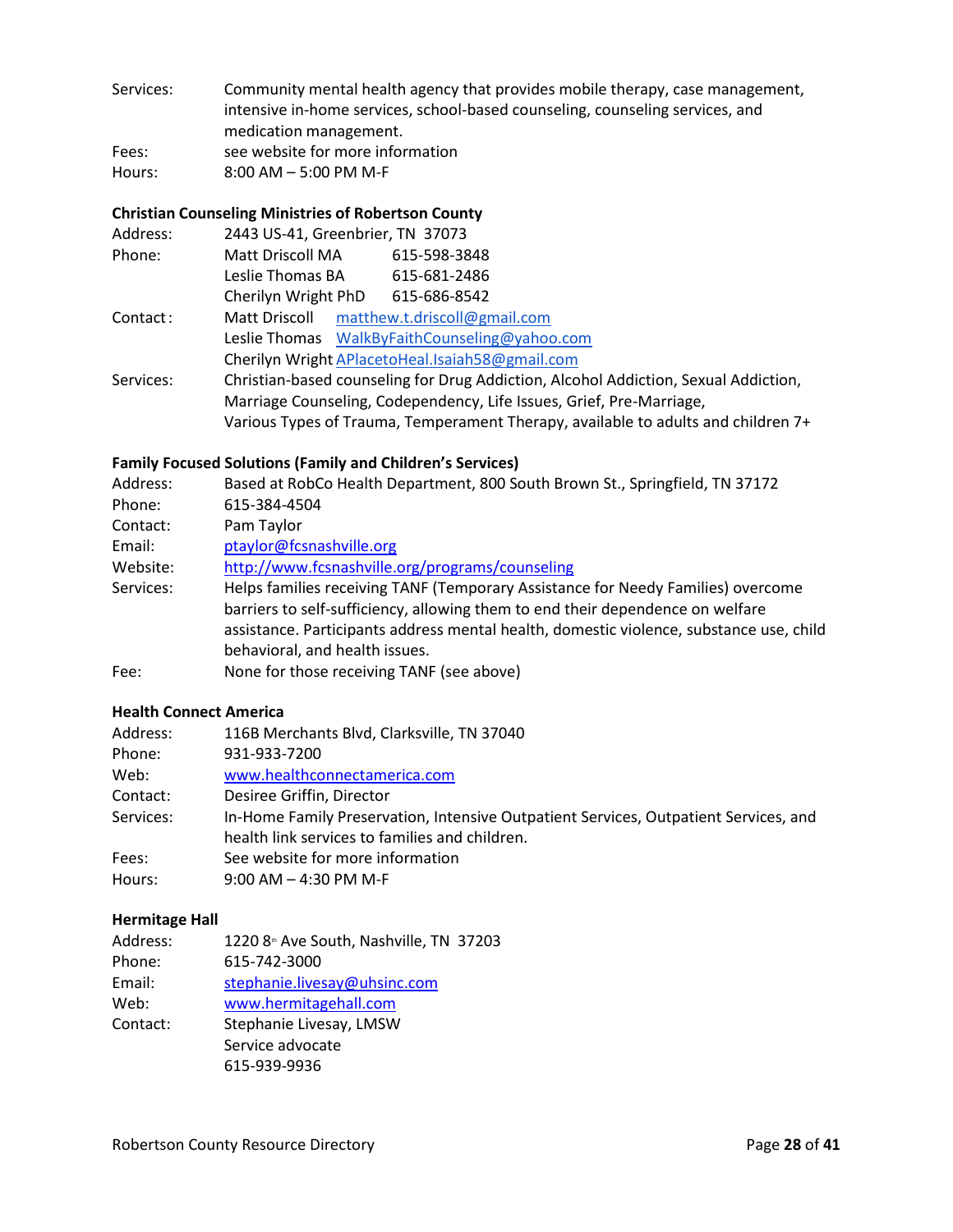Services: Hermitage Hall is a Residential Treatment Center specializing in serving children with histories of trauma, neglect, physical and sexual abuse and trauma-induced experiences.

#### **Janet Wisemark, LCSW - Clinical Social Work/Therapist**

| Address:  | (Located in the Morriss-Gregory Robertson County Child Advocacy Center) 406 N Main |
|-----------|------------------------------------------------------------------------------------|
|           | St, Springfield, TN 37172                                                          |
| Phone:    | 615-545-7888                                                                       |
| Services: | Specialties include depression, trauma, PTSD and child/adolescent counseling.      |
| Fees:     | Accepts most insurance plans. Sliding scale for payment is available.              |

#### **KidLink Treatment Services**

| Address:  | 1000 Health Park Drive, Brentwood, TN 37027                                            |
|-----------|----------------------------------------------------------------------------------------|
| Phone:    | 877-454-3703 or 800-726-4032                                                           |
| Email:    | KTSreferral@uhsinc.com                                                                 |
| Web:      | www.kidlinknetwork.com                                                                 |
| Services: | Provides residential treatment for children and adolescents with mental and behavioral |
|           | health issues in the state of Tennessee as well as outside of Tennessee                |

#### **Mental Health America of the MidSouth**

| Address:<br>Phone: | 446 Metroplex Drive, Suite A-224, Nashville, TN 37211<br>615.269.5355                                                                                                                                                                                                                             |
|--------------------|---------------------------------------------------------------------------------------------------------------------------------------------------------------------------------------------------------------------------------------------------------------------------------------------------|
| Web:               | https://www.mhamt.org/                                                                                                                                                                                                                                                                            |
| Email:             | forinfo@mhamt.org                                                                                                                                                                                                                                                                                 |
| Services:          | This 75-year-old agency promotes mental health and wellness across Tennessee through<br>education, advocacy, and service. Free programs include suicide prevention, Alzheimer's<br>support, workplace wellness workshops, anti-bullying in schools, screenings, community<br>education, and more. |

#### **Mental Health Cooperative**

| Address:  | 275 Cumberland Bend, Nashville, TN 37228                                                                                                                                                                                                                                                                                     |
|-----------|------------------------------------------------------------------------------------------------------------------------------------------------------------------------------------------------------------------------------------------------------------------------------------------------------------------------------|
| Phone:    | 615-726-3340                                                                                                                                                                                                                                                                                                                 |
| Web:      | www.mhc-tn.org                                                                                                                                                                                                                                                                                                               |
| Services: | Specialized Child and Adolescent Services including Case Management, Child Psychiatry,<br>and Counseling/Therapy. Substance Abuse evaluation and support, Intensive in-home<br>services and specialized pharmacy are also available. Specialized Transitional Services:<br>helping 16 to 21-year-old prepare for the future. |
| Fees:     | See website for more information                                                                                                                                                                                                                                                                                             |
| Hours:    | $8:00$ AM $-$ 4:30 PM M-F                                                                                                                                                                                                                                                                                                    |

#### **National Suicide Prevention Lifeline**

| Phone: | 1-800-273-8255 |
|--------|----------------|
|        |                |

| Services: | The Lifeline provides 24/7, free and confidential support for people in distress,  |
|-----------|------------------------------------------------------------------------------------|
|           | prevention and crisis resources for you or your loved ones, and best practices for |
|           | professionals. Phone and online chat available.                                    |
| Website:  | https://suicidepreventionlifeline.org/                                             |

#### **New Vision, Inc. – Relative Caregiver Program**

| Address: | 5213 Linbar Drive, Suite 410, Nashville, TN 37211               |
|----------|-----------------------------------------------------------------|
| Web:     | https://www.kidcentraltn.com/article/relative-caregiver-program |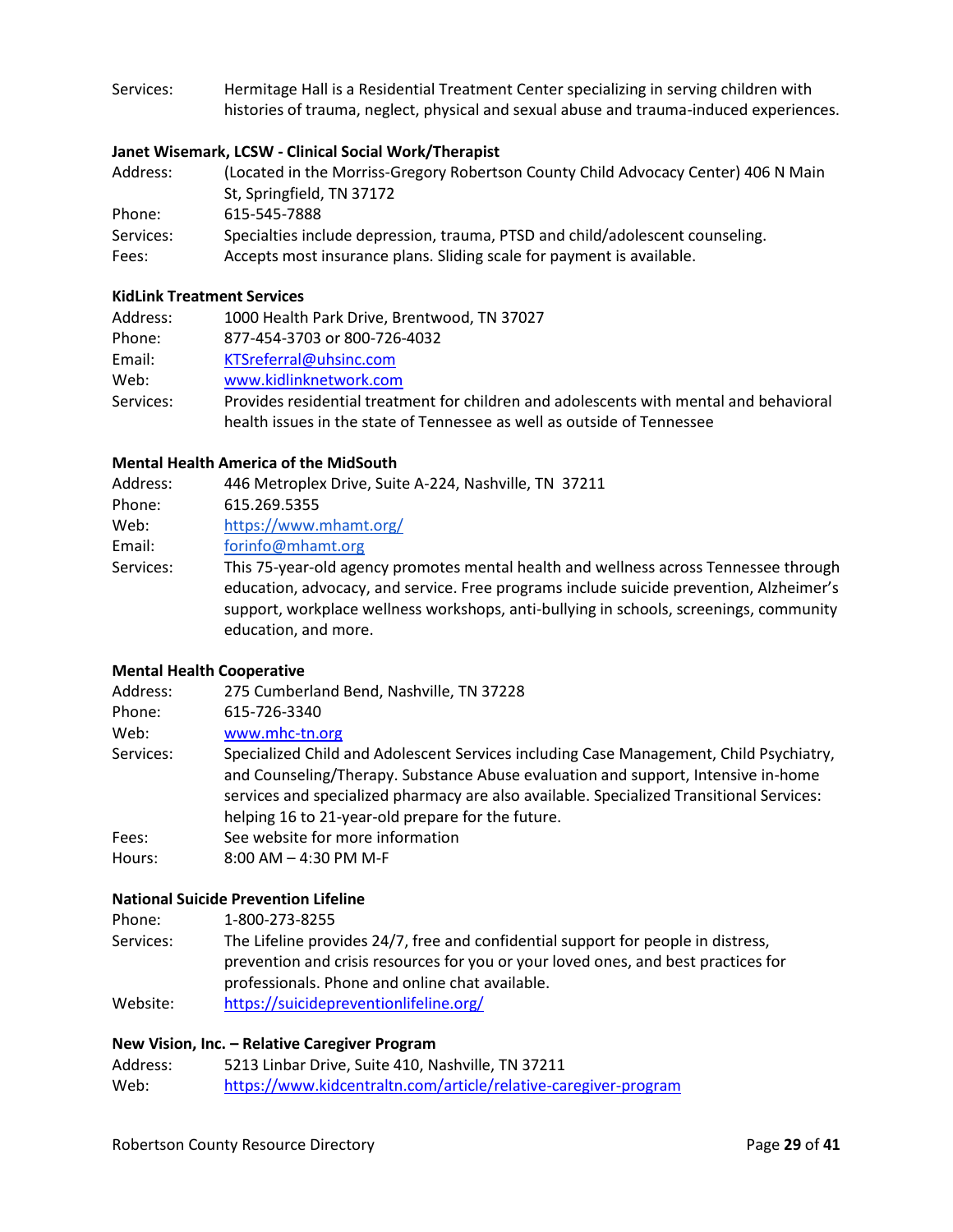|              | http://www.newvisiontn.org/index.jsp                                                                                                          |
|--------------|-----------------------------------------------------------------------------------------------------------------------------------------------|
| Phone:       | 615-445-8711                                                                                                                                  |
| Contact:     | Therese King                                                                                                                                  |
| Services:    | Assists and supports informal placements where the child is cared for by grandparents,<br>aunts, uncles and/or other extended family members. |
| Area Served: | Mid-Cumberland Region                                                                                                                         |

### **Ombudsman Program (For Children and Families)**

| 1101 Kermit Drive, Suite 300, Nashville, TN 37217                                         |
|-------------------------------------------------------------------------------------------|
| 615-532-1572                                                                              |
| Gerald.Papica@tn.gov                                                                      |
| www.tennessee.gov/tccy/ombuds                                                             |
| Gerald Papica, Program Director                                                           |
| An external problem resolution mechanism for children in the custody of the               |
| Department of Children Services, relative caregiver program or Child Protective Services. |
| Review of children in foster care, kinship care or CPS and makes recommendations for      |
| improvement. Takes referrals and can access records from children, families, state        |
| workers and private agency staff to help resolve problems. Advocate and mediate for       |
| children and families.                                                                    |
| $8:00$ AM $-$ 4:30 PM Monday $-$ Friday                                                   |
| All of Tennessee                                                                          |
|                                                                                           |

#### **Peace of Mind Counseling, PLLC**

| Address:  | 4520 Mt. Zion Rd., Springfield, TN 37172                 |
|-----------|----------------------------------------------------------|
| Contact:  | Kendall Hawk                                             |
| Email:    | kendallhawk@outlook.com                                  |
| Phone:    | 615-714-2088                                             |
| Services: | Specializing in teen mental health and addiction issues. |

### **Sheila Hoffman Counselling**

| Address:  | 3023 Hwy 31W White House, Tennessee 37188                                  |
|-----------|----------------------------------------------------------------------------|
| Phone:    | 615-813-0110                                                               |
| Services: | Works with clients 12 and older on anxiety, depression and family conflict |
| Fees:     | No insurance accepted, but a sliding scale for payment is available.       |

#### **Stewart Mental Health**

| Address:  | 105 5 <sup>th</sup> Ave. West, Springfield, TN 37172                   |
|-----------|------------------------------------------------------------------------|
| Phone:    | 615-384-7111                                                           |
| Services: | Psychology testing, psychotropic medication management and counseling. |
| Fees:     | See website for information                                            |
| Hours:    | Monday, Tuesday, Thursday and Friday 8:00 AM - 6:00 PM                 |

### **Tennessee Suicide Prevention Network**

| Phone:    | 1-855-274-7471                                               |
|-----------|--------------------------------------------------------------|
| Text:     | Text "TN" to 741 741                                         |
| Website:  | www.tspn.org                                                 |
| Services: | Call or text to communicate with a trained crisis counselor. |
|           | This service is FREE and CONFIDENTIAL.                       |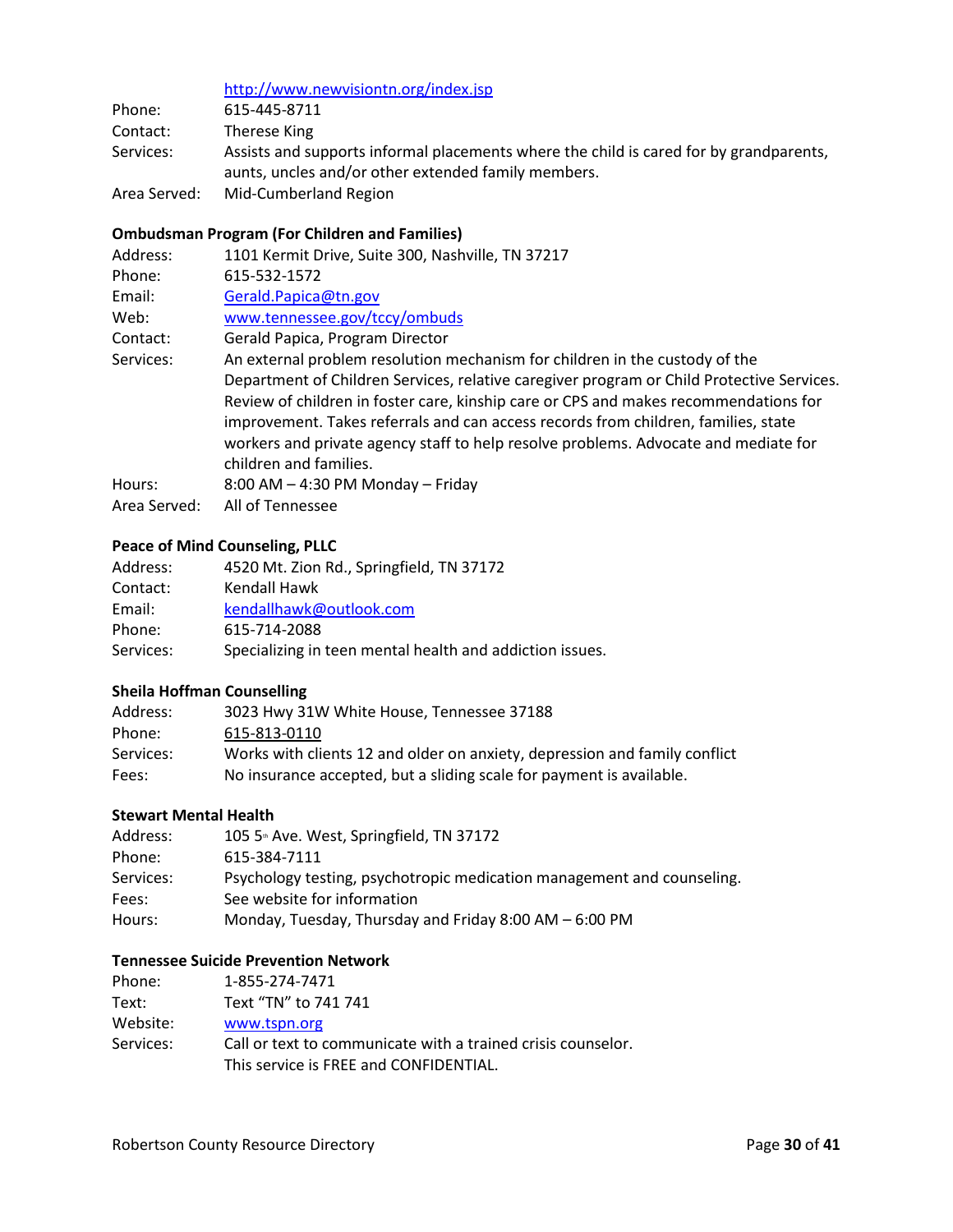### **Unbridled Changes**

| Address:  | Montgomery Hollow Farm, 146 Montgomery Road, Goodlettsville, TN 37072                                                                                                                                                                                                                                                                    |
|-----------|------------------------------------------------------------------------------------------------------------------------------------------------------------------------------------------------------------------------------------------------------------------------------------------------------------------------------------------|
| Phone:    | 615-543-5520 (intakes scheduled within 24 hours)                                                                                                                                                                                                                                                                                         |
| Website:  | www.montgomeryhollow.com                                                                                                                                                                                                                                                                                                                 |
| Email:    | Intake@montgomeryhollow.com                                                                                                                                                                                                                                                                                                              |
| Contact:  | Will Shonts, Licensed Professional Counsellor and Dawn McCasland, MA, Professional                                                                                                                                                                                                                                                       |
|           | Counselor, and EAGALA Certified Equine Specialist                                                                                                                                                                                                                                                                                        |
| Services: | Child and adolescent disorders, Certified Autism Specialist, Individual, play and group<br>therapy, School support, Psychological evaluations are available to diagnose<br>autism/Asperger's, ADHD, and more. Equine Therapy for children with mental health<br>issues using the EGALA method, which aims to develop improved behaviors. |

#### **Veterans Crisis Line – Suicide Prevention**

| Phone:    | Dial 1-800-273-8255 and Press 1 to talk to someone                                        |
|-----------|-------------------------------------------------------------------------------------------|
| Text:     | Send a text message to 838255 to connect with a VA responder                              |
| Web:      | Start a confidential online chat session at VeteransCrisisLine.net/Chat                   |
| Services: | If you are a Service member or Veteran in crisis or you're concerned about one, there     |
|           | are specially trained responders ready to help you, 24 hours a day, 7 days a week, 365    |
|           | days a year. The Veterans Crisis Line connects Service members and Veterans in crisis, as |
|           | well as their family members and friends, with qualified, caring VA responders through a  |
|           | confidential toll-free hotline, online chat, or text-messaging service.                   |

#### **Youth Villages**

| Address:  | 3310 Perimeter Hill Drive, Nashville, TN 37211                                    |
|-----------|-----------------------------------------------------------------------------------|
| Phone:    | 615-250-7200                                                                      |
| Web:      | www.youthvillages.org                                                             |
| Services: | Programs: Intercept Intensive In-home Services, Foster Care, Transitional Living, |
|           | Adoption, and Specialized Crisis Services, and Mentoring                          |
| Fees:     | See website for information                                                       |
| Hours:    | $8:00$ AM $-5:00$ PM M-F                                                          |

### Parks & Recreation

### **Bell School Ball Field & Park**

| Address:  | 7617 Hwy 41N, Adams, TN 37010                                                 |
|-----------|-------------------------------------------------------------------------------|
| Phone:    | (615) 483-4571                                                                |
| Web:      | http://adamstennessee.net/local-government/departments/adams-recreation-club/ |
| Services: | Playground, restrooms, basketball court, baseball and softball fields.        |

#### **Garner Street Park**

| Address:  | 200 N Garner Street, Springfield, TN 37172                                               |
|-----------|------------------------------------------------------------------------------------------|
| Phone:    | $(615)$ 382-1655                                                                         |
| Web:      | https://springfieldtn.gov/195/Parks-Recreation                                           |
| Services: | Playground, restrooms, tennis courts, tennis wall, pavilion for rental, Central Bark Dog |
|           | Park, access to Springfield Greenway.                                                    |

#### **Greenbrier Lake Park & Playground**

| Address:  | 722 Main Street, Greenbrier, TN 37073   |
|-----------|-----------------------------------------|
| Services: | Pavilion and access to Greenbrier Lake. |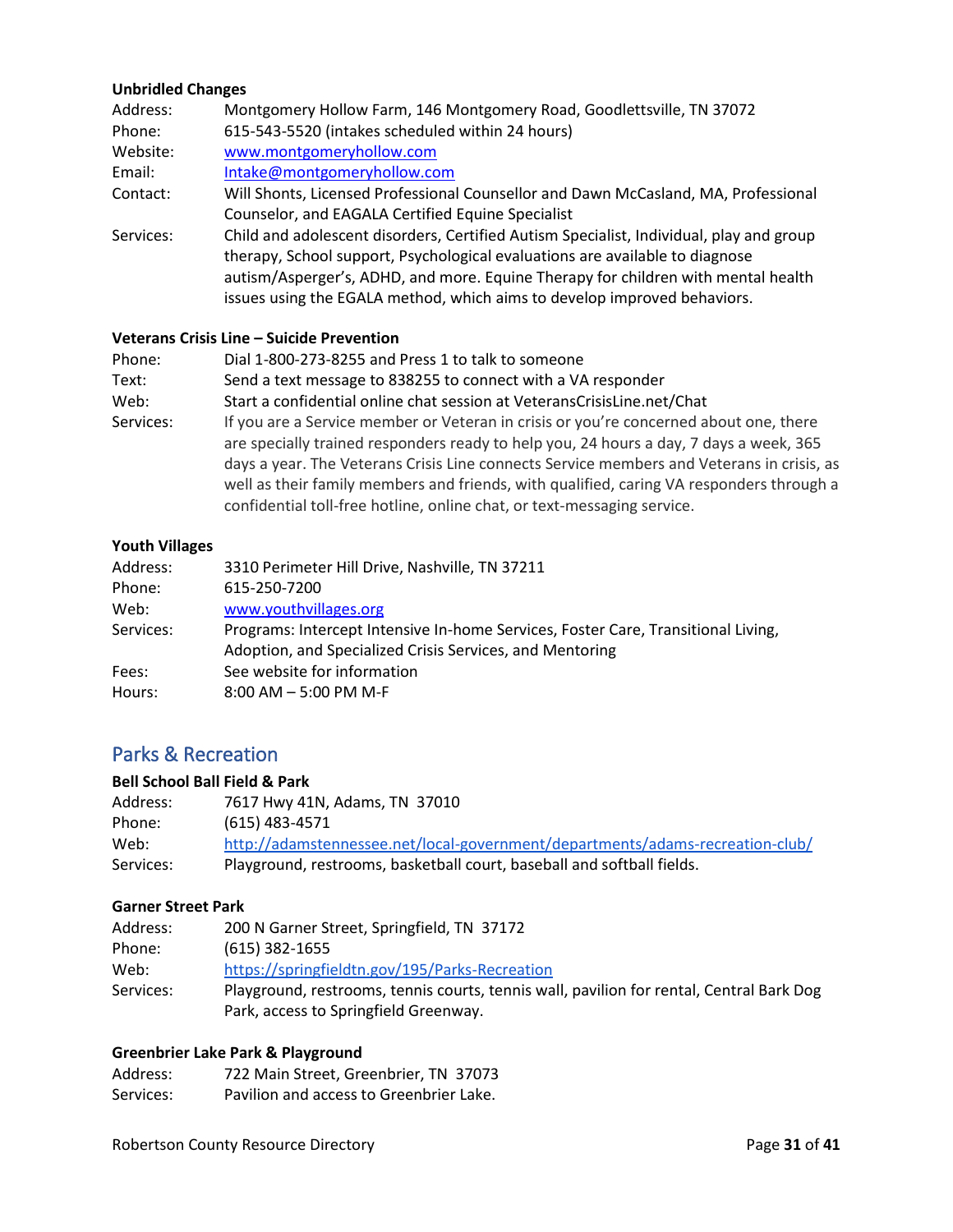#### **J. Travis Price Park**

| Address:  | 4155 Wilks Road, Springfield, TN 37172                                                                                                                                                                           |
|-----------|------------------------------------------------------------------------------------------------------------------------------------------------------------------------------------------------------------------|
| Phone:    | $(615)$ 382-1655                                                                                                                                                                                                 |
| Web:      | https://springfieldtn.gov/195/Parks-Recreation                                                                                                                                                                   |
| Services: | Playgrounds, outdoor exercise equipment, restrooms, pavilions for rental,<br>baseball/softball fields, soccer field, basketball court, disc golf course (coming Spring<br>2021), access to Springfield Greenway. |

### **Kilgore Park**

| Address:  | 150 Kilgore Trace, Cross Plains, TN 37049                                                    |
|-----------|----------------------------------------------------------------------------------------------|
| Phone:    | $(615) 654 - 2555$                                                                           |
| Services: | Playground, restrooms, pavilions for rental, baseball/softball fields, gravel walking trail. |

### **Louise Martin City Park, Dick Strong Memorial Field**

| Address:  | 119 Park Court, Greenbrier, TN 37073                            |
|-----------|-----------------------------------------------------------------|
| Phone:    | $(615) 642 - 8611$                                              |
| Web:      | https://greenbriertn.org/parks/parks.html                       |
| Services: | Playground, restrooms, baseball/softball fields, walking trail. |

### **Martin Luther King Jr. Park**

| Address:  | 2623 S Main Street, Springfield, TN 37172                                                             |
|-----------|-------------------------------------------------------------------------------------------------------|
| Phone:    | $(615)$ 382-1655                                                                                      |
| Web:      | https://springfieldtn.gov/195/Parks-Recreation                                                        |
| Services: | Playground, pavilion, splash pad, restrooms, football field, padded outdoor<br>running/walking track. |
|           |                                                                                                       |

#### **Pioneer Park**

| Address:  | 721 Cobb Street, Goodlettsville, TN 37072                                     |
|-----------|-------------------------------------------------------------------------------|
| Phone:    | $(615) 859 - 0596$                                                            |
| Web:      | https://ridgetoptn.org/parks.html                                             |
| Services: | Gazebo, volleyball/badminton net, basketball goal, walking trail, playground. |

### **Ridgetop Station Park**

| Address:  | 1954 Woodruff Avenue, Ridgetop, TN 37152                           |
|-----------|--------------------------------------------------------------------|
| Phone:    | (615) 859-0596                                                     |
| Web:      | https://ridgetoptn.org/parks.html and https://rcmga.org/arboretum/ |
| Services: | Playground, pavilions, Arboretum, restrooms, walking trail.        |

### **Springfield Greenway**

| Address:  | 4155 Wilks Road, Springfield, TN 37172 (additional access at Garner Street Park) |
|-----------|----------------------------------------------------------------------------------|
| Phone:    | (615) 382-1655                                                                   |
| Web:      | https://springfieldtn.gov/Facilities/Facility/Details/Springfield-Greenway-14    |
| Services: | 4 mile paved walking track.                                                      |

### **Springfield Civic Center (The Center)**

| Address: | 401 N Main Street, Springfield, TN 37172       |
|----------|------------------------------------------------|
| Phone:   | $(615)$ 382-1655                               |
| Web:     | https://springfieldtn.gov/195/Parks-Recreation |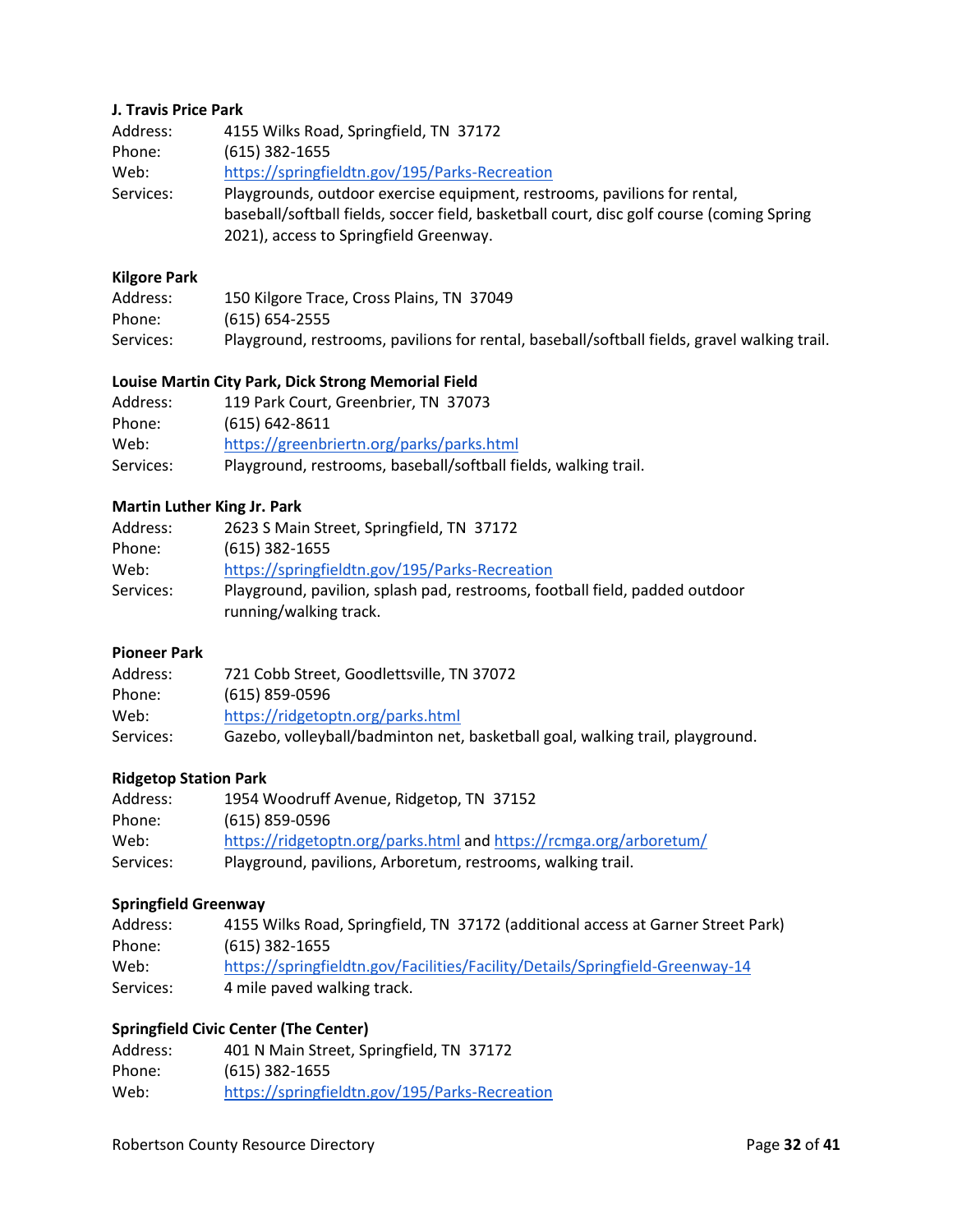Services: Exercise equipment, restrooms, locker rooms, indoor walking track, basketball court, group fitness classes, youth and adult sports leagues. Fees: Varies, age-dependent

#### **White House Greenway**

| Address:<br>House | 420 Hwy 76, White House, TN 37188 (additional access on Hwy 31-W near White |
|-------------------|-----------------------------------------------------------------------------|
|                   |                                                                             |
|                   | Animal Hospital - 2950 US-31W, White House, TN 37188)                       |
| Phone:            | $(615) 672 - 4350$                                                          |
| Web:              | https://whparks.recdesk.com/Community/Home                                  |
| Services:         | 3.6 mile paved walking, biking, running track.                              |

#### **White House Municipal Park**

| Address:  | 420 Hwy 76, White House, TN 37188                                                                                                                                                        |
|-----------|------------------------------------------------------------------------------------------------------------------------------------------------------------------------------------------|
| Phone:    | $(615) 672 - 4350$                                                                                                                                                                       |
| Web:      | https://whparks.recdesk.com/Community/Home                                                                                                                                               |
| Services: | Playgrounds, restrooms, basketball courts, baseball/softball fields, disc golf course for<br>adults and children, tennis courts, volleyball/badminton (sand courts), pavilions, football |
|           | field, walking trail with access to greenway trailhead.                                                                                                                                  |

### <span id="page-32-0"></span>Poison

#### **Tennessee Poison Center**

| Address:     | Vanderbilt Medical Center, Nashville, TN                      |
|--------------|---------------------------------------------------------------|
| Phone:       | 800-222-1222 (Poison hotline) or 615-936-0760 (Admin Offices) |
| Web:         | www.tnpoisoncenter.org                                        |
| Services:    | Poison information                                            |
| Hours:       | 24/7                                                          |
| Area Served: | All of Tennessee                                              |

### <span id="page-32-1"></span>Rehabilitation Services

#### **H.A.T.S. (Habilitation and Training Services)**

| Address:  | 4859 Hwy 431 N., Springfield, TN 37172                                                                                                                                                                                                                                                                                                                                                                                                                                       |
|-----------|------------------------------------------------------------------------------------------------------------------------------------------------------------------------------------------------------------------------------------------------------------------------------------------------------------------------------------------------------------------------------------------------------------------------------------------------------------------------------|
| Phone:    | 615-384-2571                                                                                                                                                                                                                                                                                                                                                                                                                                                                 |
| Web:      | http://www.hatstn.org/index.html                                                                                                                                                                                                                                                                                                                                                                                                                                             |
| Services: | Adult day services, residential and case management, family support to allow those with<br>severe disabilities to remain in their homes and communities, Rainbow Early<br>Intervention Services for children 36 months and under with disabilities or                                                                                                                                                                                                                        |
|           | developmental delays, job coaching and training programs for disabled adults.<br>Family Support Program: This program is a grant funded program in agreement with                                                                                                                                                                                                                                                                                                            |
|           | the State of TN. It is designed to assist individuals with severe, life-long mental or<br>physical disabilities and their families to remain together in their homes and in their<br>communities. It is intended for individuals who choose to live with their families or for<br>those who reside in a community in an unsupported setting. Program is not income-<br>based and does not interfere with disability or SSI income. Contact Elaine Broyles (615)<br>575-4119. |
|           | Hours: 8:00am - 4:00 PM Monday - Friday                                                                                                                                                                                                                                                                                                                                                                                                                                      |

Areas served: Robertson and Sumner Counties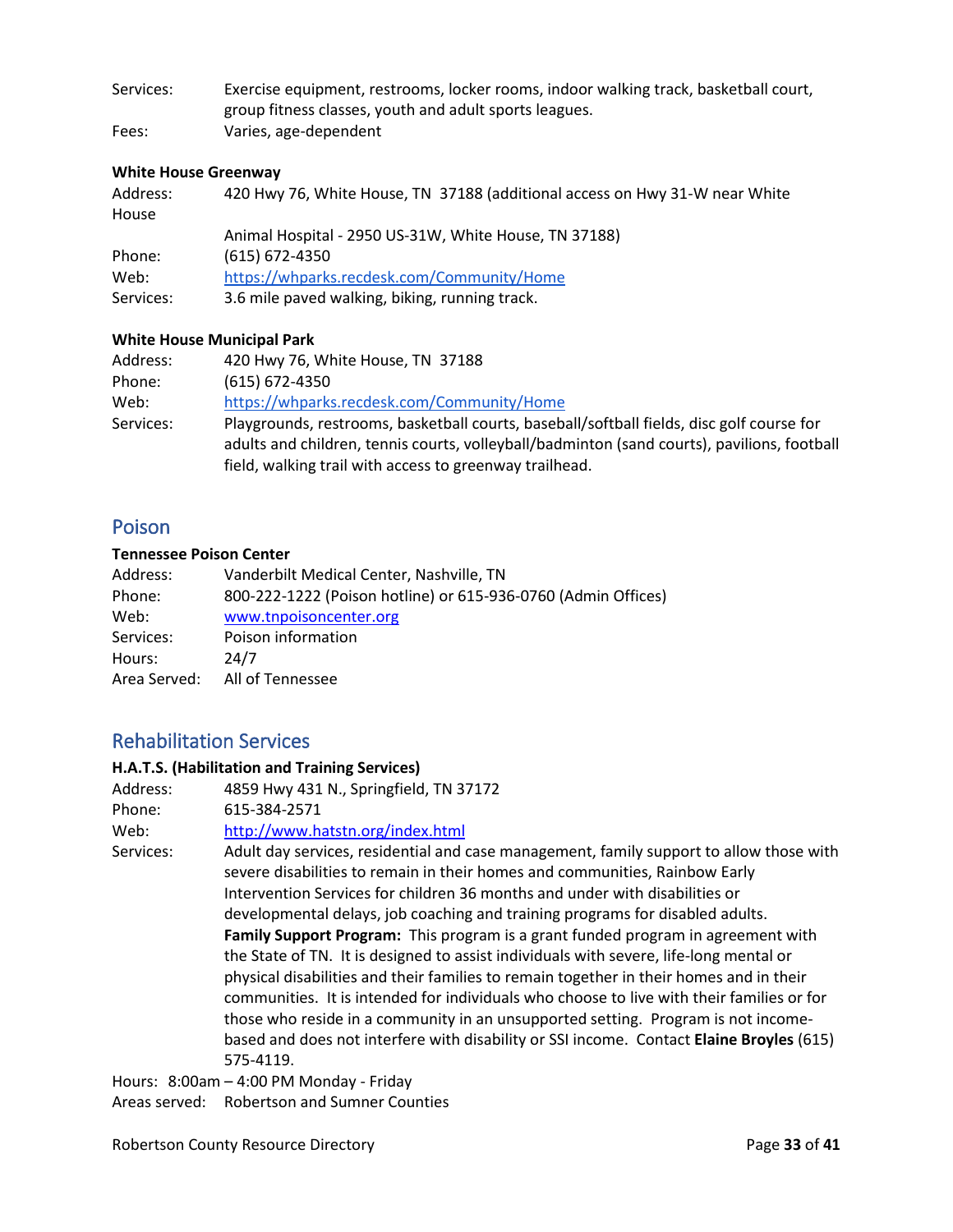#### **Paradise Ranch**

| Address:  | 2822 Paradise Lane, Springfield, TN 37172                                               |
|-----------|-----------------------------------------------------------------------------------------|
| Phone:    | $(615)$ 382-7256                                                                        |
| Web:      | www.paradiseranch.org                                                                   |
| Contact:  | To register - http://paradiseranch.org/register/                                        |
| Services: | Therapeutic riding is available for physically and mentally handicapped riders.         |
|           | Volunteers and certified instructors ensure that the riders have a safe, fun experience |
|           | while also receiving valuable therapeutic care.                                         |

#### **Redemption Ranch**

| Address:  | 5229 Jones Chapel Road, Cedar Hill, TN 37032                                                                                                                                                                                                                                                                                                                                                                                                            |
|-----------|---------------------------------------------------------------------------------------------------------------------------------------------------------------------------------------------------------------------------------------------------------------------------------------------------------------------------------------------------------------------------------------------------------------------------------------------------------|
| Phone:    | 502-706-1919                                                                                                                                                                                                                                                                                                                                                                                                                                            |
| Email:    | RedemptionRanchTN@gmail.com                                                                                                                                                                                                                                                                                                                                                                                                                             |
| Web:      | www.redemptionranchtn.com                                                                                                                                                                                                                                                                                                                                                                                                                               |
| Contact:  | Hannah Corn                                                                                                                                                                                                                                                                                                                                                                                                                                             |
| Services: | Programs: Courage is a program designed for individuals 6-18 from all walks of life.<br>Each session the client is paired with a horse and an instructor who works with them<br>through a guided program. The program includes horsemanship, riding, farm care, one<br>on one mentoring, Traditional farming and Growing, and many other aspects. HOPE:<br>Adult Recovery Program 'Hope' is a program designed for Adult Addiction Recovery<br>Centers. |

<span id="page-33-0"></span>*See also Drug/Substance Abuse Rehabilitation.* 

### Senior Citizens

#### **Byrum-Porter Senior Center**

| Address:     | 9123 Highway 49 East, Orlinda, TN 37141         |
|--------------|-------------------------------------------------|
| Phone:       | 615-654-3161                                    |
| Email:       | bpsc@byrumporterseniorcenter.comcastbiz.net     |
| Web:         | www.byrumporter.com                             |
| Contact:     | Joy George, Executive Director                  |
| Services:    | Senior activities for all types                 |
| Hours:       | Monday-Friday $-8:00AM - 4:00PM$                |
| Area Served: | Robertson and Sumner County, Simpson County, KY |

#### **Council on Aging of Middle Tennessee**

| 95 White Bridge Pike # 250, Nashville, TN 37205                                           |
|-------------------------------------------------------------------------------------------|
| $(615)$ 353-4235                                                                          |
| https://www.coamidtn.org/info-referral/                                                   |
| The Council on Aging of Middle Tennessee champions informed and positive aging and        |
| serves as the area's catalyst for collaborative solutions. A Senior Services Directory is |
| updated annually, link: https://directory.coamidtn.org/                                   |
| $9:00$ AM $- 2:00$ PM                                                                     |
| Middle Tennessee                                                                          |
|                                                                                           |

### **Long-Term Care Ombudsman - Tennessee Commission on Aging and Disability**

Address: 502 Deaderick Street, 9th Floor, Nashville, TN 37243-0860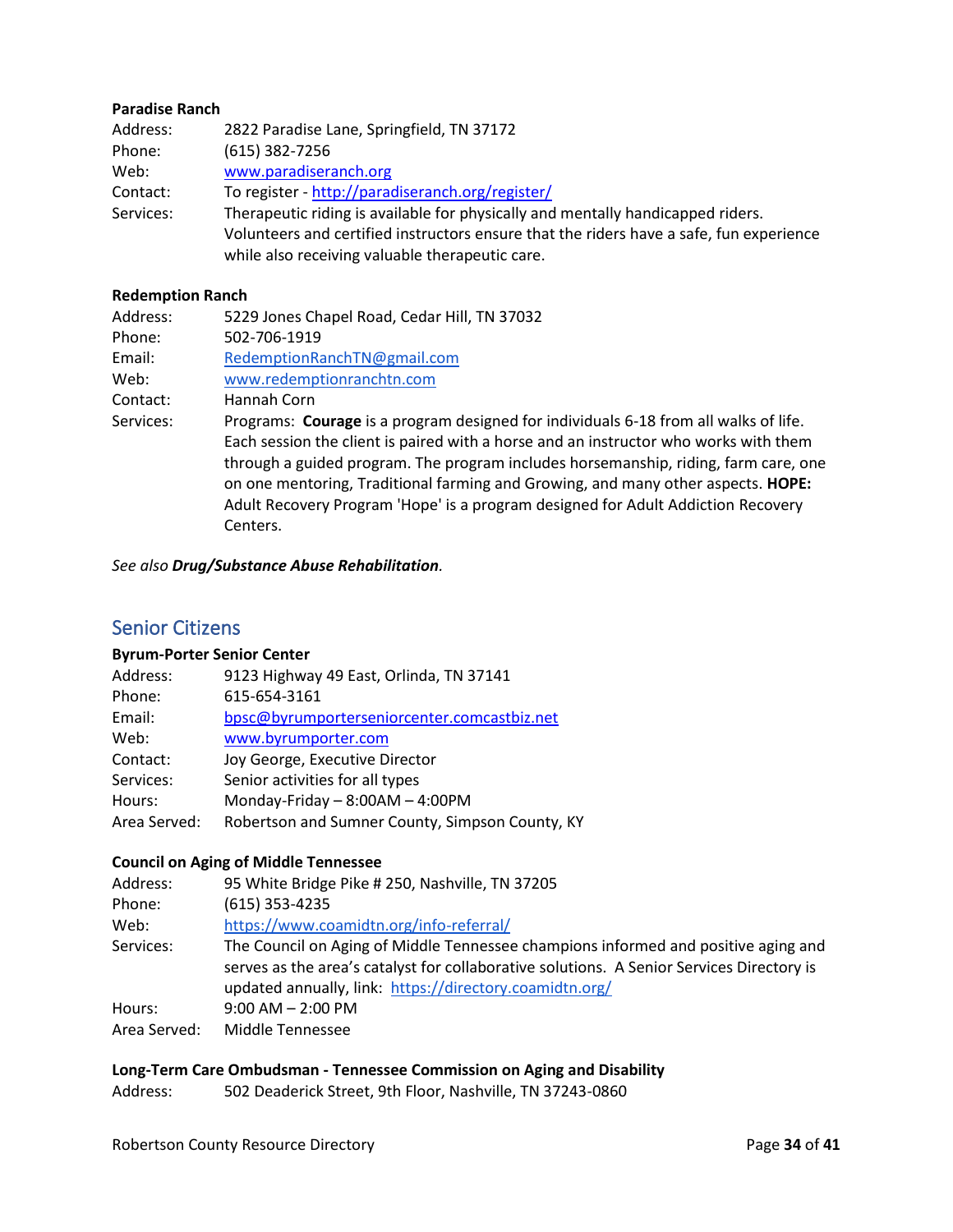| Contact:     | Quiteka Moten                                                                            |
|--------------|------------------------------------------------------------------------------------------|
| Email:       | quiteka.moten@tn.gov                                                                     |
| Phone:       | Tel: 615-253-5412                                                                        |
|              | Fax: 615-741-3309                                                                        |
|              | Toll Free: 877-236-0013                                                                  |
|              | TDD: 615-532-3893                                                                        |
| Web:         | https://www.tn.gov/aging/our-programs/long-term-care-ombudsman.html                      |
| Services:    | This program provides assistance to elderly Tennesseans residing in nursing homes,       |
|              | homes for the aged, and assisted care living facilities. The Ombudsman is available to   |
|              | help residents and their families resolve questions or problems and will advocate for    |
|              | solutions to problems for qualified residents of long-term care facilities.              |
|              | When residents and families cannot resolve their problems through consultation with      |
|              | the facility staff or governmental agencies involved, they should contact their District |
|              | Ombudsman. The Ombudsman works with many agencies and may be able to help                |
|              | resolve questions or concerns that involve state and federal agencies administering      |
|              | services to the elderly. Concerns can include quality of care, financial information,    |
|              | resident rights, admissions, transfer, and discharge. Also included are questions        |
|              | regarding nursing homes, homes for the aged, assisted care living facilities, Medicaid,  |
|              | and Medicare.                                                                            |
| Area Served: | Middle Tennessee                                                                         |

#### **Mid-Cumberland Human Resource Agency - Meals on Wheels**

| Address:  | Springfield, TN 37172                                                                   |
|-----------|-----------------------------------------------------------------------------------------|
| Phone:    | 615-382-7287 local office, Sharon McDaniel 615-595-1225                                 |
| Email:    | smcdaniel@mchra.com                                                                     |
| Web:      | http://www.mchra.com/meals-on-wheels/                                                   |
| Contact:  | <b>Sharon McDaniel</b>                                                                  |
| Services: | Provides meals to individuals 60 years and over. Delivered at home or served at address |
|           | above. Outreach, nutrition education and support services also provided.                |
| Fees:     | Fee scale determined after application.                                                 |

#### **Robertson County Senior Center**

| Address:     | 601 Locust Street, Springfield, TN 37172                 |
|--------------|----------------------------------------------------------|
| Phone:       | 615-384-6367 or 615-384-2273                             |
| Email:       | beth@rcseniorcenter.com                                  |
| Contact:     | Beth Felts, Director                                     |
| Services:    | Senior programs and activities, Elder Abuse Intervention |
| Hours:       | $9:00$ AM $-$ 4:00 PM                                    |
| Area Served: | <b>Robertson County</b>                                  |
| Fees:        | \$20 per year suggested donation                         |

#### **SilverSneakers**

SilverSneakers offers live online fitness classes and wellness workshops for eligible senior adults. If SilverSneakers is included in their Medicare Advantage Plan, they will automatically have access to all LIVE online classes and workshops.

<https://tools.silversneakers.com/Learn/Live> <https://www.silversneakers.com/learn/classes/>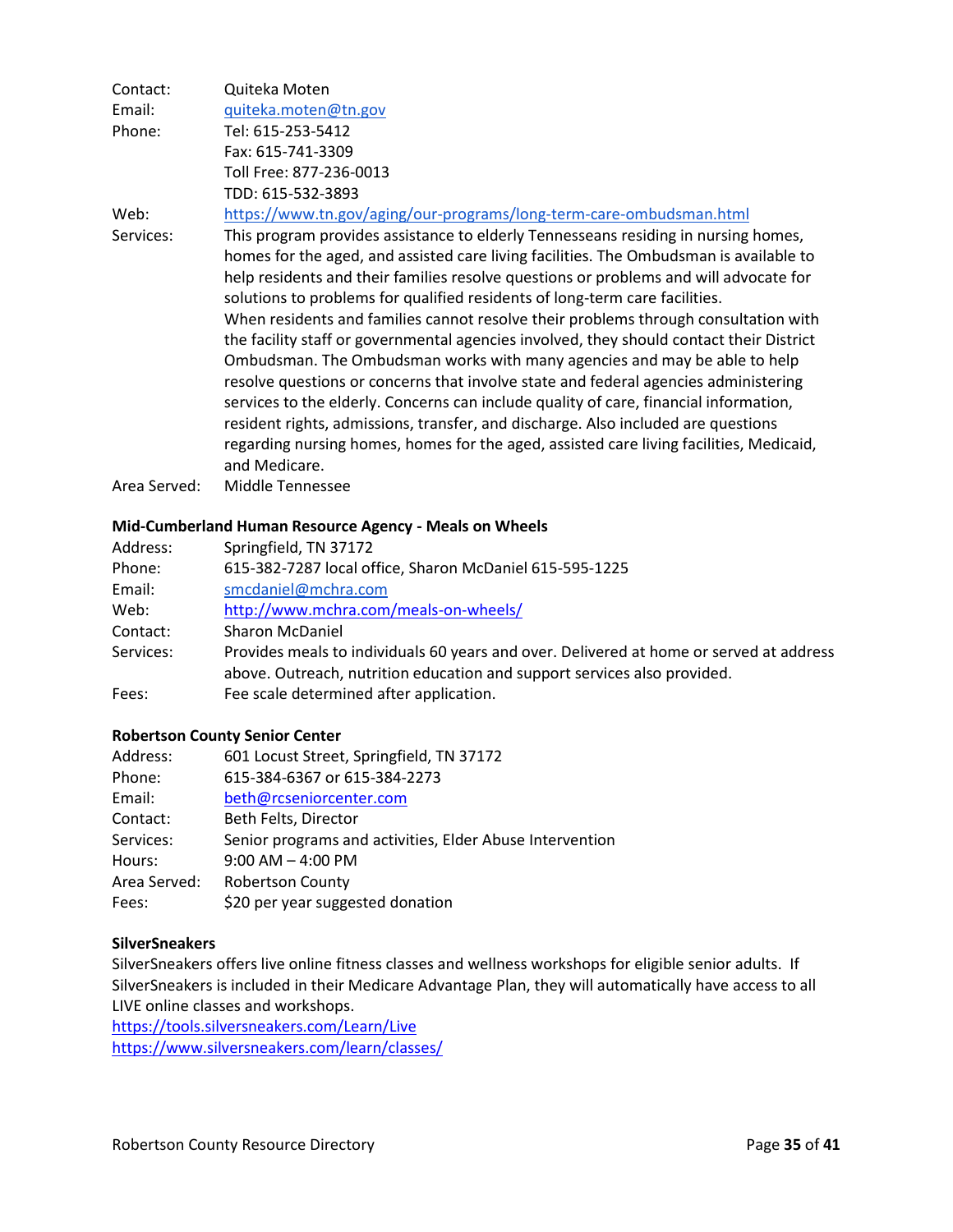#### **White House Senior Center**

| Address:   | 105 College Street, White House, TN 37188                                                                                                                             |  |
|------------|-----------------------------------------------------------------------------------------------------------------------------------------------------------------------|--|
| Phone:     | 615-672-4350 Ext. 2116                                                                                                                                                |  |
| Email:     | seniorcenter@cityofwhitehouse.com                                                                                                                                     |  |
| Web:       | http://www.cityofwhitehouse.com/government/senior-center                                                                                                              |  |
| Contact:   | <b>Billie Hyndman</b>                                                                                                                                                 |  |
| Services:  | Senior activities (55+) including Wednesday lunch, water aerobics, blood pressure                                                                                     |  |
|            | checks on Wednesday, etc.                                                                                                                                             |  |
| Hours:     | $8:00$ AM $-$ 4:00 PM M-Th                                                                                                                                            |  |
| Lunch Fee: | \$2.50                                                                                                                                                                |  |
| Fees:      | None                                                                                                                                                                  |  |
| Other:     | Monthly newsletter available by completing application. Participants<br>only pay for activities that are participating in. Such as lunch, outings<br>for dinner, etc. |  |

#### **YMCA of the USA**

Active Older Adults pre-recorded exercise videos available for free: [https://www.ymca.net/your-y-at](https://www.ymca.net/your-y-at-home-for-active-older-adults)[home-for-active-older-adults](https://www.ymca.net/your-y-at-home-for-active-older-adults)

<span id="page-35-0"></span>*See also Housing.* 

### Support Groups

#### **Alcoholics Anonymous (AA)**

Services: An AA Meeting is a program where alcoholics and people who struggle with addiction gather for one hour to share their experience, strength, and hope. AA Members who attend an AA meeting will share their experience getting sober through their personal anecdotes with anyone looking to get sober. There is no religious, social or economic association for membership, just the desire to stop drinking, and live a fulfilling existence without alcohol.

Schedule: Tuesday at 7:00pm, Christ Church North, 2732 Hwy 31-W, White House, TN 37188 Thursday at 7:00pm, Christ Church North, 2732 Hwy 31-W, White House, TN 37188 Friday at 7:00pm, Covenant Confirmers, 300 10th Ave E., Springfield, TN 37172 Saturday at 10:00am, First Presbyterian Church, 200 5th Ave W., Springfield, TN 37172 Sunday at 7:00pm, Christ Church North, 2732 Hwy 31-W, White House, TN 37188

#### **Caregiver Support - Mental Health America of the MidSouth**

| Address:  | 446 Metroplex Drive, Suite A-224, Nashville, TN 37211                           |  |  |
|-----------|---------------------------------------------------------------------------------|--|--|
| Phone:    | Office:615.269.5355 Office; Direct:615.434.2710                                 |  |  |
| Web:      | https://www.mhamt.org/                                                          |  |  |
| Contact:  | Lynn Wood, Caregiver Support Coordinator                                        |  |  |
| Email:    | lwood@mhamidsouth.org                                                           |  |  |
| Services: | Mental Health First Aid for Older Adults, Caregiver Support Group, "Joining the |  |  |
|           | JourneyPreparing Alzheimer's Caregivers", "Caregiver Conversations",            |  |  |
|           | "Communicating Effectively with Health Care Professionals".                     |  |  |

#### **Celebrate Recovery (CR)**

Address: (See schedule for location) Phone: 615-598-3848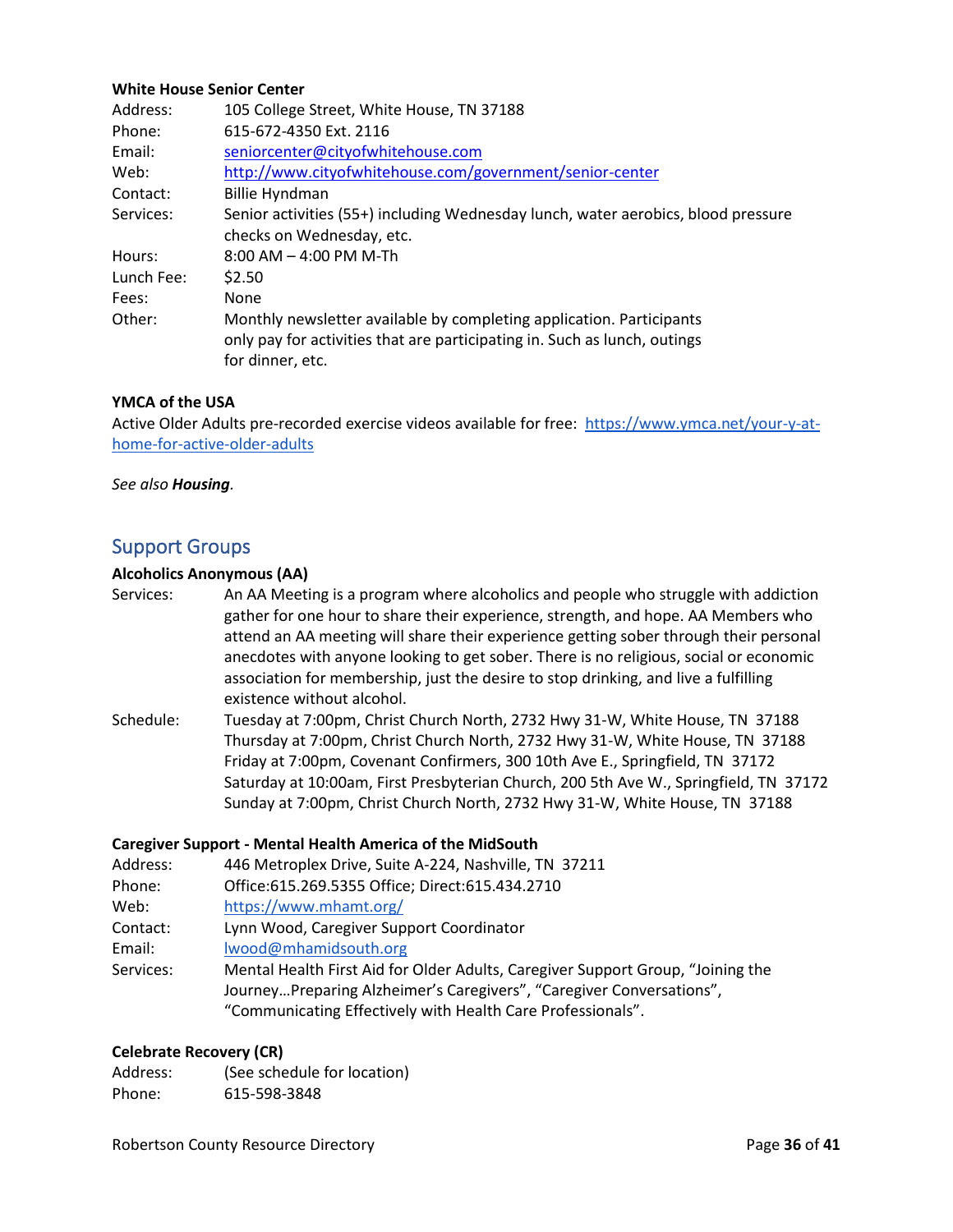| Email:    | matthew.t.driscoll@gmail.com                                                                                                                                                                                                                                                                                                                                                                                              |
|-----------|---------------------------------------------------------------------------------------------------------------------------------------------------------------------------------------------------------------------------------------------------------------------------------------------------------------------------------------------------------------------------------------------------------------------------|
| Contact:  | Matt Driscoll                                                                                                                                                                                                                                                                                                                                                                                                             |
| Services: | Celebrate Recovery is a Christ-centered, 12 step recovery program for anyone<br>struggling with hurt, pain or addiction of any kind.                                                                                                                                                                                                                                                                                      |
| Hours:    | 6:30 <sub>pm</sub>                                                                                                                                                                                                                                                                                                                                                                                                        |
| Schedule: | Monday: Long Hollow Baptist Church, 3031 Long Hollow Pike, Hendersonville, TN 37075<br>Tuesday: Epiphany Baptist Church, 211 W. 1st Avenue, Springfield, TN 37172<br>Wednesday: Springfield Baptist Church, 400 N. Main Street, Springfield, TN 37172<br>Thursday: Temple Baptist Church, 117 Marlin Rd, White House, TN 37188<br>Saturday: Grace Church of the Nazarene, 2620 Pennington Bend Rd, Nashville, TN<br>37214 |

### **Covenant Confirmers Ministry - Support Group Schedule**

| Address:  | 300 10th Avenue E., Springfield, TN 37172                                                |
|-----------|------------------------------------------------------------------------------------------|
| Phone:    | 615-384-9010                                                                             |
| Services: | Recovery & Restore - Mondays at 7:00 pm                                                  |
|           | Narcotics Anonymous - Tuesdays at 7:00 pm                                                |
|           | Parents of Addicted Loved Ones - Thursdays at 7:00 pm                                    |
|           | Alcoholics Anonymous - Fridays at 7:00 pm                                                |
|           | Recovery Clubhouse (offers pool tables, big screen TV, tables, chairs, sofas, card games |
|           | and free coffee in a safe environment) - Saturdays 6:00-10:00 pm                         |

#### **Memory Care Support Group**

| Address:  | The Waters of Springfield: 704 5 <sup>th</sup> Avenue East, Springfield, TN 37172                                                                                                                                                                                                                                                                                                                                                                                                               |
|-----------|-------------------------------------------------------------------------------------------------------------------------------------------------------------------------------------------------------------------------------------------------------------------------------------------------------------------------------------------------------------------------------------------------------------------------------------------------------------------------------------------------|
| Phone:    | 615-384-7977                                                                                                                                                                                                                                                                                                                                                                                                                                                                                    |
| Email:    | admissions@watersofspringfield.com                                                                                                                                                                                                                                                                                                                                                                                                                                                              |
| Web:      | www.watersofspringfield.com                                                                                                                                                                                                                                                                                                                                                                                                                                                                     |
| Services: | An Alzheimer's/dementia/memory care support group for families, patients and their<br>caregivers. We all need "a little help from our friends" and this informative support<br>group is just that! Sharing, learning, loving, laughing - we are there for one another. Our<br>speaker is well versed in dementia care, so bring your questions and concerns. For<br>caregivers, accompanied by a loved one with a dementia diagnosis, a separate and<br>supervised care area will be available. |
| Hours:    | Second Tuesday of the Month, 6:00 PM - 7:00 PM                                                                                                                                                                                                                                                                                                                                                                                                                                                  |

### <span id="page-36-0"></span>**Transportation**

### **Go Go Grandparent**

| Phone:   | 1 (855) 464-6872                 |
|----------|----------------------------------|
| Web:     | www.gogogarandparent.com         |
| Service: | Your agent for affordable rides. |

#### **Mid-Cumberland Regional Transit System**

| Address: | 408 Willow Street, Springfield, TN 37172                                                                                                                                        |
|----------|---------------------------------------------------------------------------------------------------------------------------------------------------------------------------------|
| Phone:   | 615-384-9335                                                                                                                                                                    |
| Web:     | www.mchratransit.org                                                                                                                                                            |
| Fees:    | One way in city: \$2.00, One way in county: \$3.00, Additional stop on scheduled<br>route: \$1.00, Each county line crossed: \$5.00, Flat rates to Nashville (one way): \$10.00 |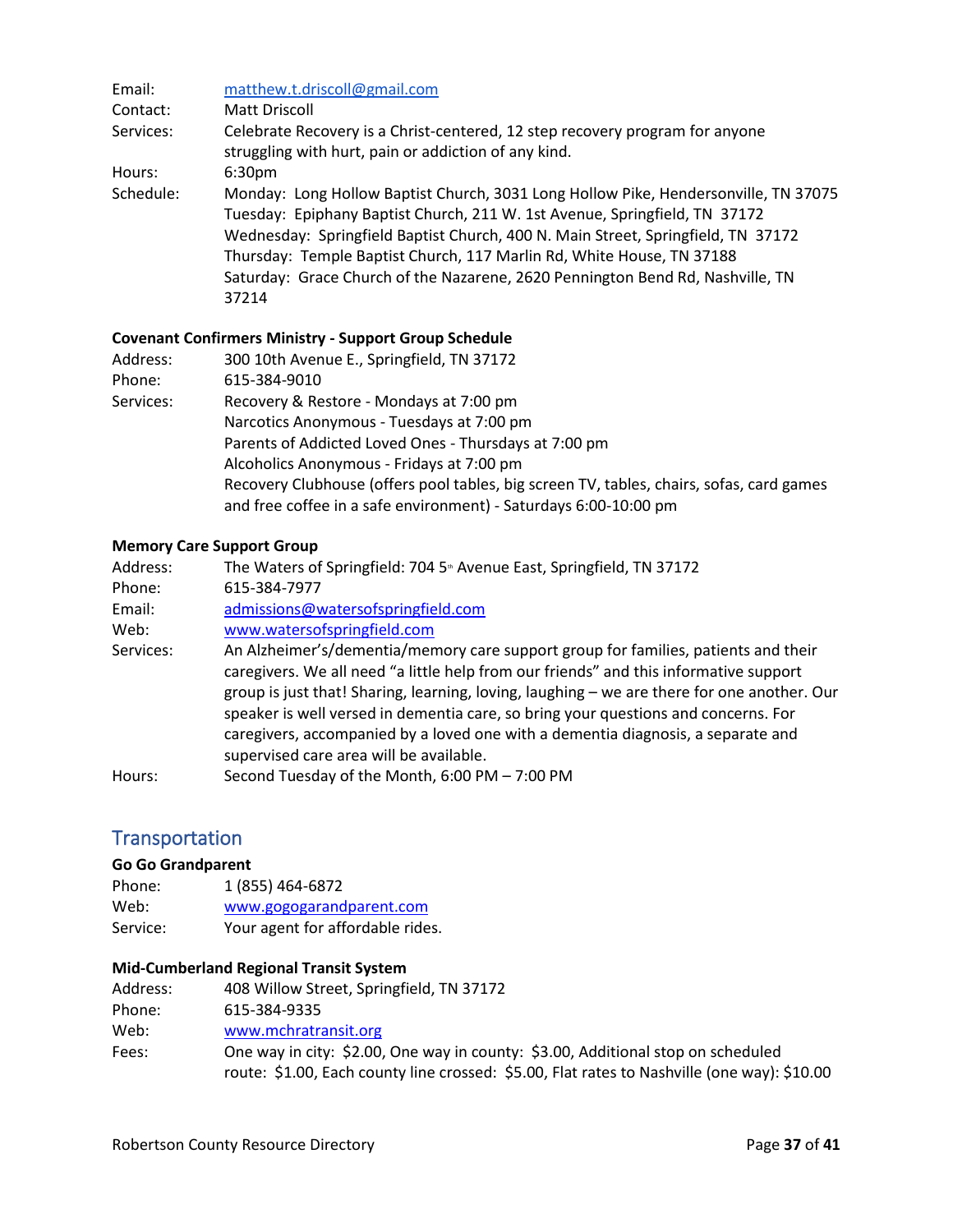#### **Robertson County Non-Emergency EMS**

| Address:     | 1305 Hill Street, Springfield, TN 37172                                           |
|--------------|-----------------------------------------------------------------------------------|
| Phone:       | 615-384-2186 (Call for pricing)                                                   |
| Web:         | www.robertsoncountytn.org                                                         |
| Services:    | Non-emergency ambulatory services or wheelchair van services for pickups. Pickups |
|              | must be pre-approved by insurance.                                                |
| Hours:       | $9:00$ AM $- 7:00$ PM Monday $-$ Friday                                           |
| Area Served: | <b>Robertson County</b>                                                           |

### <span id="page-37-0"></span>**Veterans**

#### **Robertson County Veterans Service Officer**

| Greenbrier City Hall, 202 West College Street, Greenbrier, TN 37073 |
|---------------------------------------------------------------------|
| 615-358-1304                                                        |
| twilson@greenbriertn.org                                            |
| www.greenbriertn.org/veterans/veterans.html                         |
| <b>Terry Wilson</b>                                                 |
| VA, Widow and Death Benefits and GI Bill                            |
| Tuesday-Thursday from 8am-4:30pm                                    |
| <b>Robertson County</b>                                             |
|                                                                     |

### **Supportive Services for Veteran Families (SSVF)**

| TN phone: | 615-460-4385       |
|-----------|--------------------|
| KY phone: | 270-282-0121       |
| Web:      | www.ssvfonline.org |
| Contact:  | Ron Georgette      |
| Phone:    | 615-426-2126       |

#### **Veterans Affairs – Tennessee Valley Healthcare System**

| Address:     | 1310 24 <sup>th</sup> Ave. South,       | Nashville, TN 37212 |  |
|--------------|-----------------------------------------|---------------------|--|
| Phone:       | 615-327-4751                            |                     |  |
| Web:         | www.va.gov                              |                     |  |
| Contact:     | Social Worker                           |                     |  |
| Services:    | Medical, AED, Homeless and Social Work  |                     |  |
| Hours:       | $8:00$ AM $-$ 4:30 PM Monday $-$ Friday |                     |  |
| Area Served: | Nationwide                              |                     |  |

#### **Veterans Crisis Line – Suicide Prevention**

| Phone:    | Dial 1-800-273-8255 and Press 1 to talk to someone                                                                                                                                              |
|-----------|-------------------------------------------------------------------------------------------------------------------------------------------------------------------------------------------------|
| Text:     | Send a text message to 838255 to connect with a VA responder                                                                                                                                    |
| Web:      | Start a confidential online chat session at VeteransCrisisLine.net/Chat                                                                                                                         |
| Services: | If you are a Service member or Veteran in crisis or you're concerned about one, there<br>are specially trained responders ready to help you, 24 hours a day, 7 days a week, 365<br>days a year. |

### <span id="page-37-1"></span>Youth

### **Bransford Pride After School Program**

Address: 700 Bransford Drive, Springfield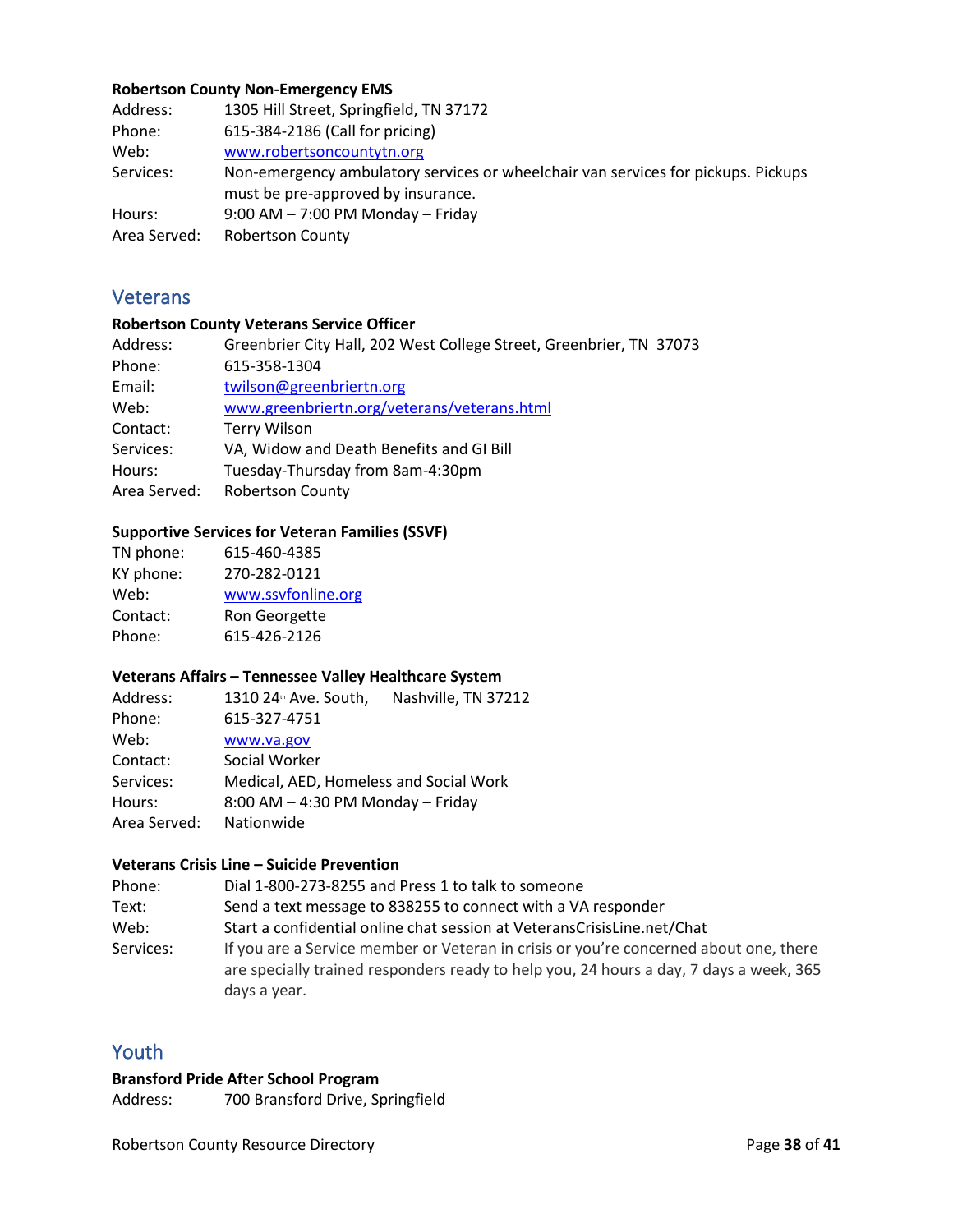| Phone:    | 615-585-5739                                                                           |
|-----------|----------------------------------------------------------------------------------------|
| Contact:  | Carolyn Woodard                                                                        |
| Services: | After school educational program offering tutoring, enrichment and snacks for children |
|           | in grades K-5. Bus transportation.                                                     |
| Hours:    | After school – 5:00 PM Monday – Friday. Follows school schedule.                       |

#### **Coopertown Elementary – Eagle's Town After School Program**

| Address:  | 3746 Hwy 49 W, Springfield, TN 37172                     |
|-----------|----------------------------------------------------------|
| Phone:    | 615-382-0920                                             |
| Contact:  | Linda Legate                                             |
| Services: | After school program for elementary age children.        |
| Hours:    | 2:25 – 6:00 PM Monday – Friday. Follows school schedule. |
|           |                                                          |

### **Crestview Elementary – Explorers After School Program**

| Address:  | 1160 Jaden Gavin Road, Springfield, TN 37172           |
|-----------|--------------------------------------------------------|
| Email:    | ashley.robertson@rcstn.net                             |
| Contact:  | Ashley Robertson                                       |
| Services: | After school program for elementary age children.      |
| Hours:    | After school Monday - Friday. Follows school schedule. |

#### **Greenbrier Elementary – Bobcat Buddies Before and After School Program**

| Address:  | 2658 US-41, Greenbrier, TN 37073                                             |
|-----------|------------------------------------------------------------------------------|
| Phone:    | 615-643-4529 / 615-643-1724                                                  |
| Email:    | patrice.townsend@rcstn.net                                                   |
| Contact:  | Patrice Townsend                                                             |
| Services: | Before and After school program for elementary age children. Includes snack, |
|           | homework help, and enrichment.                                               |
| Hours:    | 6:00-6:55am / 2:25-6:00pm Monday - Friday. Follows school schedule.          |
|           |                                                                              |

### **Robert F. Woodall Elementary School – Patriot Pals Before and After School Program**

| Address:  | 300 Eden Way, White House, TN 37188                                 |
|-----------|---------------------------------------------------------------------|
| Phone:    | 615-672-8726                                                        |
| Email:    | amanda.garrison@rcstn.net                                           |
| Contact:  | Amanda Garrison                                                     |
| Services: | Before and After school program for elementary age children.        |
| Hours:    | 6:00-7:00am / 2:30-6:00pm Monday – Friday. Follows school schedule. |

#### **SMS UT Extension After School Program**

| Address:  | 715 5 <sup>th</sup> Avenue, Springfield                                                                                               |
|-----------|---------------------------------------------------------------------------------------------------------------------------------------|
| Email:    | smsafterschool@utk.edu                                                                                                                |
| Contact:  | Clarissa Gardner                                                                                                                      |
| Services: | After school educational program offering tutoring, enrichment and snacks for children<br>in grades 6-8 at Springfield Middle School. |
| Hours:    | After school - 5:00 PM Monday - Friday. Follows school schedule.                                                                      |

#### **UT Extension Robertson County**

| Address: | 408 North Main Street, Springfield, TN 37172 |
|----------|----------------------------------------------|
| Phone:   | 615-384-7936                                 |
| Web:     | www.robertson.tennessee.edu                  |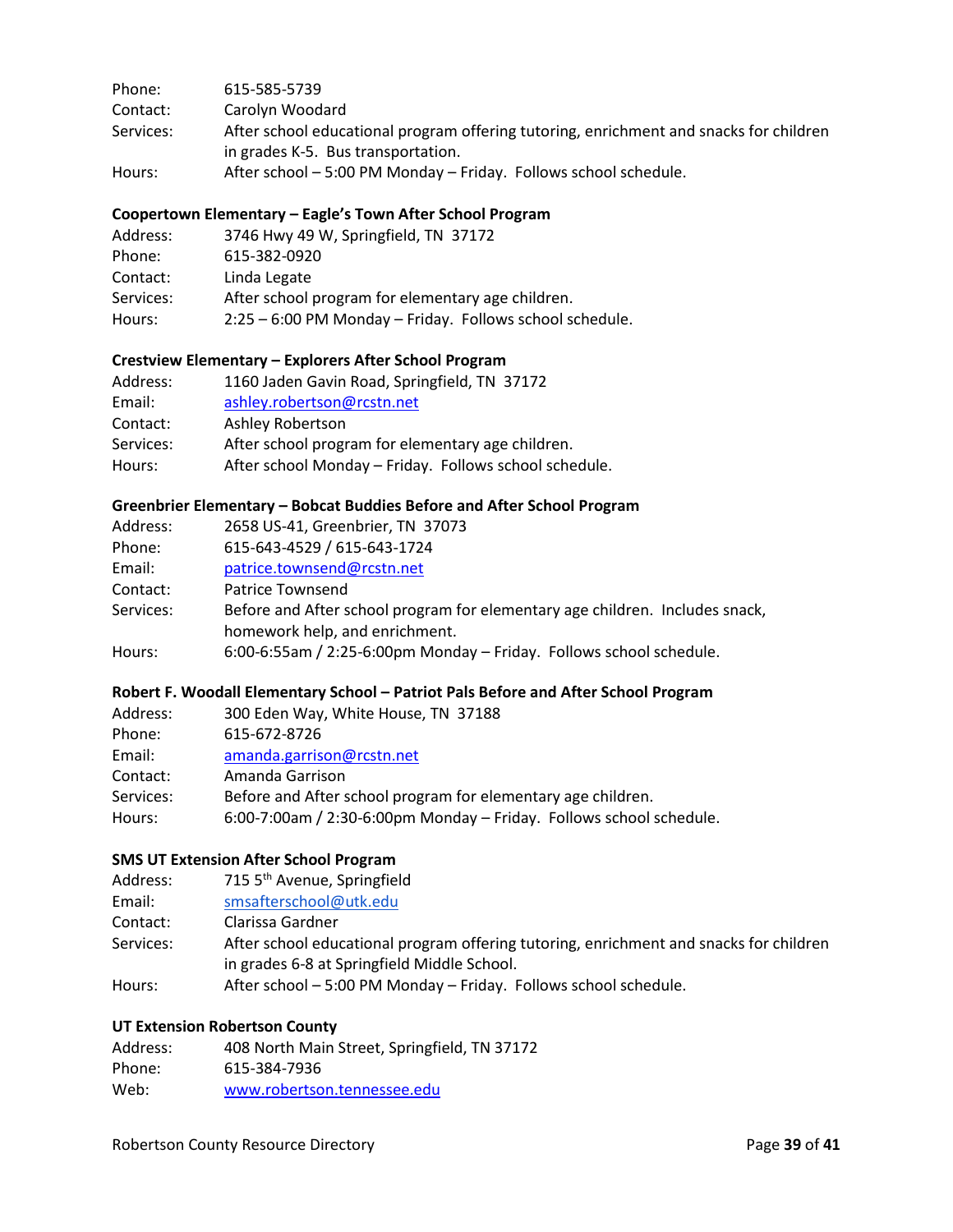| Contact:  | Timmy Mann, Extension Agent/Youth tmann1@utk.edu                                         |
|-----------|------------------------------------------------------------------------------------------|
|           | Jeff Smith, County Director & Extension Agent/Agriculture jsmith49@utk.edu               |
|           | Lauren Patterson, Extension Agent/ Family and Consumer Sciences Ipatte20@utk.edu         |
| Services: | Education: 4-H youth development, family and consumer science including parenting,       |
|           | health, financial and nutrition, agriculture and horticultural education/program. Family |
|           | and community education club program, Master gardeners program.                          |
| Fees:     | Many are free and some programs are fee-based                                            |
| Hours:    | 7:30 am $-$ 4:30 pm M-F                                                                  |

### **Watauga Elementary – Ridgetopper After School Program**

| Address:  | 1755 Lake Road, Ridgetop, TN 37152                     |
|-----------|--------------------------------------------------------|
| Phone:    | 615-859-5252                                           |
| Email:    | misty.reese@rcstn.net                                  |
| Contact:  | <b>Misty Reese</b>                                     |
| Services: | After school program for elementary age children.      |
| Hours:    | After school Monday - Friday. Follows school schedule. |
|           |                                                        |

### **White House Heritage Elementary School – Patriot Friends Before and After School Program**

| Address:  | 220 West Drive, White House, TN 37188                               |
|-----------|---------------------------------------------------------------------|
| Phone:    | 615-672-4682                                                        |
| Email:    | rhonda.blythe@rcstn.net                                             |
| Contact:  | Rhonda Blythe                                                       |
| Services: | Before and After school program for elementary age children.        |
| Hours:    | 6:00-7:00am / 2:30-6:00pm Monday - Friday. Follows school schedule. |

### **YMCA – YCAP Program**

| Address:     | 3332 Tom Austin Highway, Springfield, TN 37172                                                                   |
|--------------|------------------------------------------------------------------------------------------------------------------|
| Phone:       | 615-382-9622                                                                                                     |
| Email:       | jring@ymcamidtn.org                                                                                              |
| Web:         | http://www.ymcamidtn.org/programs/robertson-county-y-cap                                                         |
| Contact:     | Jim Ring                                                                                                         |
| Services:    | Leadership development and outreach program for youth in middle school; after-school<br>and summer camp services |
| Area Served: | <b>Robertson County</b>                                                                                          |
| Other:       | Faith based program that includes the whole family                                                               |